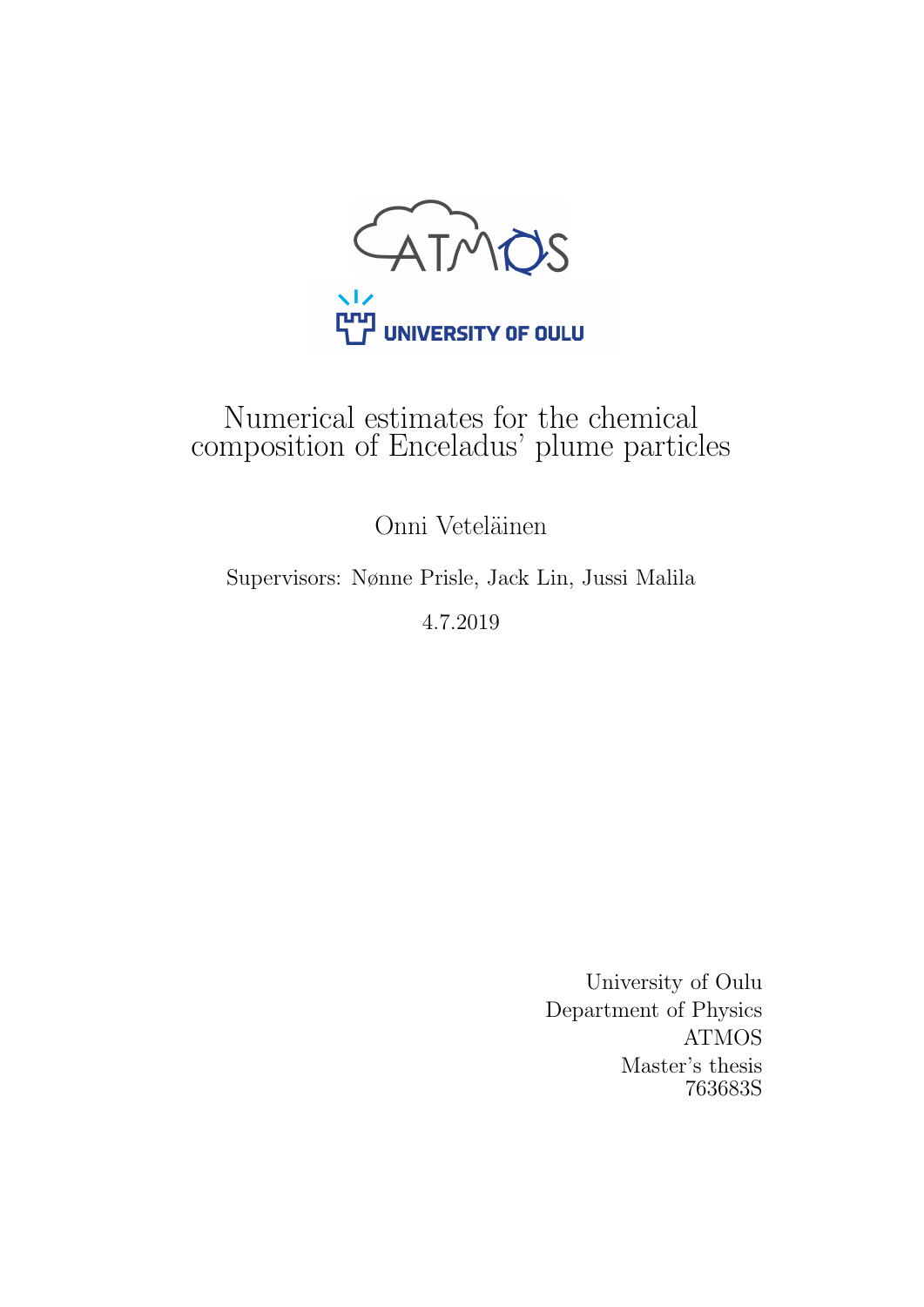#### Abstract

The Saturnian moon Enceladus contains a liquid water ocean beneath its surface. Ocean water is released into space through cracks in the moon's frozen crust, forming a plume of vapor and ice-grains. NASA's Cassini mission detected complex organic molecules in these plume particles. The aim of this work is to numerically estimate the chemical composition of the ice-grains found in Enceladus' plume. The ice-grains are assumed to form as bubble bursting aerosols at the ocean surface. Known scaling laws of film and jet drop sizes are combined with a monolayer model of the liquid surface layer, a method which could in principle be applied to any system with bubble bursting aerosols. The bulk ocean water is modeled as an aqueous solution of sodium chloride, sodium carbonate, sodium bicarbonate and slightly soluble organic compounds. The following organic compounds are considered as proxies for the organic compounds present on Enceladus: phenylalanine and its sodium salt as a proxy for an aromatic compound and an amino acid, benzoic acid and benzyl alcohol. The Cassini measurements also imply the existence of very large organic molecules on Enceladus, with molecular masses in excess of 200 u. As a proxy for such compounds we have chosen the humic-like substance Suwannee River Fulvic Acid. Both saturated and supersaturated cases for the organic concentrations are considered. The calculations describe highly enriched organic concentrations for smaller droplets and nearly bulk concentrations for larger ones, as one would expect from surface active compounds. The calculated droplets have lower concentrations of salts than organics, in contrast with Cassini measurements. The calculations could be improved by better estimations of solution surface tension, more sophisticated surface layer characterizations and a better understanding of the bulk ocean composition. Results are also hindered by a poor understanding of the bursting bubble distribution. Future models could account for aerosol dynamics as the droplets rise to the moon' surface.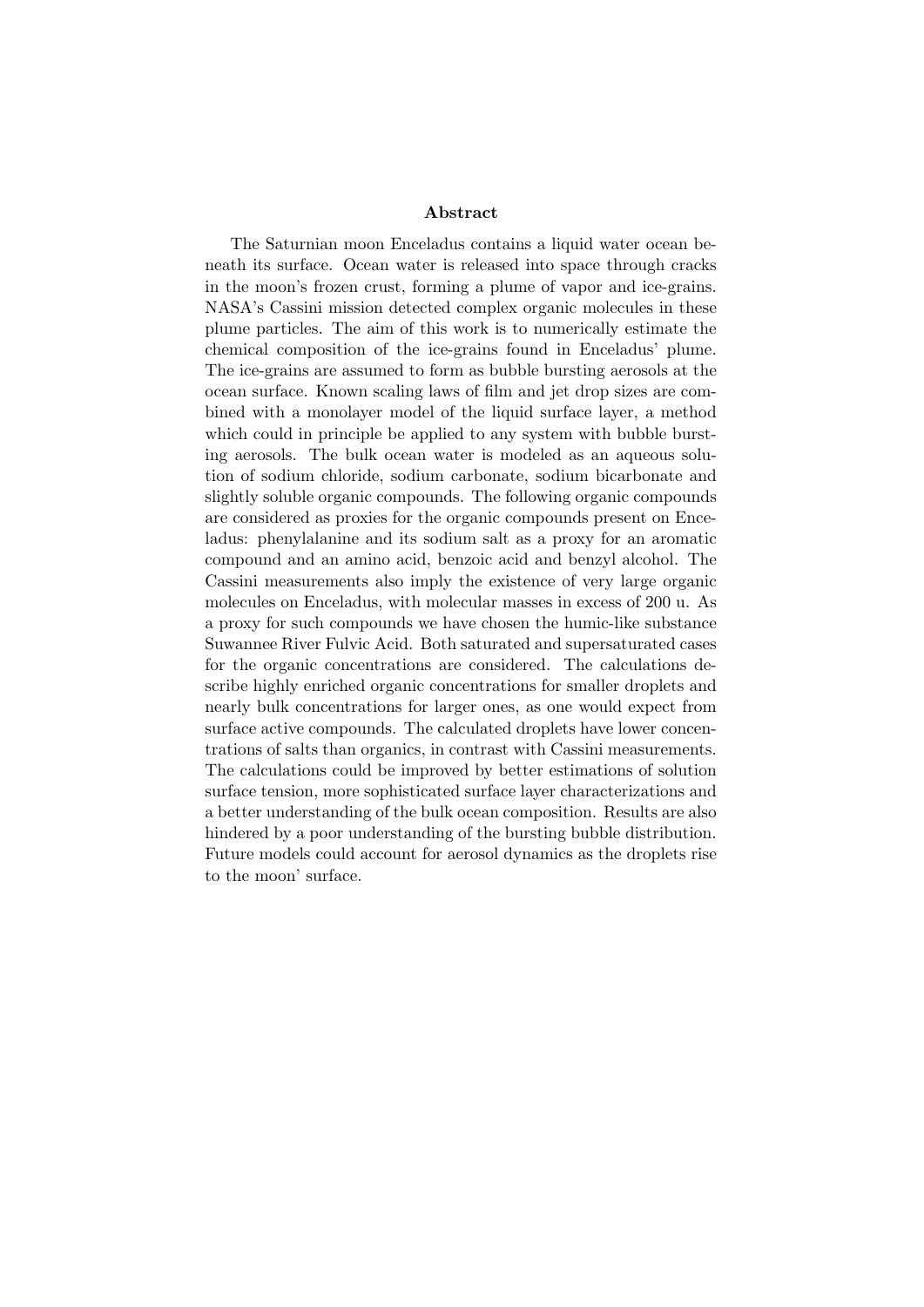# Contents

| $\mathbf{1}$                                                   | Introduction<br>$\mathbf{1}$ |                                   |                |  |  |  |
|----------------------------------------------------------------|------------------------------|-----------------------------------|----------------|--|--|--|
|                                                                | 1.1                          | Enceladus and physical conditions | $\overline{2}$ |  |  |  |
| $\mathbf{2}$                                                   |                              | Theory and background             | 3              |  |  |  |
|                                                                | 2.1                          |                                   | 3              |  |  |  |
|                                                                |                              |                                   | $\overline{7}$ |  |  |  |
|                                                                | 2.2                          |                                   | 8              |  |  |  |
|                                                                |                              | 2.2.1                             | 9              |  |  |  |
|                                                                |                              | 2.2.2                             | 14             |  |  |  |
|                                                                | 2.3                          |                                   | 17             |  |  |  |
| 3                                                              |                              | Calculations and results          | 18             |  |  |  |
|                                                                | 3.1                          |                                   | 18             |  |  |  |
|                                                                |                              | 3.1.1                             | 20             |  |  |  |
|                                                                | 3.2                          |                                   | 20             |  |  |  |
| 4                                                              |                              | Conclusions                       | 28             |  |  |  |
| A Appendix: Surface tensions, viscosities, densities and solu- |                              |                                   |                |  |  |  |
|                                                                | bilities                     |                                   | 29             |  |  |  |
| References<br>32                                               |                              |                                   |                |  |  |  |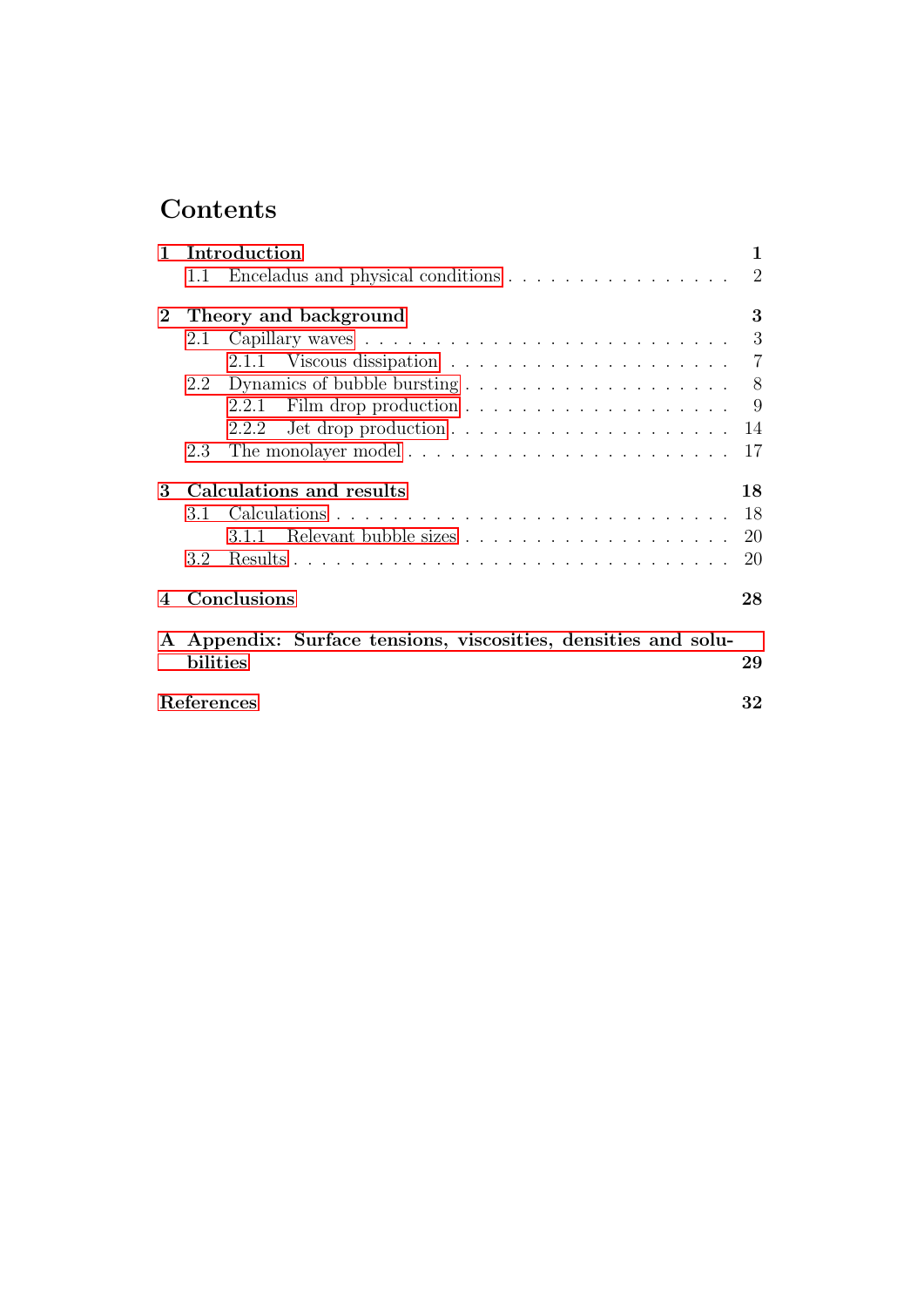# Nomenclature

- $\gamma$  Damping coefficient
- $\delta$  Minimum thickness of the pinching region
- $\epsilon$  Efficiency of cell puncture
- $\theta_c$  Bubble half-cap angle
- $\lambda$  Wavelength of a capillary wave
- $\lambda_0$  Characteristic size of a convection cell
- $\mu$  Dynamic viscosity
- $\nu$  Molecular volume
- $\xi$  Position of a liquid surface
- $\rho$  Density
- $\sigma$  Surface tension
- $\phi$  Velocity potential
- $\chi$  Mole fraction
- $\omega$  Angular frequency
- a Capillary length
- Bo Bond number
- d Film drop diameter
- $E$  Energy
- $f_0$  Appearance frequency of convection cells
- g Gravitational acceleration
- $h$  Thickness of the film cap
- $h_b$  Critical thickness of the film cap
- k Wavenumber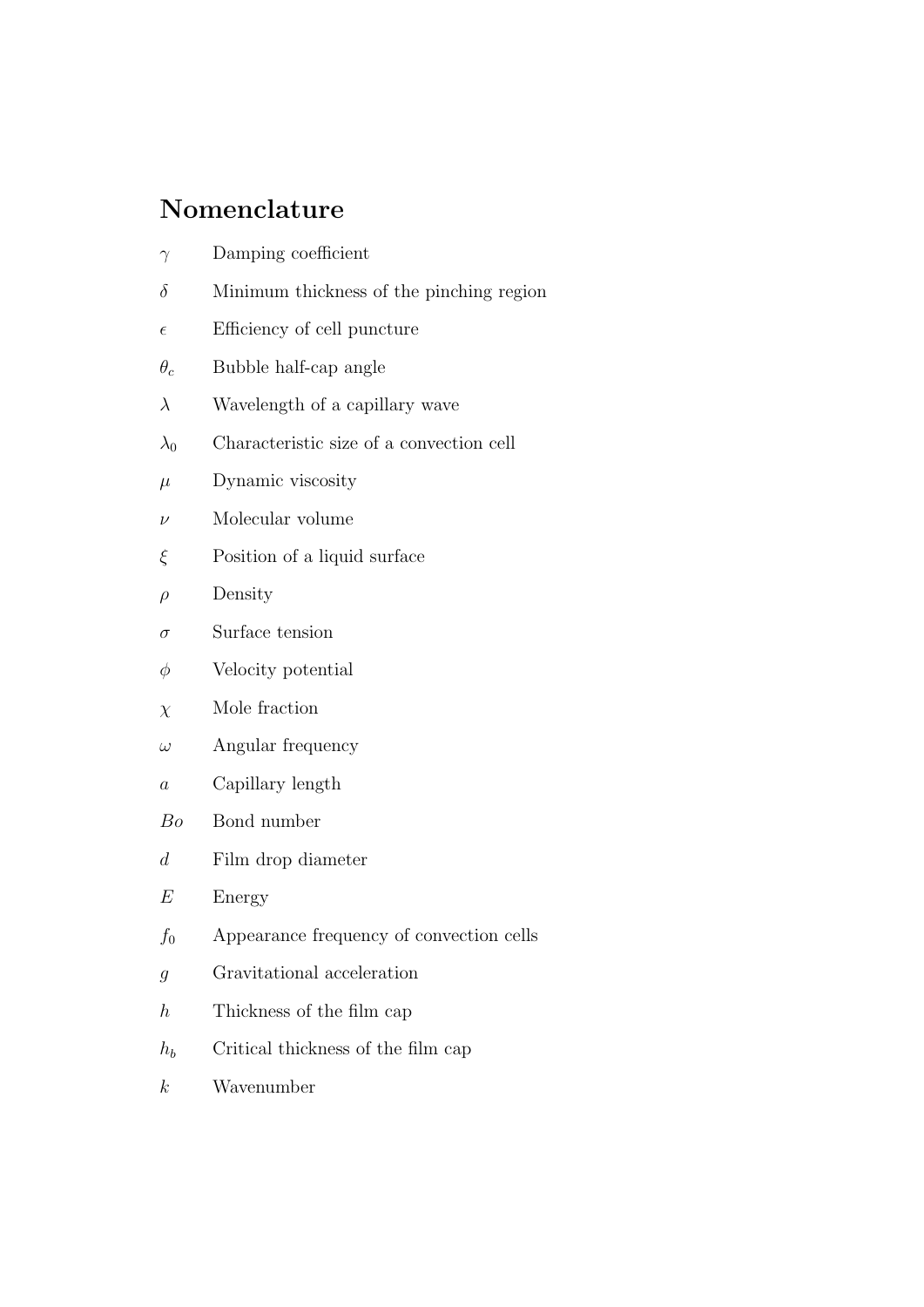| L                | Amplitude of a capillary wave               |
|------------------|---------------------------------------------|
| l                | Length of the pinching region               |
| $l_s$            | Surface layer thickness                     |
| $l_\mu$          | Viscous-capillary length                    |
| $\,$             | Molar mass                                  |
| $\,m$            | Mass                                        |
| Oh               | Ohnesorge number                            |
| $Oh_1$           | First critical Ohnesorge number             |
| $Oh_2$           | Second critical Ohnesorge number            |
| $\boldsymbol{P}$ | Perimeter of the film cap                   |
| $\mathcal{p}$    | Pressure                                    |
| $\,$ R           | Bubble cavity radius                        |
| $\,r$            | Bubble cap radius                           |
| $R_d$            | Jet drop radius                             |
| $R_H$            | Hinze scale                                 |
| $R_{Bo}$         | Critical radius corresponding to $Bo = 0.1$ |
| $R_{Oh_1}$       | Critical radius corresponding to $Oh1$      |
| S                | Surface area of the film cap                |
| $t,\tau$         | Time                                        |
| V                | Volume                                      |
| v, u             | Velocity                                    |
| $v_\mu$          | Viscous-capillary speed                     |
| w                | Mass fraction                               |

 $x, y, z$  Cartesian coordinates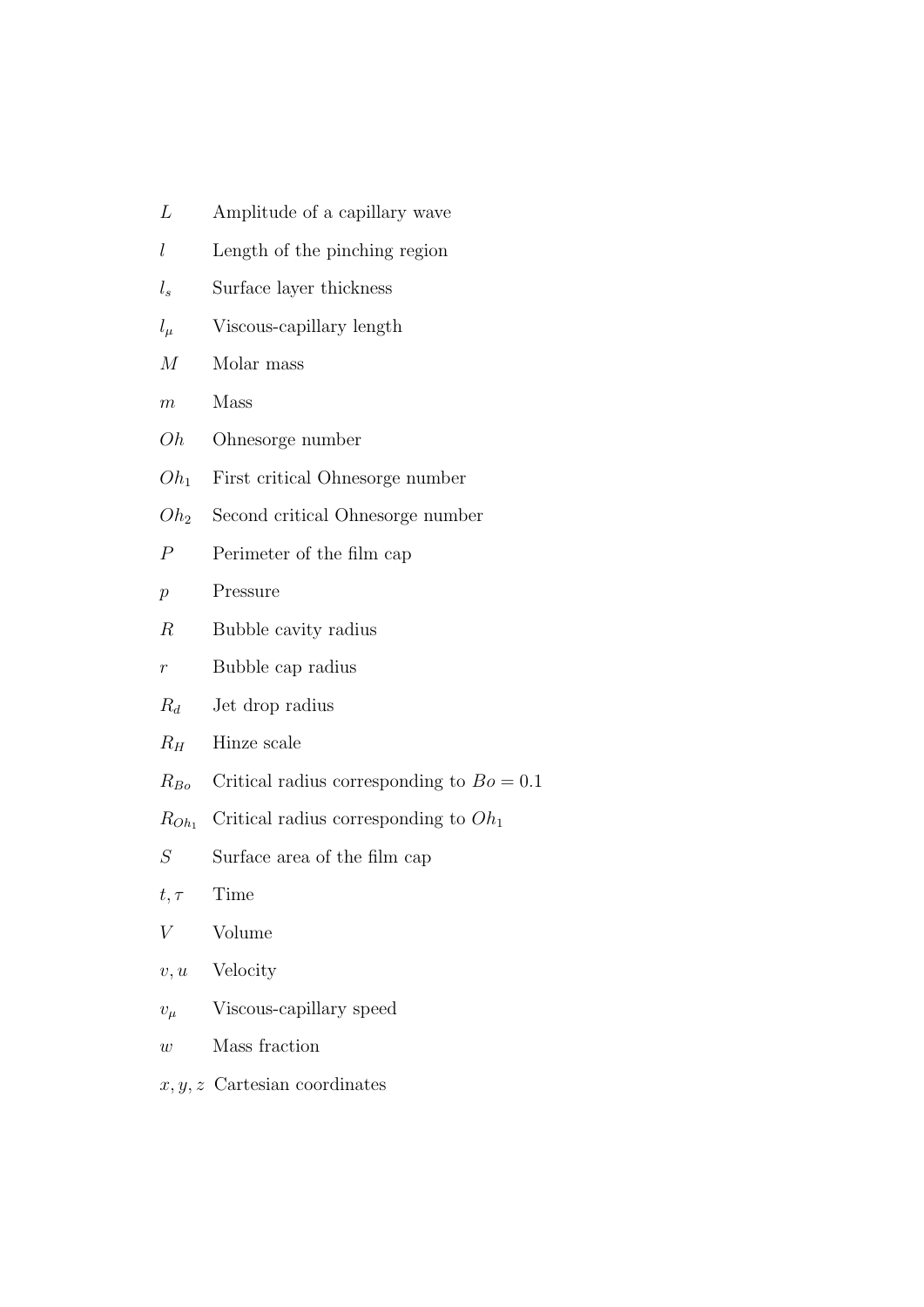# <span id="page-5-0"></span>1 Introduction

Saturn's geologically active moon Enceladus contains a liquid water ocean beneath its icy surface [\[1\]](#page-36-1). Tidal heating of the porous core sustains the liquid state of the subsurface ocean [\[2\]](#page-36-2). Through cracks in the moon's crust, ocean water is released into space [\[1\]](#page-36-1). This released material is responsible for the formation of Saturn's E ring [\[2\]](#page-36-2). Measurements made by mass spectrometers aboard the Cassini spacecraft show that frozen ice-grains in the plume contain complex organic compounds [\[2\]](#page-36-2), making Enceladus a very interesting object of study. The origin of these organic compounds, whether primordial or biogenic, is unclear at present. In the primordial scenario the organic carbon on Enceladus would predate the formation of the moon [\[2\]](#page-36-2). Over time hydrothermal processes in the core would produce complex organic compounds from simpler precursor molecules [\[2\]](#page-36-2).

Our aim is to produce numerical estimates for the chemical composition of these plume particles. We suppose that the ice-grains originate as bubble bursting aerosols at the ocean surface, which is a well studied phenomenon on Earth's oceans [\[3\]](#page-36-3). On Earth, the bubbles are mostly a result of breaking waves [\[3\]](#page-36-3). On Enceladus bubbles of entrapped volatile gases rise through the ocean and burst at the surface [\[2\]](#page-36-2), resulting in a spray of film drops and the ejection of a drop from a central jet following cavity collapse. We combine known scaling laws of film and jet drop sizes [\[4,](#page-36-4) [5\]](#page-36-5) with a characterization of the surface layer [\[6\]](#page-36-6) to produce estimates of the chemical composition of bubble bursting aerosols on Enceladus.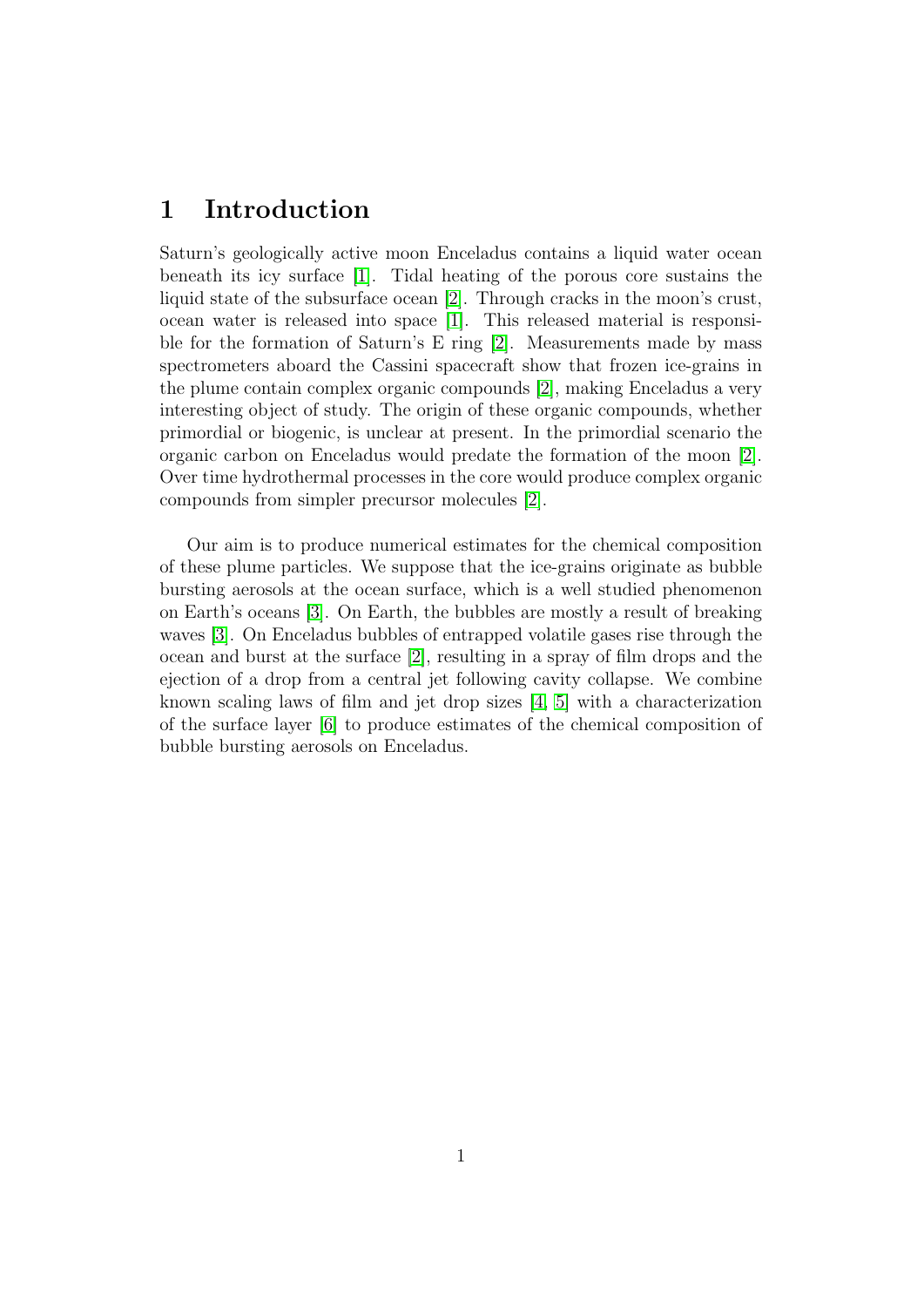

Figure 1: Image taken by the Cassini spacecraft. Water escapes into space through cracks in Enceladus' surface. Credits: NASA/JPL/Space Science Institute

## <span id="page-6-0"></span>1.1 Enceladus and physical conditions

Enceladus' ocean water is modelled as an aqueous solution of NaCl, NaHCO3,  $Na<sub>2</sub>CO<sub>3</sub>$  and slightly soluble organic compounds [\[1\]](#page-36-1). The concentration of NaCl is  $0.05 - 0.2$  molal [\[1\]](#page-36-1). Na<sub>2</sub>CO<sub>3</sub> and NaHCO<sub>3</sub> are found in equal measure, with a combined concentration  $0.01 - 0.1$  molal [\[1\]](#page-36-1). The pH of the ocean is estimated to be  $\sim$  11-12 [\[1\]](#page-36-1). The following organic compounds are considered as proxies for the organic compounds present on Enceladus [\[2\]](#page-36-2): phenylalanine and its sodium salt as a proxy for an aromatic compound and an amino acid, benzoic acid and benzyl alcohol. The Cassini measurements also imply the existence of very large organic molecules on Enceladus, with molecular masses in excess of 200 amomic mass units (u) [\[2\]](#page-36-2). As a proxy for such compounds we have chosen the humic-like substance Suwannee River Fulvic Acid (SRFA).

Under such high pH conditions phenylalanine, with  $pK_a = 9.76$  [\[7\]](#page-36-7), would be significantly dissociated. At  $pH = 11$  one would expect there to be three times as much sodium phenylalanine than phenylalanine present, and five times as much at  $pH = 12$  [\[7\]](#page-36-7).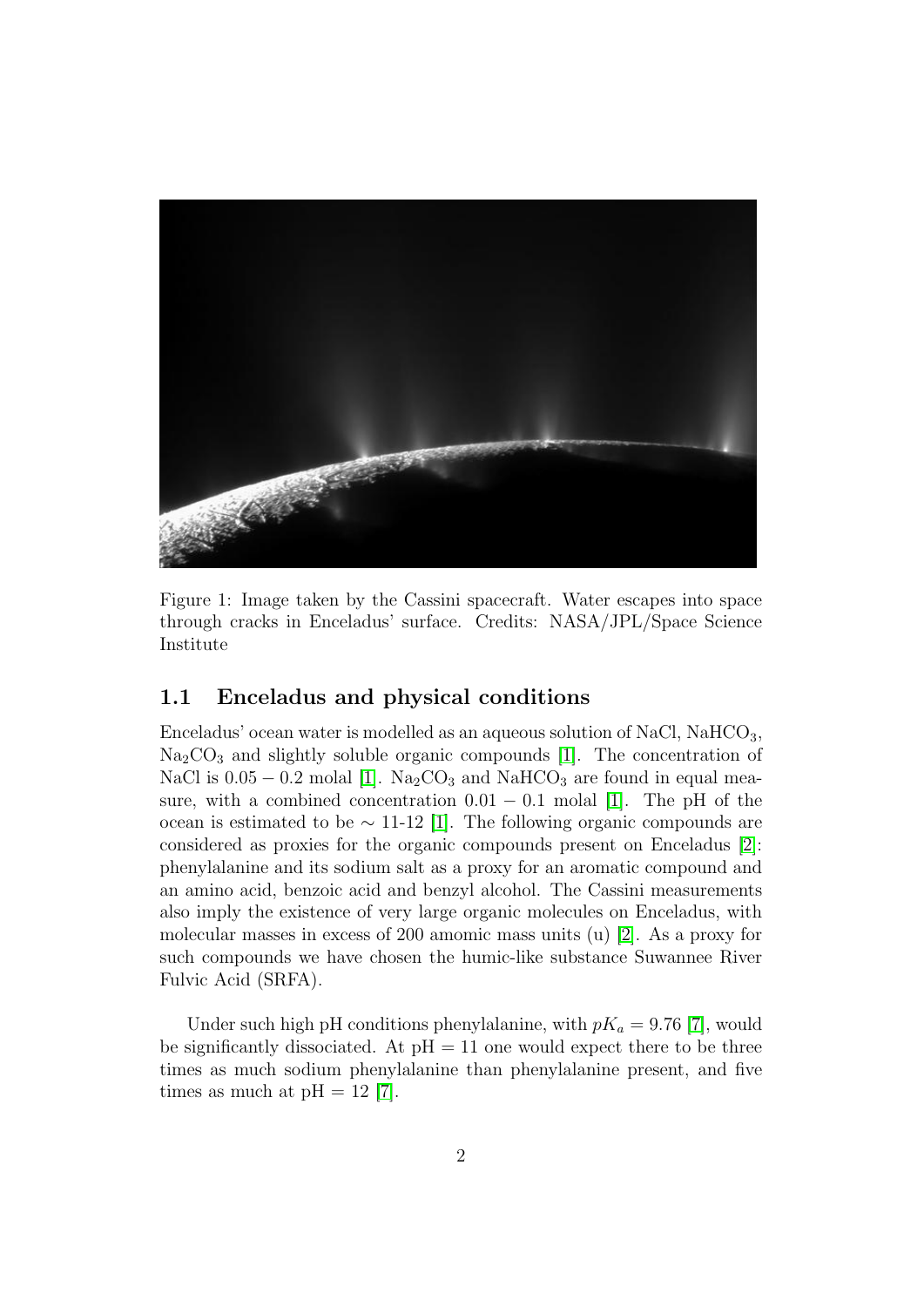Like Glein et al. in their calculations, we shall consider the temperature at the ocean surface to be at the triple point  $0.01 \degree C$ , since the liquid ocean and the frozen crust should be in equilibrium [\[1\]](#page-36-1).

To complete our model of ocean bulk composition we must choose the concentrations of the considered organic compounds. Our first system will be one with saturation concentrations at  $0 °C$ . One possibility for the origin of the organic compounds are chemical processes in the moon's core, where the temperature would be much higher [\[2\]](#page-36-2). Our second system will be a supersaturated case, with organic concentrations corresponding to solubilities at 100 ◦C, assuming that that is the temperature of the ocean-core interface [\[2\]](#page-36-2).

The gravitational acceleration on Enceladus is  $0.113 \text{ m/s}^2$ , roughly a percent of that on Earth [\[8\]](#page-36-8).

## <span id="page-7-0"></span>2 Theory and background

Two mechanisms for plume particle formation are investigated: film drops and jet drops, both produced by bubble bursting at the ocean-gas interface, analogous to sea spray aerosol formation on Earth [\[3\]](#page-36-3). Analysis of film drop formation is given by Lhuissier and Villermaux [\[4\]](#page-36-4). Scaling laws of jet drops are given by Gañán-Calvo [\[5\]](#page-36-5).

Ocean water is modeled as a pseudobinary mixture of an inorganic solution and an organic component, and the surface composition is given by a monolayer partitioning model [\[6\]](#page-36-6).

## <span id="page-7-1"></span>2.1 Capillary waves

In this section we will review the theory of capillary waves, following the treatment of Landau and Lifshitz [\[9\]](#page-37-0). The dispersion and dissipation of capillary waves will be needed in section [2.2.2](#page-18-0) when we consider the formation of jets from bursting bubbles.

Let  $\xi(x, y)$  denote the z-coordinate of a liquid surface. At rest the surface is the xy-plane at  $z = 0$ . If the liquid is perturbed from its equilibrium position, a wave will propagate along the surface under the influence of gravity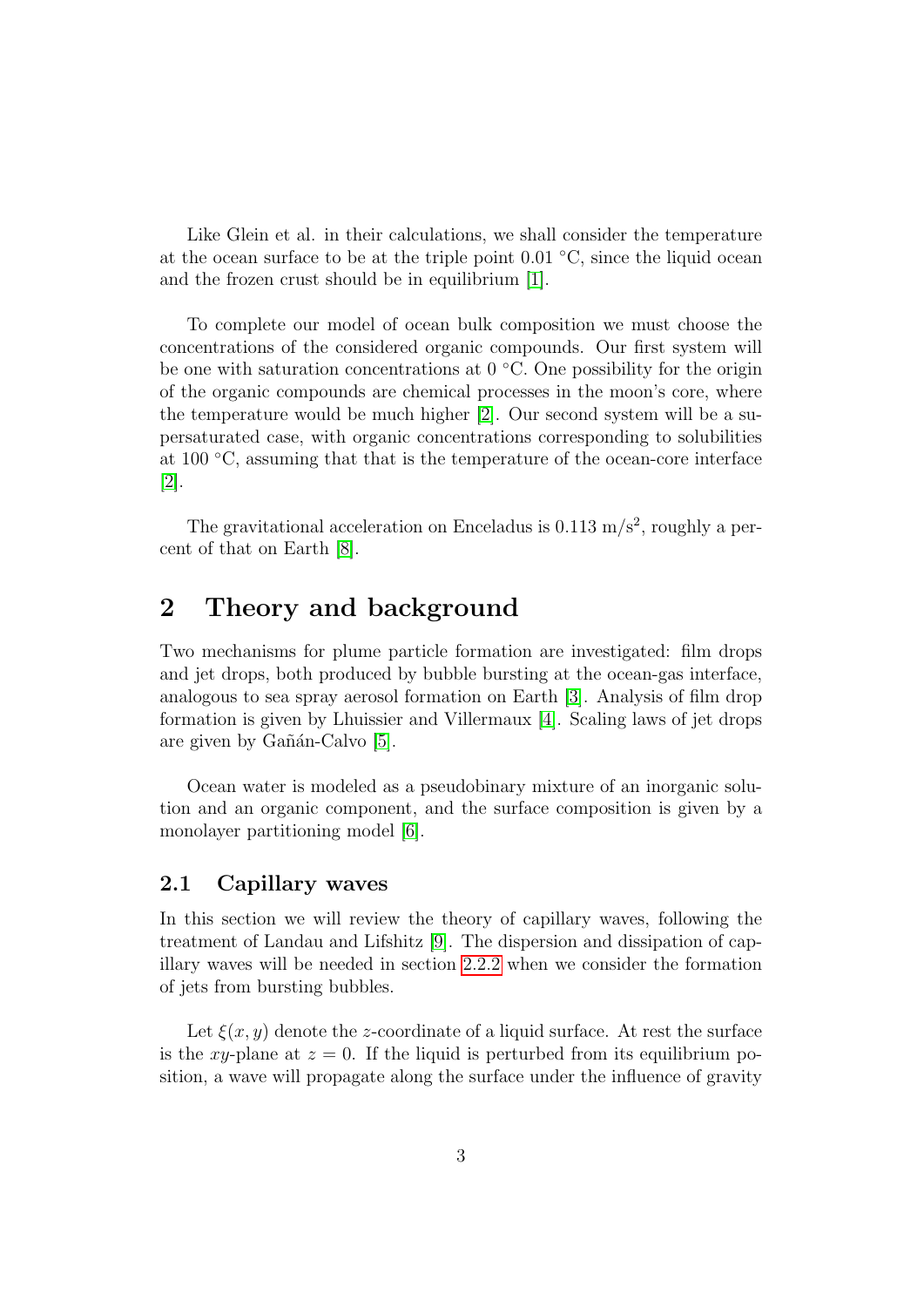and surface tension. Assume that the amplitude  $L$  of the wave is small compared to the wavelength  $\lambda$ . Let  $\tau$  be the oscillation period. During this time the fluid elements will move distances on the order of  $L$ , so their velocity will be  $v \sim L/\tau$ . Fluid elements near the surface will experience acceleration

$$
\frac{Dv}{Dt} = \frac{\partial v}{\partial t} + (v \cdot \nabla)v.
$$
 (1)

The velocity of fluid elements in a wave varies over the oscillation period  $\tau$ and the wavelength  $\lambda$ . Therefore, for the time and spatial derivatives

$$
\frac{\partial v}{\partial t} \sim \frac{v}{\tau} \sim \frac{L}{\tau^2},\tag{2}
$$

$$
\nabla v \sim \frac{v}{\lambda} \sim \frac{L}{\tau \lambda}.\tag{3}
$$

Comparing the two terms, one has

$$
\frac{(v \cdot \nabla)v}{\partial_t v} \sim \frac{v^2 \tau}{\lambda v} \sim \frac{v\tau}{\lambda} \sim \frac{L}{\lambda}.
$$
 (4)

Thus, the advective term  $(v \cdot \nabla)v$  can be neglected if  $L \ll \lambda$ , which is what we have assumed. The Euler equation is then

$$
\rho \frac{\partial v}{\partial t} = \nabla(-p - \rho gz). \tag{5}
$$

Taking the curl of both sides, results in

$$
\rho \nabla \times \frac{\partial v}{\partial t} = \rho \frac{\partial \nabla \times v}{\partial t} = 0, \tag{6}
$$

since the curl of the gradient is identically zero. This implies that the vorticity  $\nabla \times v$  is constant. However, in oscillatory motion, the time average of the velocity should be zero

$$
\langle v \rangle = \frac{1}{\tau} \int_0^{\tau} v dt = 0. \tag{7}
$$

Take again the curl of the above equation,

$$
\nabla \times \langle v \rangle = \frac{1}{\tau} \int_0^{\tau} \nabla \times v dt = 0.
$$
 (8)

Since the vorticity is constant and the above integral is zero, the vorticity must be zero.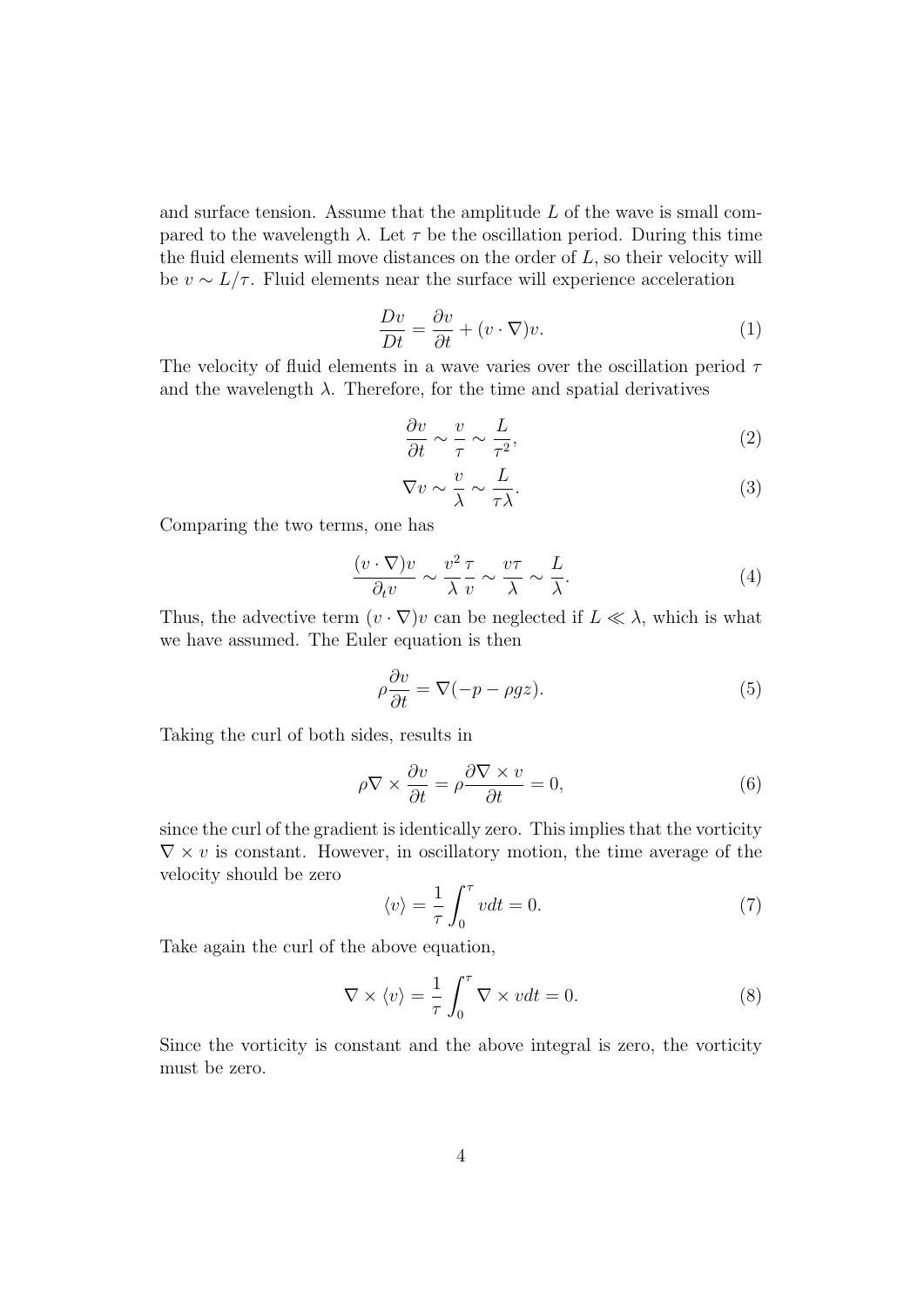For any irrotational flow, there exists a velocity potential  $\phi$  from which the velocity can be derived,

$$
v = \nabla \phi. \tag{9}
$$

Such flows are called potential flows. If a potential flow is incompressible such that  $\nabla \cdot v = 0$ , it immediately follows that the velocity potential satisfies Laplace's equation

$$
\Delta \phi = 0. \tag{10}
$$

We have seen that waves of small amplitudes can be approximated as potential flows. Thus we can write Euler's equation as

$$
\nabla(\rho \frac{\partial \phi}{\partial t} + p + \rho g \xi) = 0 \tag{11}
$$

This implies that the bracketed term is some function  $f(t)$  of time only, but this function can be absorbed into  $\phi$  by writing  $\phi' = \phi + \int f(t)dt$ . This has no physical significance since both  $\phi$  and  $\phi'$  will yield the same velocity field. Therefore we can set  $f(t) = 0$  and write

$$
p = -\rho g \xi - \rho \frac{\partial \phi}{\partial t}.
$$
\n(12)

The pressure in a fluid near the surface is given by the Young-Laplace equation

<span id="page-9-0"></span>
$$
p - p_0 = \sigma \left(\frac{1}{R_1} + \frac{1}{R_2}\right),
$$
\n(13)

where  $\sigma$  is the surface tension of the fluid,  $R_1$  and  $R_2$  the principal radii of curvature and  $p_0$  is some constant pressure on the surface, for example the atmosphere. We have assumed that the amplitude of the wave is small, so  $\xi(x, y)$  is small as well. For such slightly curved surfaces the bracketed term in equation (13) can be approximated as

$$
\frac{1}{R_1} + \frac{1}{R_2} = -\left(\frac{\partial^2 \xi}{\partial x^2} + \frac{\partial^2 \xi}{\partial y^2}\right).
$$
 (14)

Combining equations (12), (13) and (14), we have that

$$
\rho \frac{\partial \phi}{\partial t} + \rho g \xi - \sigma \left( \frac{\partial^2 \xi}{\partial x^2} + \frac{\partial^2 \xi}{\partial y^2} \right) = 0, \tag{15}
$$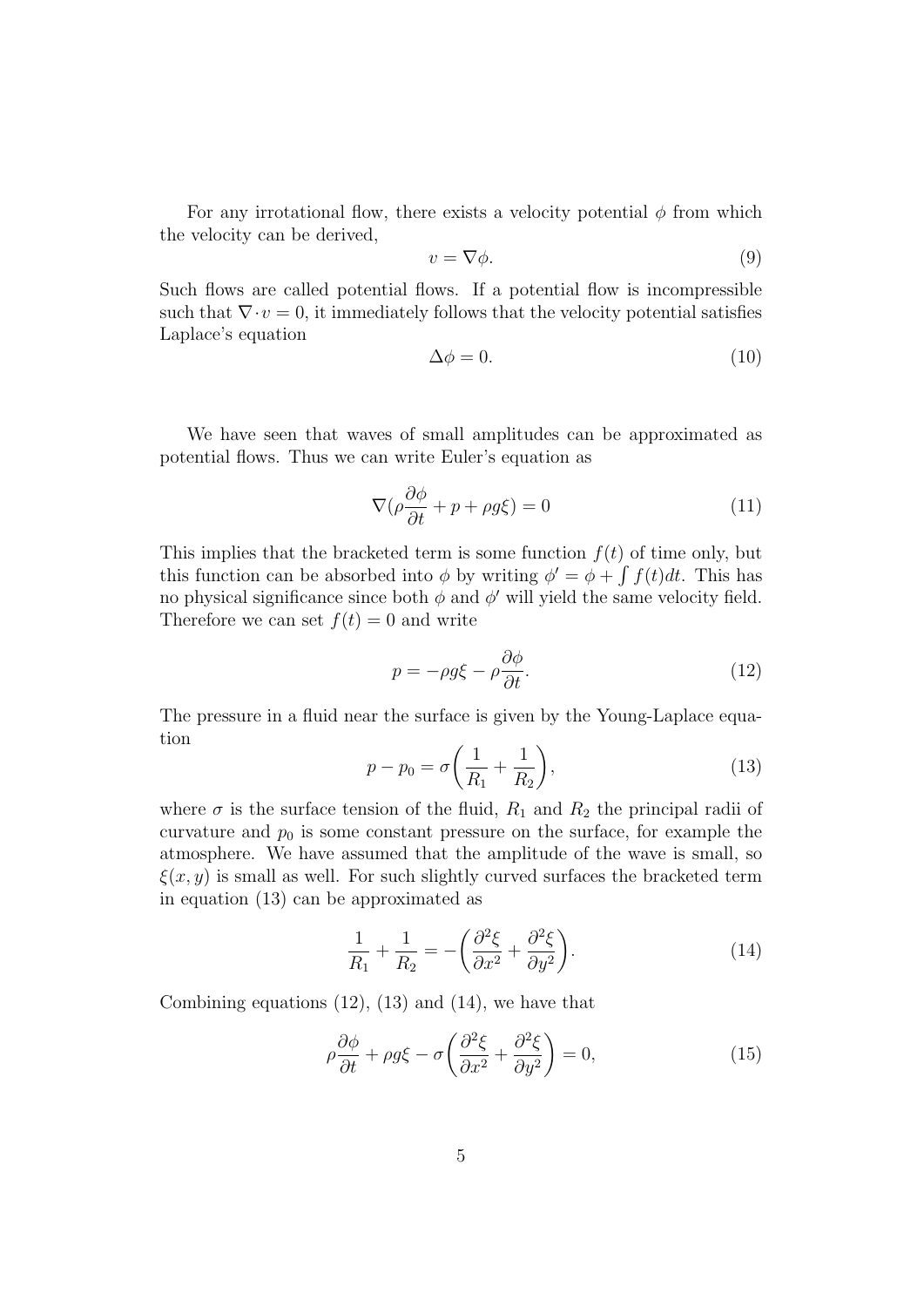where we have gotten rid of  $p_0$  by again redefining  $\phi$  as  $\phi - p_0 t/\rho$ . As an approximation, suppose that z-component of velocity near the surface is just the time derivative of  $\xi$ ,

$$
v_z = \frac{\partial \phi}{\partial z} = \frac{\partial \xi}{\partial t}.
$$
\n(16)

Take the time derivative of (15),

$$
\rho \frac{\partial^2 \phi}{\partial t^2} + \rho g \frac{\partial \xi}{\partial t} - \sigma \frac{\partial}{\partial t} \left( \frac{\partial^2 \xi}{\partial x^2} + \frac{\partial^2 \xi}{\partial y^2} \right) = 0
$$
  
\n
$$
\Rightarrow \rho \frac{\partial^2 \phi}{\partial t^2} + \rho g \frac{\partial \xi}{\partial t} - \sigma \left( \frac{\partial^2}{\partial x^2} \frac{\partial \xi}{\partial t} + \frac{\partial^2}{\partial y^2} \frac{\partial \xi}{\partial t} \right) = 0
$$
 (17)  
\n
$$
\Rightarrow \rho \frac{\partial^2 \phi}{\partial t^2} + \rho g \frac{\partial \phi}{\partial z} - \sigma \left( \frac{\partial^2}{\partial x^2} \frac{\partial \phi}{\partial z} + \frac{\partial^2}{\partial y^2} \frac{\partial \phi}{\partial z} \right) = 0, \quad z = 0.
$$

The potential  $\phi$  must now satisfy Laplace's equation (10) with the boundary condition (17). Consider a plane wave propagating along the x-axis. Solutions are of the form  $\phi = f(z) \cos(kx - \omega t)$ , where k is the wave number and  $\omega$  the angular frequency.

$$
\frac{\partial^2 \phi}{\partial x^2} + \frac{\partial^2 \phi}{\partial z^2} = 0
$$
  
\n
$$
\Rightarrow -k^2 \cos(kx - \omega t) + \frac{\partial^2 f(z)}{\partial z^2} \cos(kx - \omega t) = 0
$$
 (18)  
\n
$$
\Rightarrow \frac{\partial^2 f(z)}{\partial z^2} = k^2 f(z).
$$

The solution is either  $f(z) = Ae^{kz}$  or  $Ae^{-kz}$ . We choose  $f(z) = Ae^{kz}$ , since the velocity potential must diminish inside the fluid. The dispersion relation is obtained from the boundary condition (17) by inserting  $\phi = Ae^{kz} \cos(kx - \omega t),$ 

$$
\rho \frac{\partial^2 \phi}{\partial t^2} + \rho g \frac{\partial \phi}{\partial z} - \sigma \left( \frac{\partial^2}{\partial x^2} \frac{\partial \phi}{\partial z} + \frac{\partial^2}{\partial y^2} \frac{\partial \phi}{\partial z} \right) = 0
$$
  
\n
$$
\Rightarrow \rho g k - \rho \omega^2 - \sigma (-k^3 + 0) = 0
$$
  
\n
$$
\Rightarrow \omega^2 = g k + \frac{\sigma}{\rho} k^3.
$$
\n(19)

Comparing the two terms on the right in equation (19), one obtains the dimensionless Bond number  $Bo = \rho g \lambda^2 / \sigma$  for the wave,

$$
\frac{gk}{k^3\sigma/\rho} = \frac{g\rho}{k^2\sigma} = \frac{\rho g\lambda^2}{\sigma},\tag{20}
$$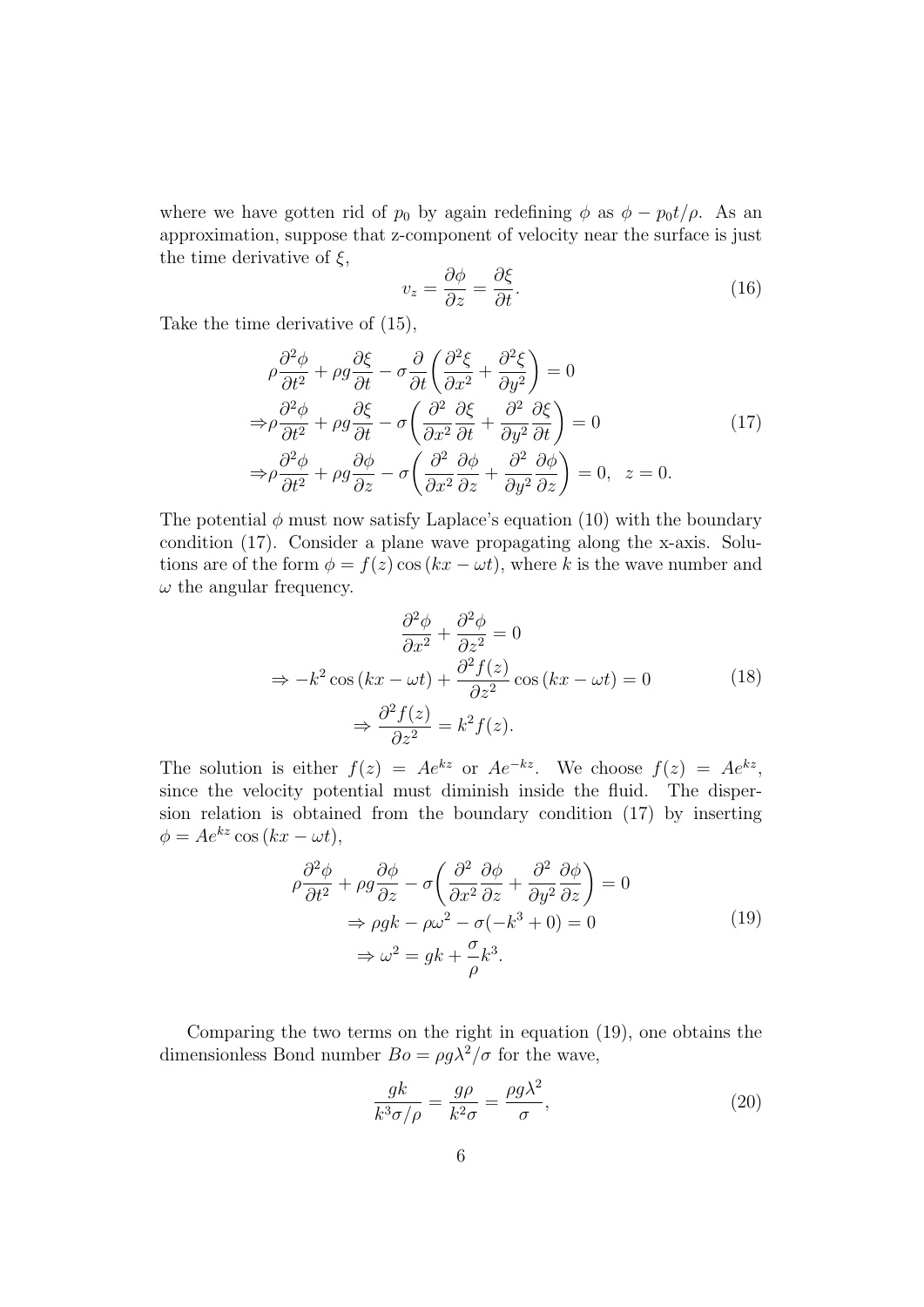where the wavelength  $\lambda$  is taken to be the characteristic length of the system. Thus the Bond number compares gravitational and surface tension forces. If  $Bo \ll 1$ , gravitational effects can be neglected and the wave is called a capillary wave. If  $Bo \gg 1$ , the surface tension term is negligible and we have gravity waves. Intermediate cases,  $Bo \approx 1$ , are called capillary gravity waves.

For capillary waves the dispersion relation becomes  $\omega^2 = \sigma k^3/\rho$ , and the propagation speed of the wave is

<span id="page-11-1"></span>
$$
\frac{\partial \omega}{\partial k} = \frac{3}{2} \left( \frac{\sigma k}{\rho} \right)^{1/2}.
$$
 (21)

#### <span id="page-11-0"></span>2.1.1 Viscous dissipation

The energy dissipation due to internal friction in an incompressible flow is

$$
\dot{E} = -\frac{1}{2}\mu \int \left(\frac{\partial v_i}{\partial x_k} + \frac{\partial v_k}{\partial x_i}\right)^2 dV,\tag{22}
$$

where  $\mu$  is the dynamic viscosity of the fluid. Note that we are here assuming that the viscosity is uniform. This is not necessarily true in the presence of surfactants, which may introduce a vertical viscosity gradient. Now, for a potential flow  $\partial v_i/\partial x_k = \partial^2 \phi / \partial x_k \partial x_i = \partial v_k / \partial x_i$ , so

$$
\dot{E} = -\frac{1}{2}\mu \int \left(2\frac{\partial v_i}{\partial x_k}\right)^2 dV = -2\mu \int \left(\frac{\partial^2 \phi}{\partial x_i \partial x_k}\right)^2 dV
$$
  
=  $-2\mu \int (-k^2 \sin (kx - \omega t) A e^{kz})^2 dV$  (23)  
=  $-2\mu k^4 \int A^2 e^{2kz} \sin^2 (kx - \omega t) dV$ ,

the time average of which is

$$
\langle \dot{E} \rangle = -2\mu k^4 \int \langle \phi^2 \rangle \, dV,\tag{24}
$$

since

$$
\langle \phi^2 \rangle = A^2 e^{2kz} \langle \cos^2(kx - \omega t) \rangle, \qquad (25)
$$

and  $\langle \sin^2(kx - \omega t) \rangle = \langle \cos^2(kx - \omega t) \rangle$ . For any periodic motion with a small amplitude, the average kinetic and potential energies are equal, so the mean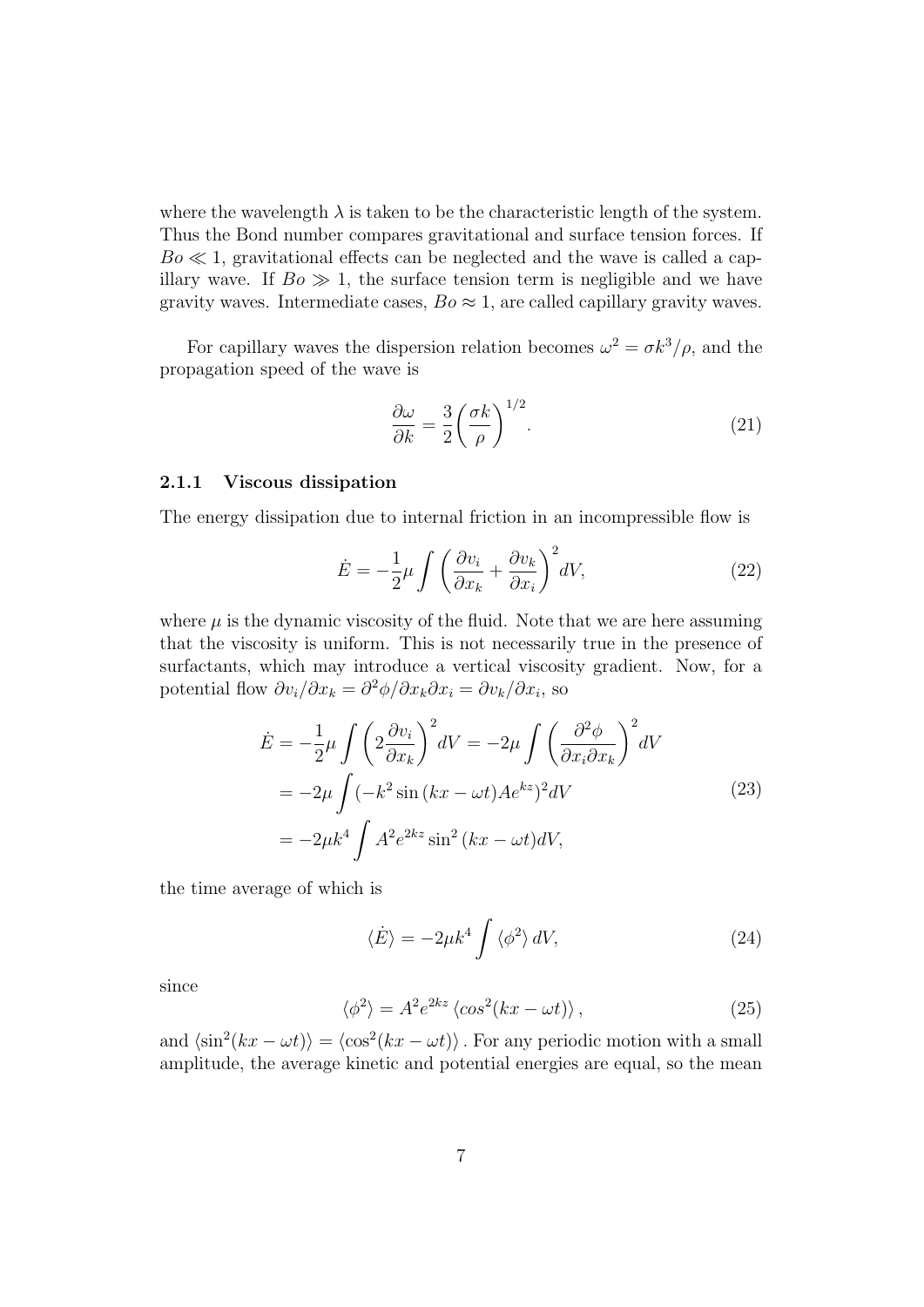total mechanical energy of the system can be written as twice the mean kinetic energy

$$
\langle E \rangle = \rho \int \langle v^2 \rangle \, dV = \rho \int \langle (\nabla \phi)^2 \rangle \, dV
$$
  
=  $\rho \int k^2 \langle \sin^2(kx - \omega t) \rangle A^2 e^{2kz} + k^2 \langle \cos^2(kx - \omega t) \rangle A^2 e^{2kz} dV$  (26)  
=  $2\rho k^2 \int \langle \phi^2 \rangle \, dV.$ 

We define the damping coefficient  $\gamma$  as the ratio of the energy dissipation and total energy

<span id="page-12-2"></span>
$$
\gamma = \frac{|\langle \dot{E} \rangle|}{\langle E \rangle} = \frac{\mu k^2}{\rho},\tag{27}
$$

which has units of time<sup>−</sup><sup>1</sup> . We may define another dimensionless number by multiplying the damping coefficient by a characteristic timescale  $\tau$  of the system. A natural choice in this case is the time it takes for the wave to propagate the distance one wavelength. For a capillary wave with a propagation speed  $v \sim (\sigma k/\rho)^{1/2}$ , we have

<span id="page-12-1"></span>
$$
\gamma \tau = \frac{\gamma \lambda}{v} = \frac{\mu}{\rho \lambda^2} \frac{\lambda^{3/2} \rho^{1/2}}{\sigma^{1/2}} = \frac{\mu}{\sqrt{\rho \sigma \lambda}}.
$$
 (28)

Equation [\(28\)](#page-12-1) defines the Ohensorge number  $Oh = \mu / \sqrt{\rho \sigma \lambda}$  of the system, with the wavelength  $\lambda$  being here the characteristic length of the system. The motion of the wave is driven by surface tension forces and is dissipated by viscosity. The Ohnesorge number compares the viscous forces with the capillary forces, and if  $Oh \gg 1$ , the wave will be damped very rapidly. If  $Oh \approx 1$ , then the wave will be damped over a distance of one wavelength, and if  $Oh \ll 1$  then the wave may propagate distances much larger than one wavelength before being dissipated.

## <span id="page-12-0"></span>2.2 Dynamics of bubble bursting

Bubble bursting at a liquid surface produces two kinds of aerosols. After a bubble bursts, the rippling film cap breaks up into a large number of droplets called film drops [\[4\]](#page-36-4). Capillary waves then travel down the exposed bubble cavity, colliding in the centre and producing a rising jet of liquid, which may break up into jet drops [\[5\]](#page-36-5). Jet drops are generally less numerous than films drops [\[3\]](#page-36-3).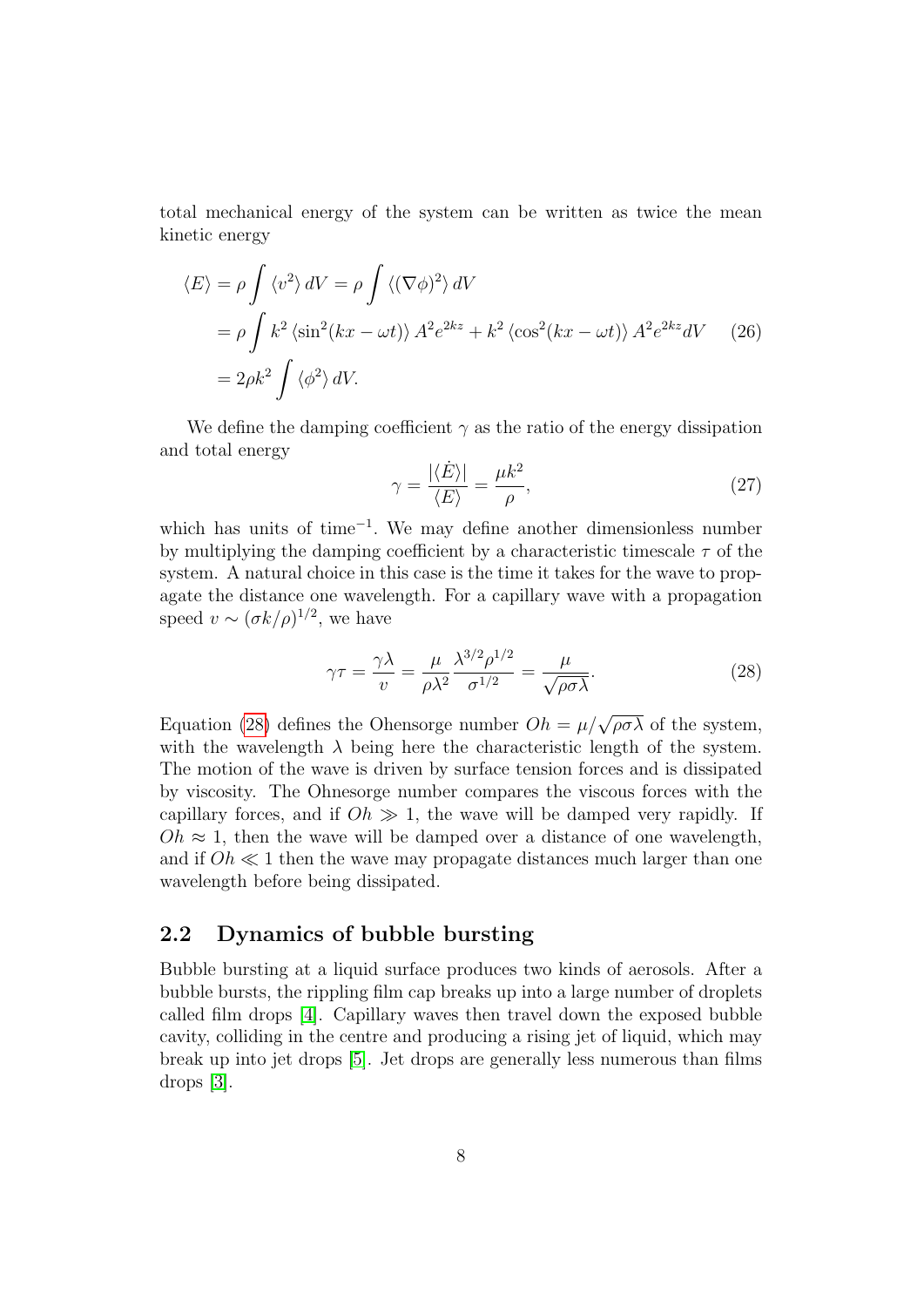Bubble bursting is an important physical process, as the resulting aerosols provide a mechanism of material and heat exchange between the ocean and the atmosphere [\[3\]](#page-36-3). On Earth the droplets regulate atmospheric chemistry, global radiation balance and the water cycle [\[10\]](#page-37-1).

The chemical composition of smaller droplets may differ significantly from the bulk composition if surface-active compounds are present [\[3\]](#page-36-3), as is the case on Enceladus. In this section we will review the theory of bubble bursting and the resulting droplet production, with the most important results being the formulae of droplet radii as functions of the bursting bubble radius [\[4\]](#page-36-4)[\[5\]](#page-36-5). In section [3](#page-22-0) we will combine this knowledge with the monolayer model [\[6\]](#page-36-6) reviewed in section [2.3](#page-21-0) to produce estimations of the composition of Enceladus' plume particles.

#### <span id="page-13-0"></span>2.2.1 Film drop production

The analysis of film drop production is given by Lhuissier and Villermaux in their 2011 paper [\[4\]](#page-36-4). In this section we will review the steps taken to arrive at the scaling law for average drop size.



<span id="page-13-1"></span>

Consider first a submerged bubble at the liquid surface. The bubble profile will consist of three regions; the cavity surface with radius of curvature  $R$ , the bubble cap with radius of curvature r, and the meniscus where the cap connects to the liquid bulk, see figure [2.](#page-13-1) The cavity radius is required to be half the cap radius, due to the cap having two interfaces instead of one, like the cavity surface. We will assume that the density of the entrapped gas  $\rho_0$  is negligible compared to that of the surrounding liquid  $\rho$ , such that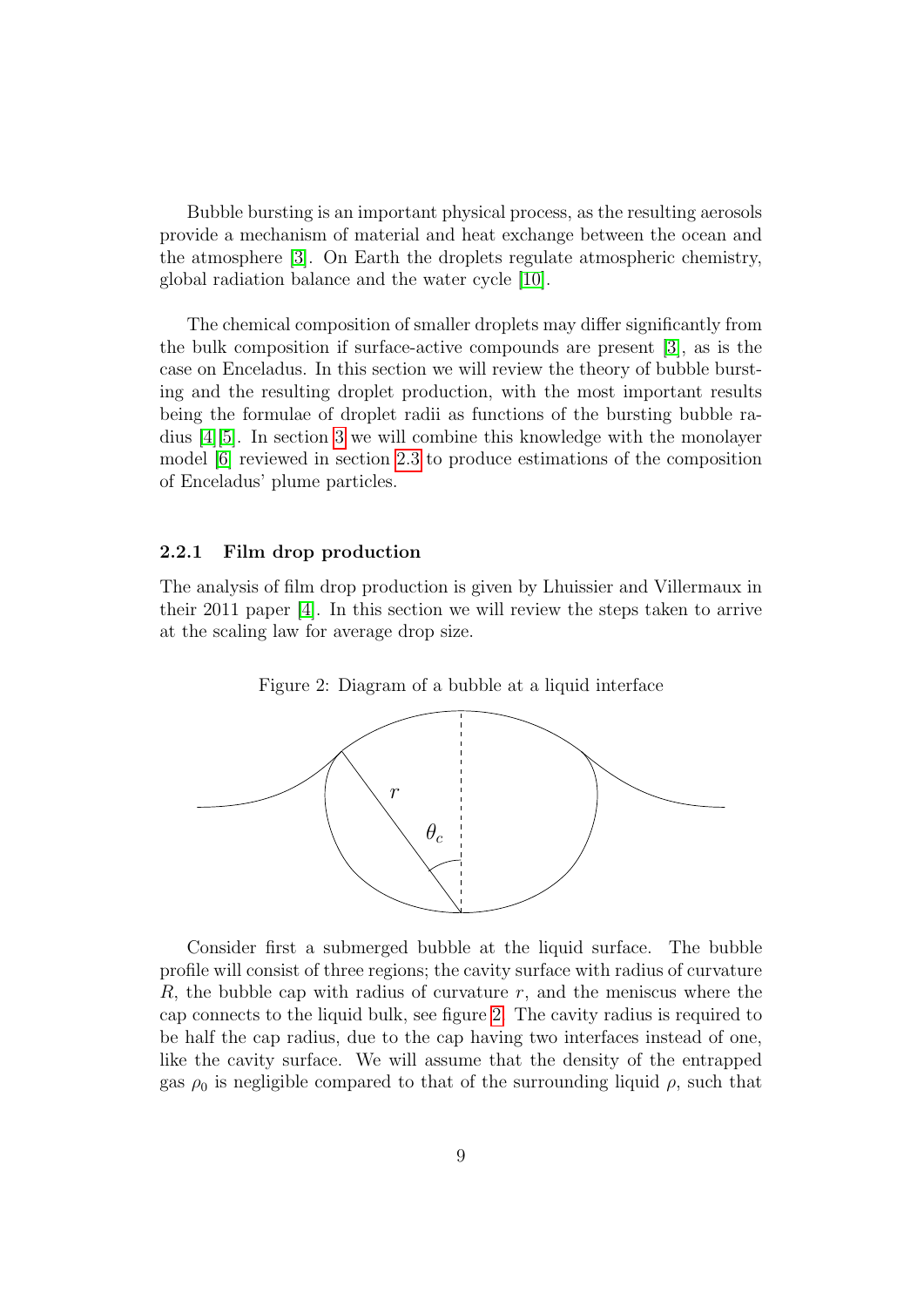$\rho - \rho_o \approx \rho$ . Then due to gravity, the bubble experiences a buoyancy

$$
\rho g \frac{4\pi}{3} \left(\frac{r}{2}\right)^2,\tag{29}
$$

which is opposed by the vertical component of surface tension acting on the rim of the bubble cap

$$
2\pi r \sigma \sin^2 \theta_c. \tag{30}
$$

The bubble comes to rest when the two forces are equal. From this one can obtain for the half-cap angle  $\theta_c$ 

$$
\sin \theta_c = \sqrt{\frac{\rho g}{\sigma}} \frac{r}{2\sqrt{3}} = \frac{r}{2\sqrt{3}a} = \frac{\sqrt{Bo}}{2\sqrt{3}},\tag{31}
$$

where  $a = \sqrt{\frac{\sigma}{\rho g}}$  is the capillary length and the Bond number  $Bo =$  $\rho g r^2/\sigma = (r/a)^2$  again compares the gravitational and surface tension forces. If Bo is sufficiently small, one can approximate  $\theta_c$  as

<span id="page-14-0"></span>
$$
\theta_c = \frac{\sqrt{Bo}}{2\sqrt{3}},\tag{32}
$$

which holds up to  $Bo = 25$  [\[4\]](#page-36-4). Since gravity and surface tension are the only forces acting on the bubble, it is not surprising that the bubble geometry is defined by the Bond number. In the limit of  $Bo \rightarrow 0$  the bubble becomes completely submerged and spherical, resting just below the surface. In such a case one would not expect any film drops to form, since no film cap exists. Therefore there should exist some critical Bond number below which no film drops are produced.

Once the bubble is at rest, gravity causes a surfactant concentration gradient and thus a surface tension gradient to form, holding up the film cap [\[4\]](#page-36-4). The pressure inside the cap is the sum of capillary pressure, due to the Young-Laplace equation [\(13\)](#page-9-0), and hydrostatic pressure. The capillary pressure will dominate in the case of  $Bo < 25$  [\[4\]](#page-36-4). The pressure difference between the meniscus and the film interior is the capillary pressure  $2\sigma/\rho$ , which drives the draining flow  $u$ , from the film to the meniscus. This flow creates a pinching region at the perimeter of the film cap, with length l and minimum thickness  $\delta$  [\[4\]](#page-36-4), see figure [3.](#page-15-0) The flow is in the interior of the film, between two mobile layers of surfactants. For a steady flow, one has

$$
\rho \frac{Du}{Dt} = -\nabla p + \mu \nabla^2 u = 0.
$$
\n(33)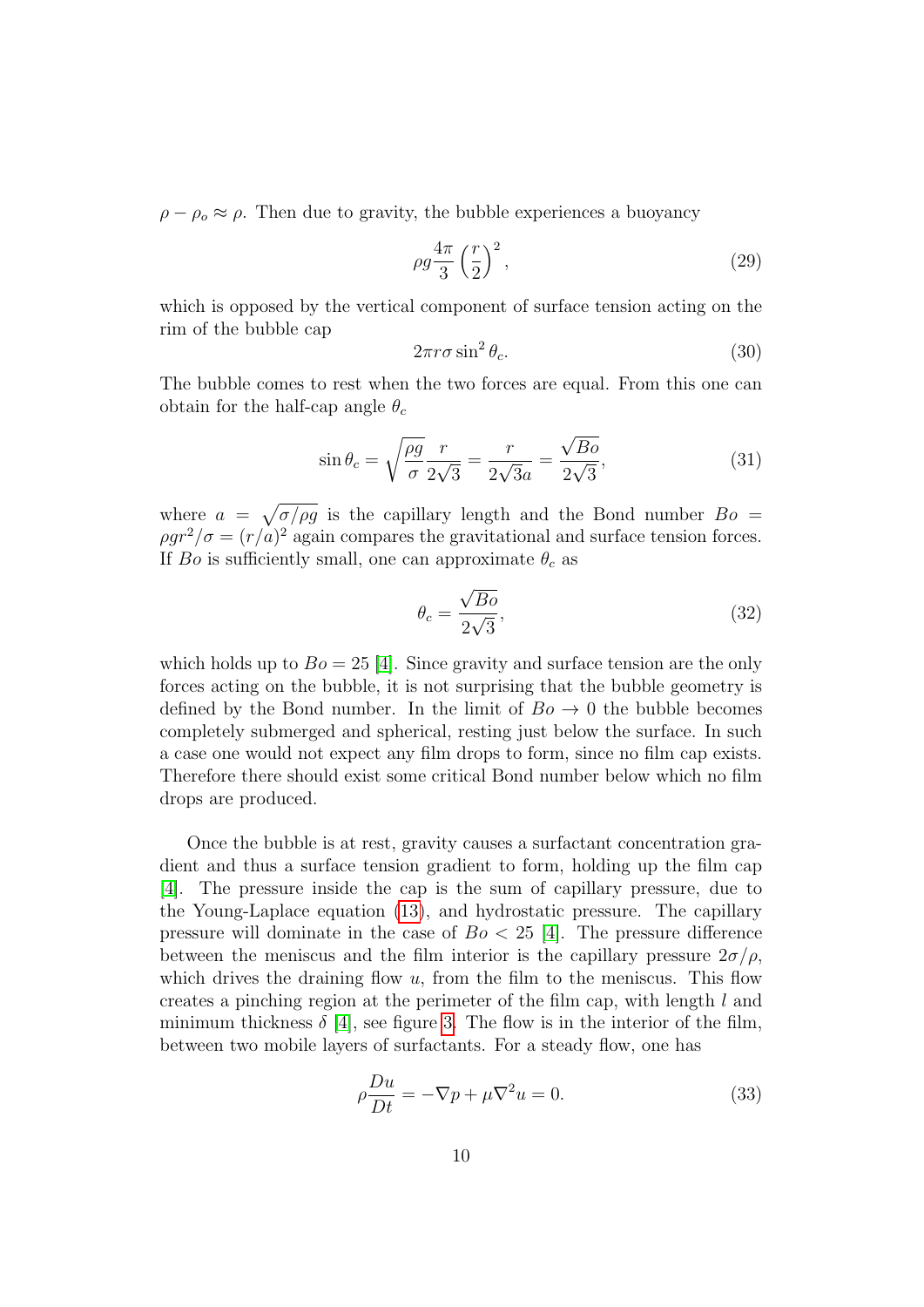Figure 3: Diagram of the pinching region

<span id="page-15-0"></span>

The pressure difference  $2\sigma/r$  is over the length l. Assuming no-slip at the film interfaces, the velocity changes over the distance  $\delta$ . Then in orders of magnitude

$$
\frac{\sigma}{rl} \sim \frac{\mu u}{\delta^2}.\tag{34}
$$

The curvature in the pinching region should match the cap curvature [\[4\]](#page-36-4)

$$
\frac{h-\delta}{l^2} \sim \frac{1}{r}.\tag{35}
$$

At the same time an opposite flux exists in the surface layer. Convective motion is induced over the pinching region due to destabilization caused by the surface tension difference [\[4\]](#page-36-4). This phenomenon is called marginal regeneration, and it regulates the pinching region such that the neck thickness  $\delta$ never becomes smaller than half the film cap thickness  $h$ .

Now, from (34) we have that

$$
u \sim \frac{\sigma \delta^2}{rl\mu},\tag{36}
$$

and from (35)

$$
l \sim \sqrt{r(h-\delta)} \sim \sqrt{rh}.\tag{37}
$$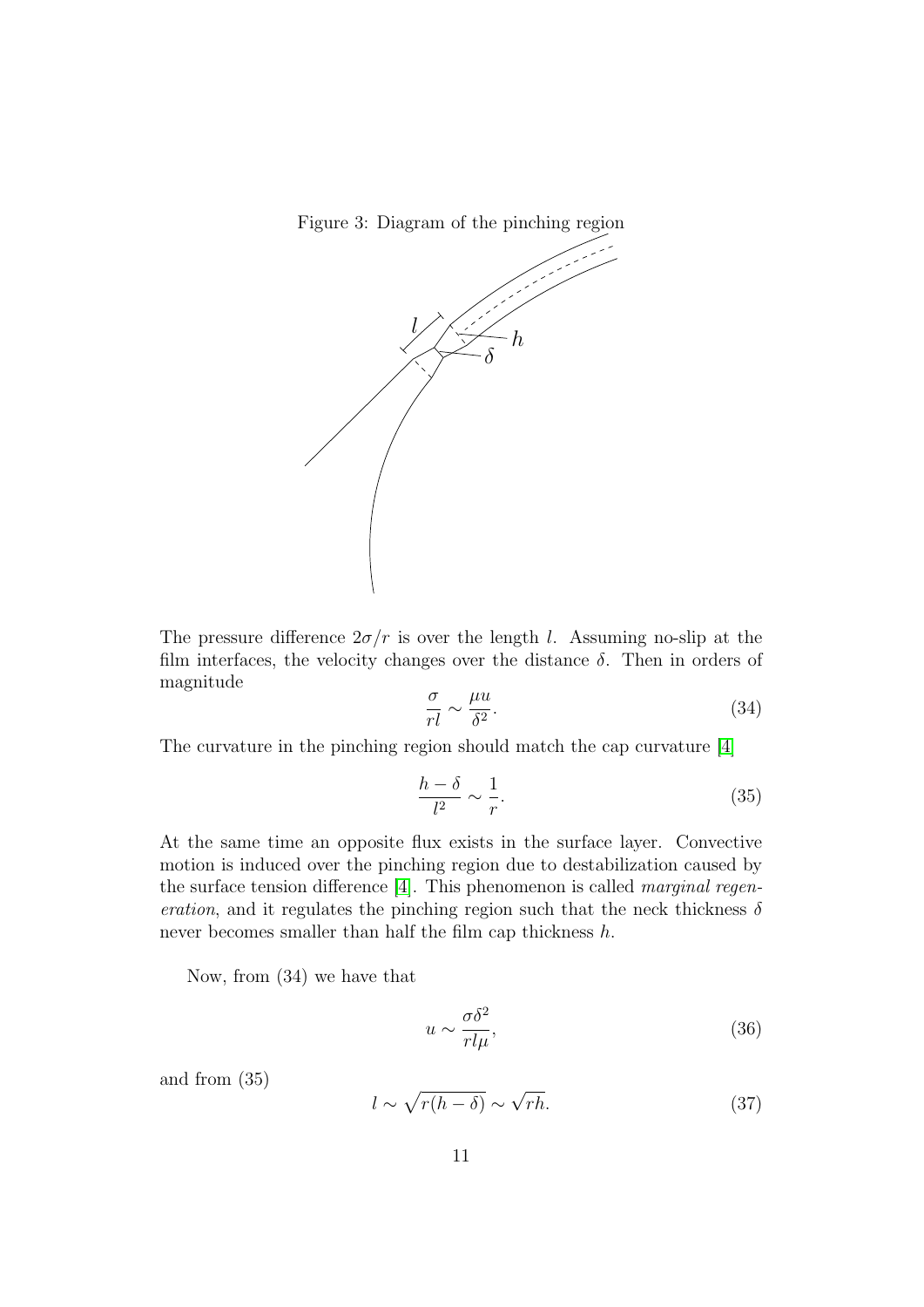Therefore the drainage velocity

<span id="page-16-0"></span>
$$
u \sim \frac{\sigma \delta^2}{r \sqrt{rh}\mu} = \frac{\sigma h^2}{\mu r^{3/2} h^{1/2}} = \frac{\sigma}{\mu} \left(\frac{h}{r}\right)^{3/2}.
$$
 (38)

The liquid drains from the film cap with thickness  $h$  and surface area  $S$ , through the cap perimeter P. From mass conservation, one has for the interior flow

<span id="page-16-1"></span>
$$
\dot{h} \sim -hu\frac{P}{S}.\tag{39}
$$

The surface area of the cap

$$
S = 2\pi r^2 (1 - \cos \theta_c) \approx \pi r^2 \theta_c^2,\tag{40}
$$

and the perimeter

<span id="page-16-3"></span>
$$
P = 2\pi r \sin \theta_c \approx 2\pi r \theta_c,\tag{41}
$$

where the small-angle approximations have been used. The ratio  $P/S$  is then

<span id="page-16-2"></span>
$$
\frac{P}{S} \sim \frac{2\pi r \theta_c}{\pi r^2 \theta_c^2} = \frac{2}{r\theta_c}.
$$
\n(42)

From [\(32\)](#page-14-0), [\(38\)](#page-16-0), [\(39\)](#page-16-1) and [\(42\)](#page-16-2), we have that

$$
\dot{h} \sim -hu\frac{2}{r\theta_c} \sim -\frac{\sigma a h^{5/2}}{\mu r^{7/2}},\tag{43}
$$

which is a separable differential equation. Separating and integrating (43), we get a thinning law for the film thickness

<span id="page-16-6"></span>
$$
h \sim \left(\frac{\mu r^{7/2}}{\sigma at}\right)^{2/3}.\tag{44}
$$

Convection cells from marginal regeneration appear at a frequency [\[4\]](#page-36-4)

<span id="page-16-4"></span>
$$
f_0 \sim \frac{\sigma}{\mu a} \left(\frac{r}{a}\right)^{1/3} \left(\frac{\mu a}{\sigma t}\right)^{2/3},\tag{45}
$$

and have a characteristic size [\[4\]](#page-36-4)

<span id="page-16-5"></span>
$$
\lambda_0 \sim r \left(\frac{h}{r}\right)^{3/2}.\tag{46}
$$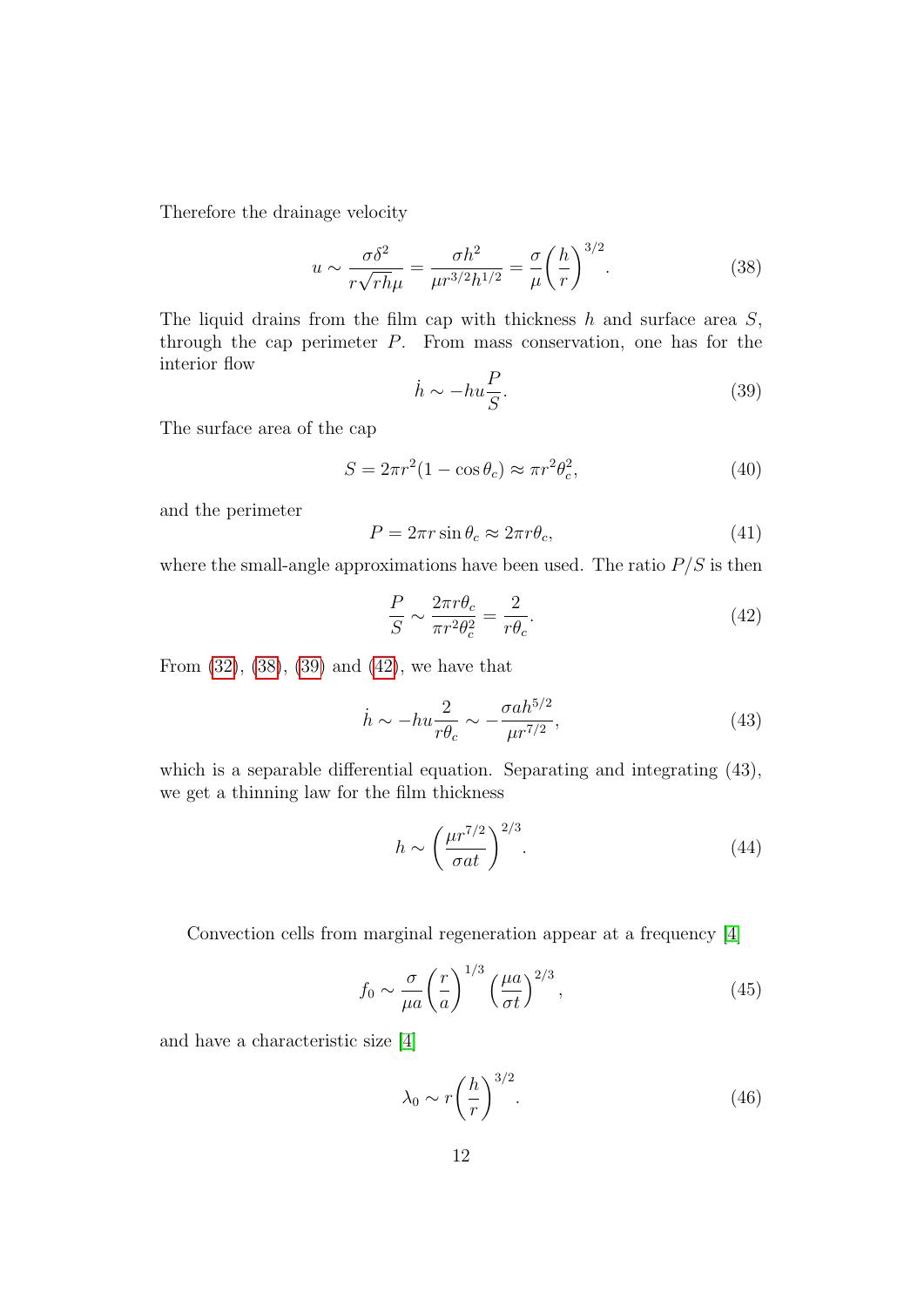It has been observed that film puncture happens near the cap foot, in the centre of these convection cells [\[4\]](#page-36-4). However this process is seen to be inefficient; Lhuissier and Villermaux propose  $\epsilon \sim O(10^{-4} - 10^{-3})$  as the efficiency of cell puncture, such that the probability of puncture in a cell within a time interval  $\delta t$  is  $\epsilon f_0 \delta t$ . The probability  $p(t)$  of a puncture somewhere on the surface is then proportional to  $\epsilon$  and the number of cells, which is ~  $P/\lambda_0$ ,

$$
p(t)\delta t \sim \epsilon \frac{P}{\lambda_0} f_0 \delta t. \tag{47}
$$

Using equations  $(41)$ ,  $(45)$ ,  $(46)$  and defining

$$
\tau_0 = \frac{(4/3)^{3/4}}{\epsilon^{3/4}} \frac{\mu a}{\sigma} \left(\frac{r}{a}\right)^{1/2},\tag{48}
$$

we write the probability  $p(t)$  as

$$
p(t) = \frac{4}{3} \frac{t^{1/3}}{\tau_0^{4/3}}.\tag{49}
$$

If the bubble has not burst from time  $t = 0$  to some time t, it must not have burst on subsequent time intervals  $\delta t'$  from 0 to t. The probability of no puncture is

$$
Q(t) = \prod_{t'/\delta t'=0}^{t/\delta t'} [1 - p(t')\delta t'], \qquad (50)
$$

which becomes

$$
Q(t) = \exp\left(-\int_0^t p(t')dt'\right) \tag{51}
$$

and in the limit of  $\delta t \to 0$ . The mean bubble lifetime is [\[4\]](#page-36-4)

$$
t_b = \int_0^\infty Q(t)dt = \Gamma(7/4)\tau_0 \approx 0.92\tau_0.
$$
 (52)

With the thinning law [\(44\)](#page-16-6) and the above mean lifetime, one has the film thickness at time of bursting

$$
h_b \sim \left(\frac{\mu r^{7/2}}{\sigma a \tau_0}\right)^{2/3} = a \epsilon^{1/2} \left(\frac{r}{a}\right)^2 = a \epsilon^{1/2} B o.
$$
 (53)

After puncture the nucleated hole is expanded by surface tension with a velocity  $v = \sqrt{2\sigma/\rho h}$  [\[4\]](#page-36-4). The rim recedes following the film curvature and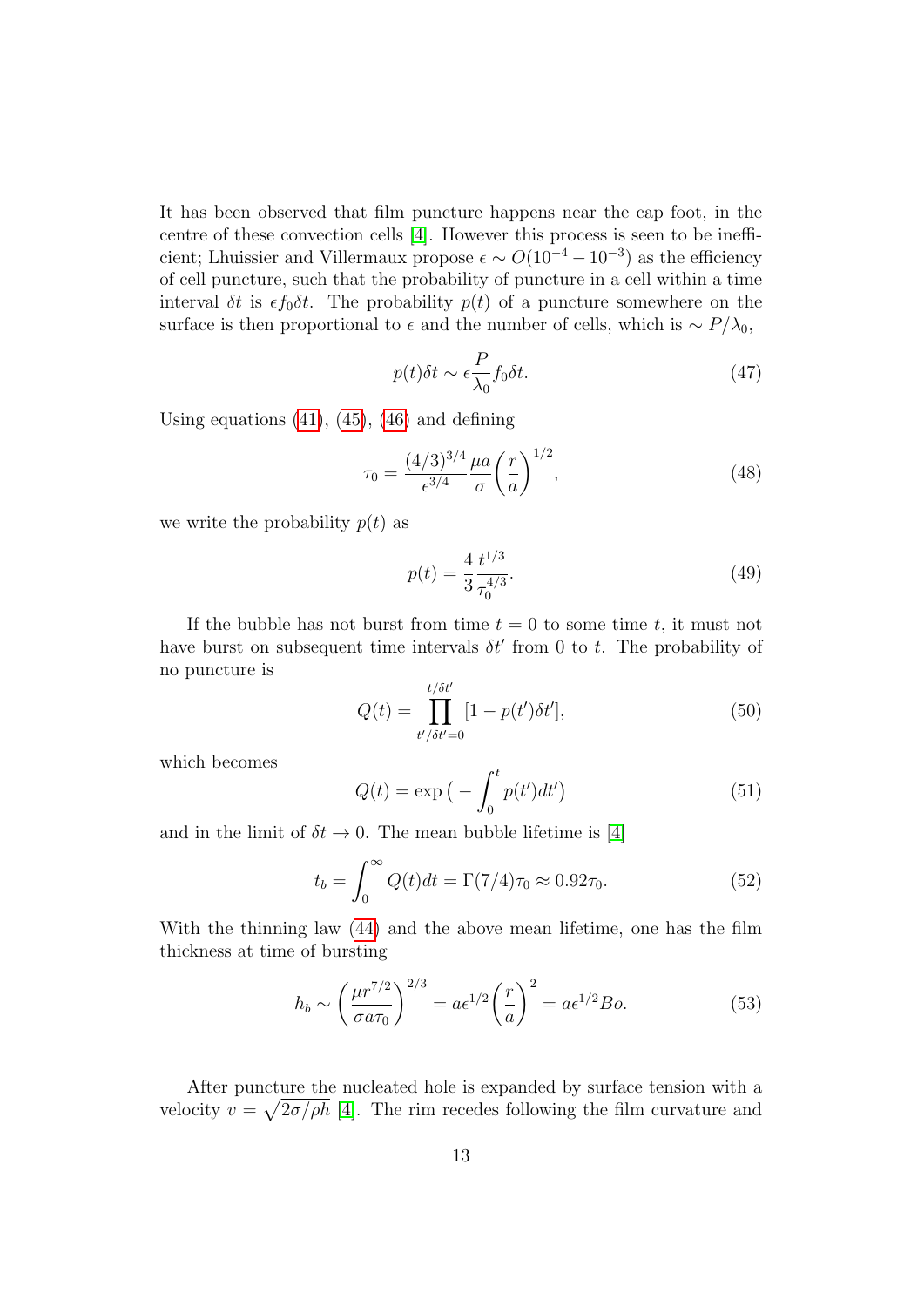experiences a destabilization which causes ligaments to form at the edge of the rim. Ligaments are spaced by the instability wavelength  $\lambda \sim \sqrt{rh}$  [\[4\]](#page-36-4) and they form with a growth time  $\tau \sim \sqrt{\rho(rh)^{3/2}/\sigma}$  [\[4\]](#page-36-4). The ligaments then break up into film drops, and their diameter is set by the ligament diameter at breakup. The ligament diameter is seen to remain constant from the moment of formation  $\tau$ , since their stretching is compensated by flow from the film [\[4\]](#page-36-4). The average ligament and thus drop diameter is proportional to the rim diameter at the time of ligament formation  $\tau$  [\[4\]](#page-36-4)

<span id="page-18-1"></span>
$$
\langle d \rangle \sim \sqrt{\nu \tau h_b} \sim r^{3/8} h_b^{5/8}.
$$
 (54)

As a crude approximation, the number of film drops produced can be estimated by assuming the entire volume of the film cap  $\sim Sh_b$  is formed into film drops with volume  $\sim \langle d \rangle^3$ ,

$$
\langle N \rangle \sim \frac{Sh_b}{\langle d \rangle^3} \sim \frac{r^2 h_b B o}{r^{9/8} h_b^{15/8}} = Bo \left(\frac{r}{h_b}\right)^{7/8}.
$$
 (55)

For film drops to form, the recession time of the rim  $\sim r \theta_c/V$  must be larger than the growth time  $\tau$  and the ejection time  $\sim 3\tau$  [\[4\]](#page-36-4). In the limiting case

$$
\sqrt{\frac{\rho(rh_b)^{3/2}}{\sigma}} \sim r\theta_c/v \sim r\sqrt{Bo}/\sqrt{2\sigma/\rho h_b}
$$

$$
Bo \sim \frac{\rho r^{3/2} h_b^{3/2} \sigma}{\sigma r^2 \rho h_b} = \left(\frac{h_b}{r}\right)^{1/2}
$$

$$
Bo \sim (Bo\epsilon)^{1/4}
$$

$$
Bo \sim \epsilon^{1/3},
$$
(56)

and since  $\epsilon \sim 10^{-3}$ , we have the Bond number below which no film drops should form

$$
Bo \sim O(10^{-1}).
$$
\n(57)

### <span id="page-18-0"></span>2.2.2 Jet drop production

Once the bubble cap has burst, capillary waves will travel down the exposed cavity, colliding at the axis of symmetry and forming an upwards liquid jet.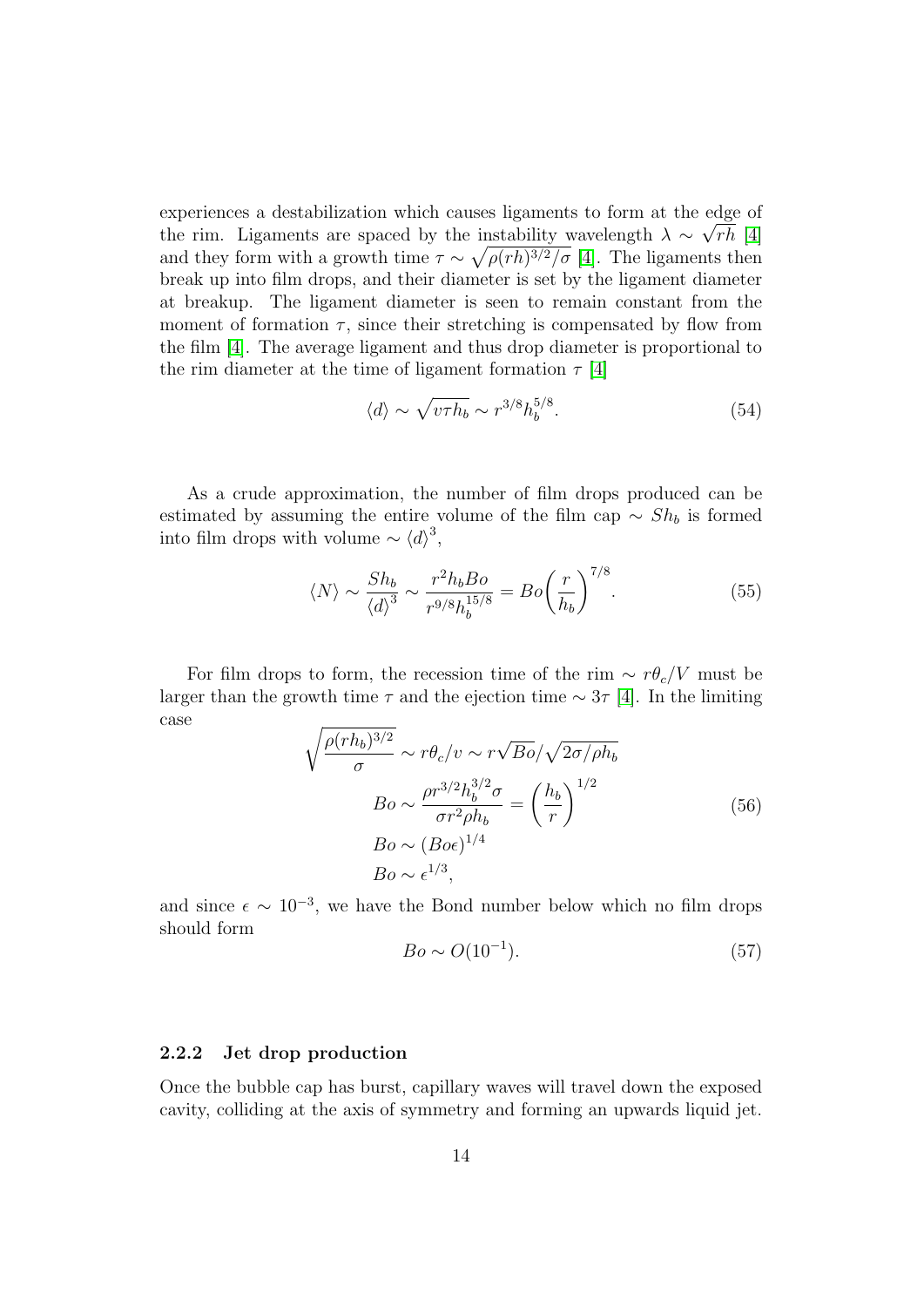A scaling law for the ejected jet drop is given by Gañán-Calvo  $[5]$ . The collapsing capillary waves have a propagation speed  $v_0$  given by the equation [\(21\)](#page-11-1), and experience viscous dissipation from the equation [\(27\)](#page-12-2) as they travel down the cavity. Assuming that the wavelength  $\lambda$  of the capillary waves is proportional to the cavity radius  $R$  [\[5\]](#page-36-5), we have that

$$
\lambda = 1/k \sim R
$$
  

$$
v_0 \sim \left(\frac{\sigma}{\rho R}\right)^{1/2}
$$
 (58)

The length travelled by the capillary wave is proportional to  $R$ , so its propagation rate is  $\tau_c^{-1} \sim v_0/R \sim$  $\int_{-\sigma}$  $\overline{\rho R^3}$  $\setminus$ <sup>1/2</sup> . The dissipation rate from equation [\(27\)](#page-12-2) is  $\gamma \sim \frac{\mu}{aB}$  $\frac{\mu}{\rho R^2}$ . In order to form a jet and eject a drop, the wave must not be completely dissipated before it reaches the bottom of the cavity. In other words, the propagation rate must be larger than the dissipation rate

$$
\tau_c^{-1} > \gamma
$$
  
\n
$$
\tau_c \gamma < 1.
$$
\n(59)

We have the Ohnesorge number from equation [\(28\)](#page-12-1)

$$
Oh = \gamma \tau_c = \frac{\mu}{\sqrt{\rho \sigma \lambda}} < 1.
$$
\n(60)

The Ohnesorge number must be at the very least less than one. However, at the time of collapse the wave must still have significant energy left to eject a drop, and the actual critical Ohnesorge number has been experimentally determined to be  $Oh<sub>1</sub> = 0.038$  [\[5\]](#page-36-5). The Ohnesorge number of the system must be lower than  $Oh<sub>1</sub>$  to eject a jet drop.

#### Figure 4: Diagram of jet formation

<span id="page-19-0"></span>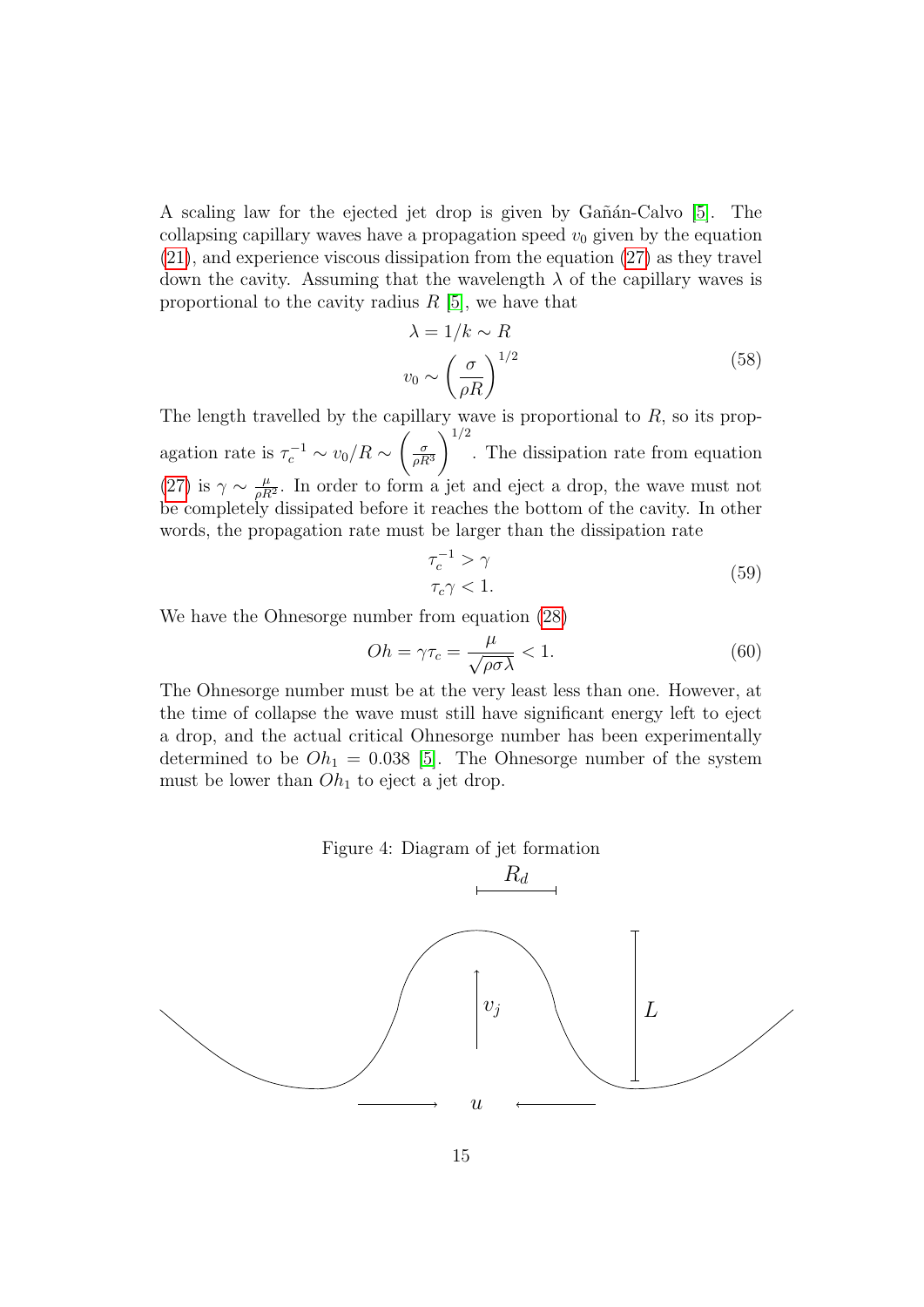Let us identify characteristic speeds and length scales at the moment of collapse. Let the eventual drop radius  $R_d$  be the radial length and the amplitude of the wave  $L$  the axial length. Let  $u$  be the radial speed in the surface layer and the launch speed of the jet  $v_i$  the axial speed. See figure [4.](#page-19-0)

Now, the drop is seen to be ejected at a height comparable to  $R$ , so the jet requires a kinetic energy  $\sim \rho RR_d^2 v_j^2$  to eject a drop [\[5\]](#page-36-5). The energy available to the jet is the surface energy of the ruptured film cap  $\sim \sigma S$ , the gravity potential imbalance of the cavity proportional to its height and volume  $\sim (\rho g R)R^3$ , and the negative contribution of the viscous dissipation  $\sim \mu (\sigma R^3/\rho)^{1/2}$ . Thus we have the energy balance

<span id="page-20-3"></span>
$$
Oh_1 \sigma R^2 + k_{Bo,1} \rho g R^4 - \mu (\sigma R^3 / \rho)^{1/2} \sim k' \rho R R_d^2 v_j^2, \tag{61}
$$

where  $k_{Bo,1}$  and k' are fitting parameters [\[5\]](#page-36-5). There is also the negative contribution from gravity acting on the rising jet, but this is negligible, since the volume of the jet is much smaller than that of the cavity.

For the momentum balance we have the observation that maximum velocity takes place just after collapse, as the jet is about to form [\[5\]](#page-36-5). Therefore at the moment of jet ejection we have near zero stress for a fluid element at the surface near the axis

$$
\rho \frac{\partial v}{\partial t} + \rho (v \cdot \nabla) v = -\nabla p + \mu \nabla^2 v \sim 0,
$$
\n(62)

and thus all four terms should be comparable to each other. In orders of magnitude

<span id="page-20-0"></span>
$$
\rho v_j^2 / L \sim \sigma / R_d^2 \sim \mu u / L^2. \tag{63}
$$

Considering a cylindrical control volume at the point of collapse, with radius  $R_d$  and height L. One has from mass conservation

<span id="page-20-1"></span>
$$
uLR_d \sim v_j R_d^2,\tag{64}
$$

since we are assuming an incompressible flow. From equations  $(63)$  and  $(64)$ 

<span id="page-20-2"></span>
$$
R_d/l_\mu \sim (u/v_\mu)^{-5/3},
$$
  
\n
$$
L/l_\mu \sim (u/v_\mu)^{-4/3},
$$
  
\n
$$
v_j/v_\mu \sim (u/v_\mu)^{2/3},
$$
\n(65)

where  $v_{\mu} = \sigma/\mu$  and  $l_{\mu} = \mu^2/\rho\sigma$  are the viscous-capillary speed and length, respectively [\[5\]](#page-36-5).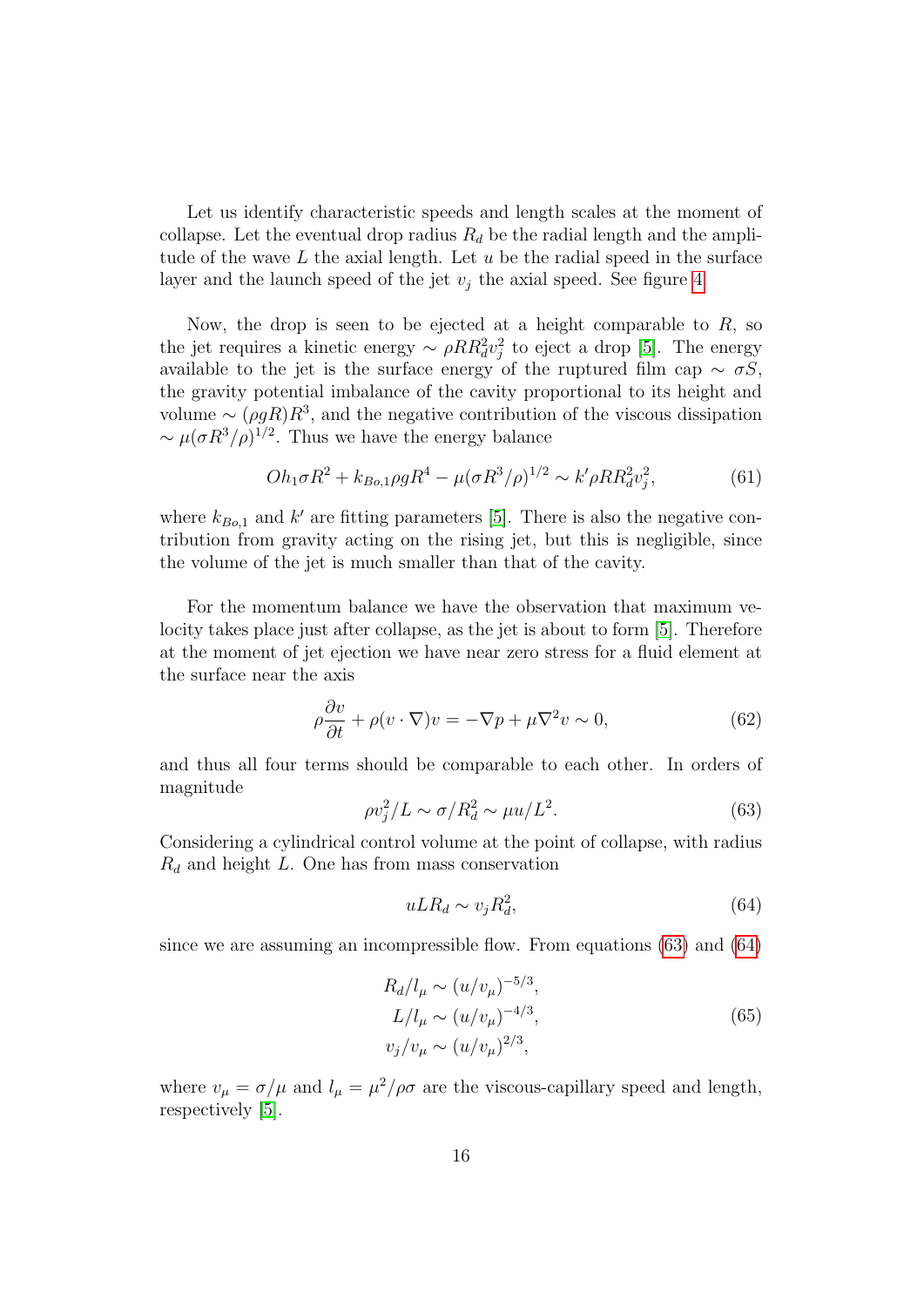The above scaling laws [\(65\)](#page-20-2) should hold for any capillary wave collapsing at the cavity bottom, and it is seen that faster but smaller wave collide before a slower but larger wave, with  $\lambda \sim R$ , produces a jet. Gañán-Calvo proposes that the radial speed  $u$  is induced by the capillary waves through viscous effects and the inertial push of the largest wave [\[5\]](#page-36-5)

<span id="page-21-1"></span>
$$
\rho u^2 \sim \mu v_c / L + O h_2 \rho v_0^2,\tag{66}
$$

where  $Oh<sub>2</sub>$  is a second critical Ohnesorge number signifying the inviscid limit, below which the inertial push of the largest wave will dominate. The value of  $Oh_2$ , is experimentally determined to be  $Oh_2 = 0.0045$  [\[5\]](#page-36-5).

Now, combining equations [\(61\)](#page-20-3), [\(65\)](#page-20-2) and [\(66\)](#page-21-1), one has the scaling law for the ejected drop radius [\[5\]](#page-36-5)

$$
\frac{R_d}{l_\mu} \sim \frac{[Oh^{-1}(\frac{Oh_1}{Oh} - 1 + k_{Bo,1} \frac{Bo}{Oh})]^{5/4}}{\left(1 + \frac{Oh_2}{Oh}\right)^{1/2}} \equiv \phi_R,\tag{67}
$$

<span id="page-21-3"></span>
$$
\frac{R_d}{l_\mu} = k_d \phi_R,\tag{68}
$$

where the fitting parameters  $k_{Bo,1} = 0.006$  and  $k_d = 0.9$  [\[5\]](#page-36-5).

## <span id="page-21-0"></span>2.3 The monolayer model

In order to compute the chemical composition of the produced aerosols, one has to know the composition and thickness of the surface layer. The tools to estimate these are provided by Malila and Prisle [\[6\]](#page-36-6).

Let  $\chi^b = (\chi_1^b, \chi_2^b, ..., \chi_i^b)$  be the composition of the liquid bulk, where  $\chi_i^b$ are the mole fractions of the constituent compounds of the solution. Let  $\chi^s$ be the corresponding surface layer composition. Let  $\sigma_i$  be the surface tension of the pure compounds i that make up the solution, and  $\nu_i$  their molecular volumes. The surface tension of a droplet, with surface layer of thickness  $l_s$ , is given by the following semiempirical formula [\[6\]](#page-36-6)

<span id="page-21-2"></span>
$$
\sigma(\chi^b) = \frac{\sum_i \sigma_i \nu_i \chi_i^s}{\sum_i \nu_i \chi_i^s},\tag{69}
$$

and the surface layer thickness by [\[6\]](#page-36-6)

<span id="page-21-4"></span>
$$
l_s = \left(\frac{6}{\pi} \sum_i \nu_i \chi_i^s\right)^{1/3}.\tag{70}
$$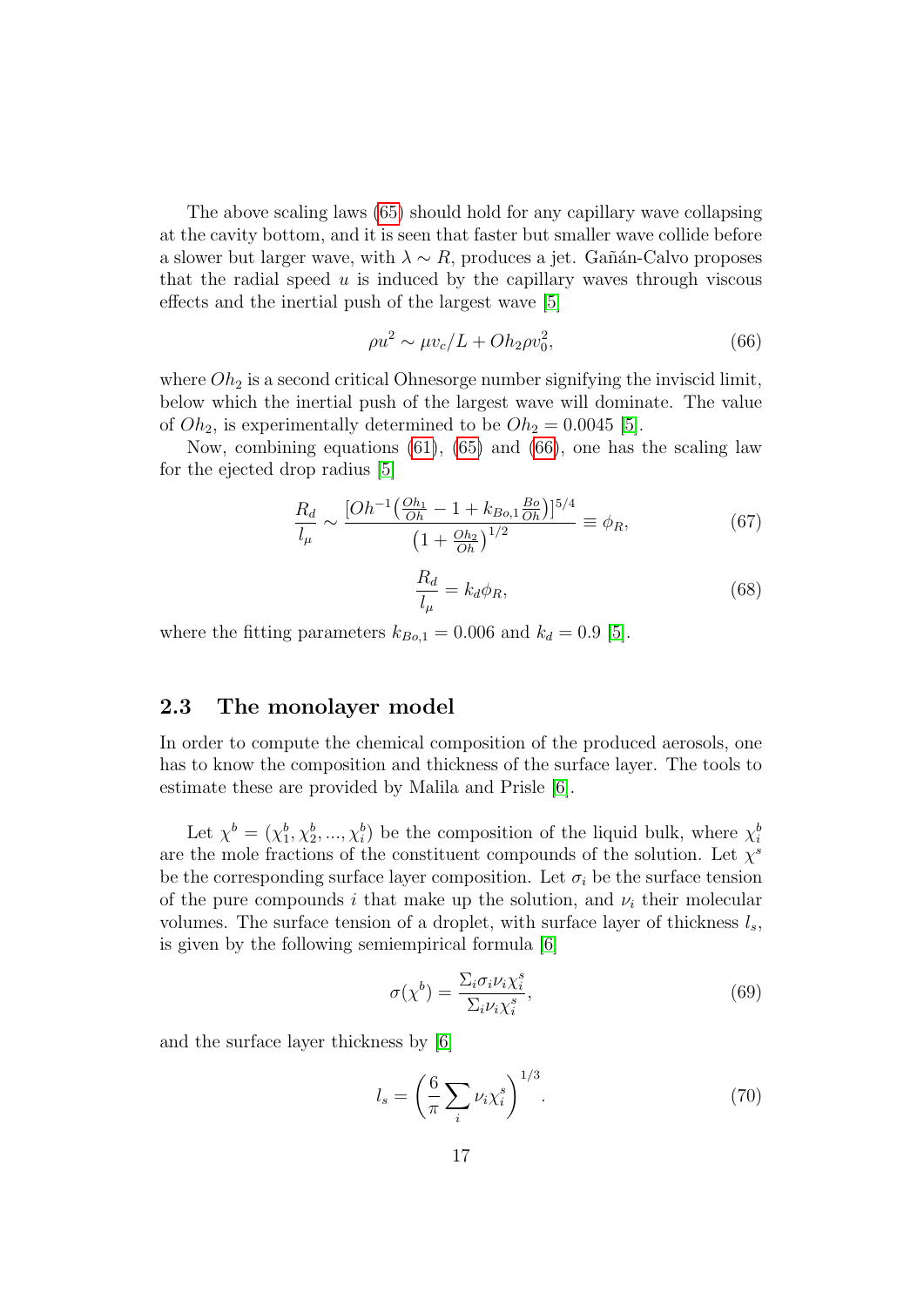The molecular volumes of the components are calculated from their molar masses  $M_i$  and densities  $\rho_i$  as

$$
\nu_i = \frac{M_i}{\rho_i N_A},\tag{71}
$$

where  $N_A$  is the Avogadro constant.

The solution of surface composition  $\chi^s$  from equation [\(69\)](#page-21-2) using pseudobinary approximations will be covered in section [3.](#page-22-0)

## <span id="page-22-0"></span>3 Calculations and results

### <span id="page-22-1"></span>3.1 Calculations

Using the tools reviewed in the last section, we can estimate the chemical composition Enceladus' plume particles in terms of mass fractions. The calculations are carried out in MATLAB.

We take as input the liquid bulk composition  $\chi^b$  and the radius of the bursting bubble. To start out, we can estimate the surface tension  $\sigma_m$  and viscosity  $\mu_m$  of a mixture using the following mixing formulas [\[11\]](#page-37-2), for the surface tension

<span id="page-22-2"></span>
$$
\ln \sigma_m = \sum_i \chi_i^b \ln \sigma_i,\tag{72}
$$

and the viscosity

<span id="page-22-3"></span>
$$
\mu_m = \prod_i \mu_i^{\chi_i^b}.\tag{73}
$$

See Appendix [A](#page-33-0) for a complete description of the component and mixture surface tensions, viscosities and densities.

From the bubble radius  $R$ , by which we here mean the cavity radius, we can calculate the capillary length  $a = \sqrt{\sigma/\rho g}$ , the viscous-capillary length can calculate the capinary length  $a = \sqrt{\sigma/\rho}g$ , the viscous-capinary length  $l_{\mu} = \mu^2/\rho\sigma$ , the Ohnesorge number  $Oh = \mu/\sqrt{\rho\sigma R}$  and the Bond number  $Bo = \rho g R^2 / \sigma$ . With these values the radius r of the produced droplets is calculated either from the equation [\(54\)](#page-18-1) or the equation [\(68\)](#page-21-3), depending on the Bond number. For film drop formation it is required that  $Bo > 0.1$ , and since the number of film drops generated is in general much larger than the number of jet drops, we will neglect jet drop formation in this region. The volume of the droplet is of course

$$
V_d = \frac{4}{3}\pi r^3,\tag{74}
$$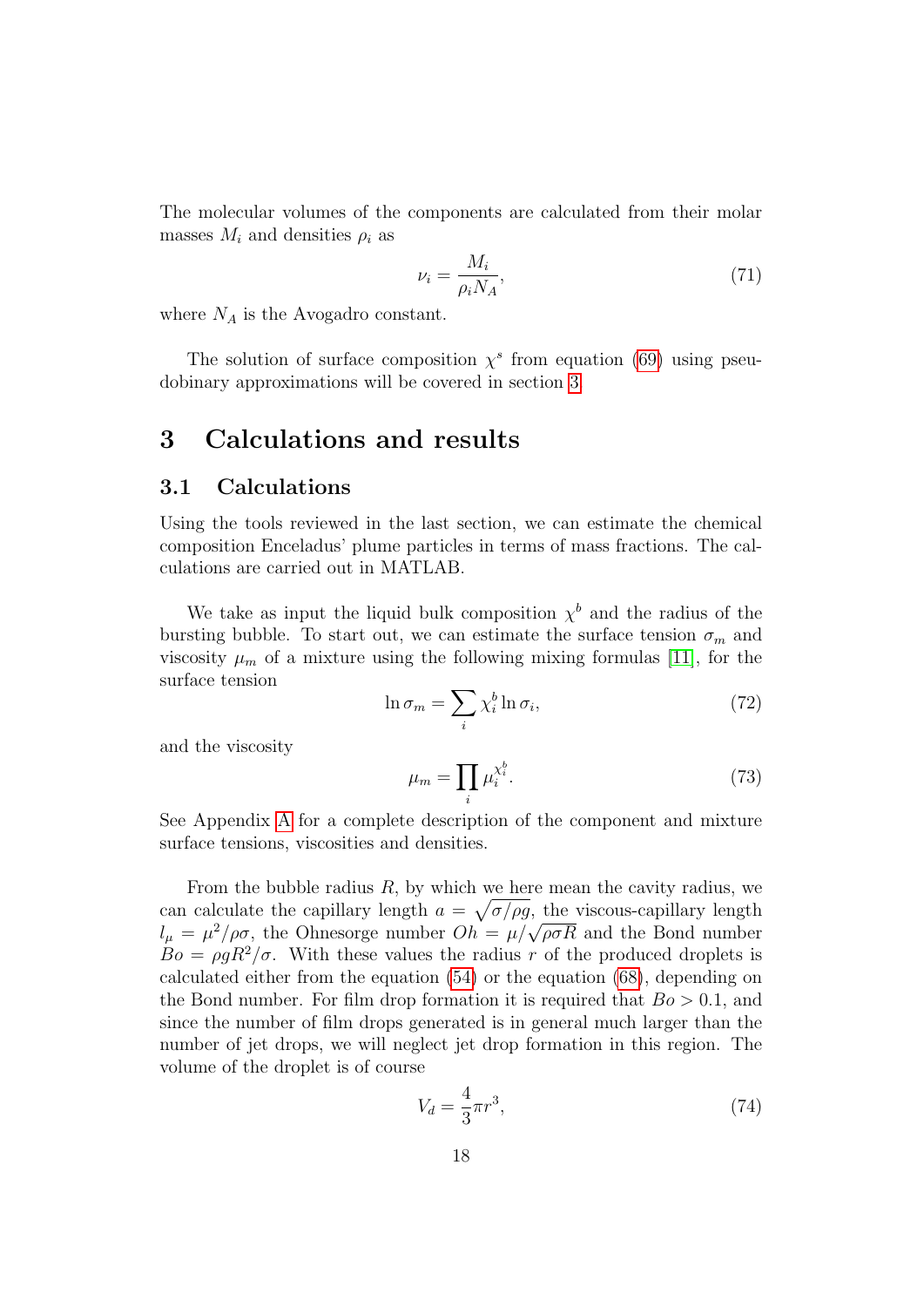and with the thickness of the surface layer from equation [\(70\)](#page-21-4), the volume of the surface layer is

$$
V_s = V_d - V_b,\t\t(75)
$$

where the droplet bulk volume  $V_b$  is

$$
V_b = \frac{4}{3}\pi (r - l_s)^3.
$$
\n(76)

Now we must acquire the surface layer composition  $\chi^s$  from equation [\(69\)](#page-21-2). We are considering a system with water and four components, and we cannot simultanously solve five numbers from one equation. For two components however, the equation can be solved as

$$
\chi_2 = \frac{\nu_1 \sigma_1 - \sigma \nu_1}{\sigma(\nu_2 - \nu_1) + \nu_1 \sigma_1 - \nu_2 \sigma_2},\tag{77}
$$

since  $\chi_1 = 1 - \chi_2$ . We will use a pseudobinary approximation, where we consider the system to be a mixture of only two components [\[6\]](#page-36-6), the organic part  $\chi_{org}$  and salt water  $\chi_{sw} = \chi_w + \chi_2 + \chi_3 + \chi_4$ . The molecular volume of the pseudobinary salt water is approximated as [\[6\]](#page-36-6)

$$
\nu_{sw} = \frac{\sum_{i} \bar{\chi}_i^b M_i}{\rho_{sw}},\tag{78}
$$

where  $\bar{\chi}_i^b = \chi_i^b / \Sigma_j \chi_j^b$  are the pseudobinary salt water mole fractions, and the sums are over the components of the pseudobinary mixture, including water. The salt water density  $\rho_{sw}$  is again given in appendix [A.](#page-33-0)

The surface mole fraction for the organic compound is then

$$
\chi_{org} = \frac{\nu_{sw}\sigma_{sw} - \sigma_m\nu_{sw}}{\sigma_m(\nu_{org} - \nu_{sw}) + \nu_{sw}\sigma_{sw} - \nu_{org}\sigma_{org}},\tag{79}
$$

where  $\sigma_m$  is the surface tension of the mixture and  $\sigma_{sw}$  the surface tension of salt water. The rest of the mole fractions are solved one at a time using further pseudobinary approximations, taking one of the salts on its own and having the rest make up a new pseudobinary mixture.

Having calculated the droplet bulk and surface volumes  $V_b$  and  $V_s$ , and the surface composition  $\chi^s$ , we get the mass of the organic compound in the surface layer

$$
m_{org}^s = w_{org}^s m_s,\tag{80}
$$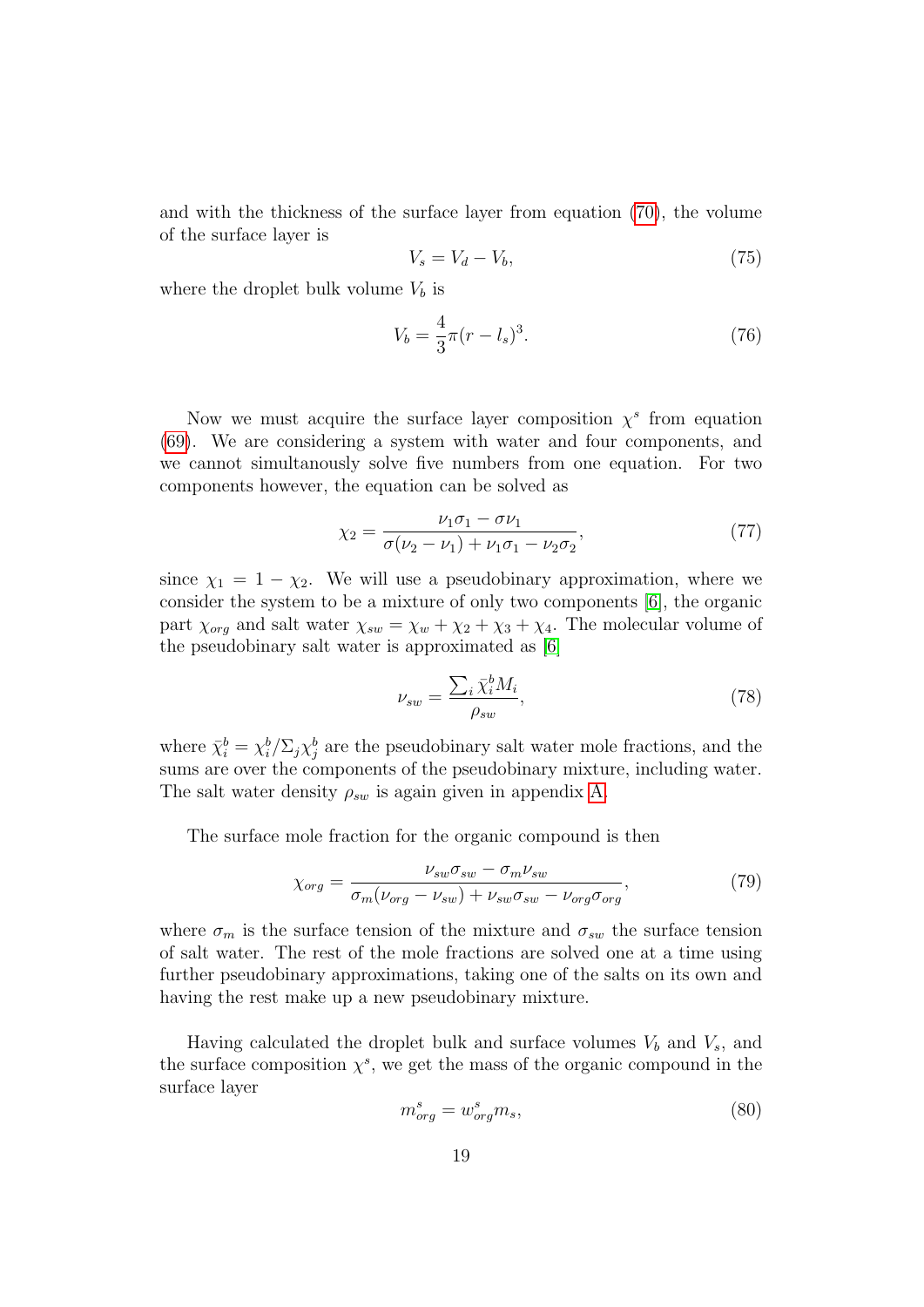where  $w_{org}^{s} = \chi_{org}^{s} M_{org} / \Sigma_{i} \chi_{i}^{s} M_{i}$  is the mass fraction of the organic compound in the surface layer, and  $m_s = V_s \rho_s$  is the total mass of the surface layer. Similarly for the droplet bulk, we have

$$
m_{org}^b = w_{org}^b m_b,\tag{81}
$$

with  $w_{org}^b = \chi_{org}^b M_{org} / \Sigma_i \chi_i^b M_i$  and  $m_b = V_b \rho_b$ . The mass fraction of the organic compound in the entire droplet is then

<span id="page-24-2"></span>
$$
w_{org} = \frac{m_{org}^s + m_{org}^b}{m_d},\tag{82}
$$

where  $m_d = m_s + m_b$  is the total mass of the droplet.

#### <span id="page-24-0"></span>3.1.1 Relevant bubble sizes

Assuming that the viscosity, surface tension and gravitational acceleration can be considered as being roughly constant during the bubble bursting process, the Bond and Ohnesorge numbers become essentially functions of the bubble radius. Then, the critical Bond and Ohnesorge numbers from section [2.2](#page-12-0) already place some constrains upon the considered bubble size spectrum. The lower bound  $R_{Oh_1}$  for the size of a bubble is placed by the critical Ohnesorge number  $Oh<sub>1</sub> = 0.038$ . The upper bound for jet drop formation is given by  $Bo \approx 3$  [\[12\]](#page-37-3), but we already decided to neglect jet drop formation above  $Bo \approx 0.1$ , where the film drop mechanism dominates. Let  $R_{Bo}$  be the critical radius corresponding to  $Bo = 0.1$ .

We will consider the upper bound of bubble distribution to be given by the Hinze scale [\[13\]](#page-37-4)

$$
R_H = c(\sigma/\rho)^{3/5} \gamma_t^{-2/5},\tag{83}
$$

where c is a constant and  $\gamma_t$  is the turbulent dissipation rate experienced by a bubble moving through the liquid. A bubble with larger radius than the Hinze scale is likely to break up into smaller bubbles under turbulence [\[13\]](#page-37-4). We will use the estimated values  $c = 0.363$  and  $\gamma_t = 0.1$  W/kg [\[13\]](#page-37-4) to calculate the Hinze scale.

## <span id="page-24-1"></span>3.2 Results

The critical radii introduced in section [3.1.1](#page-24-0) are listed in table [3.2](#page-24-1) for each organic compound. We see that in each case the Hinze scale  $R_H$ , which as the upper bound for our bubble radius, is less than the critical radius  $R_{Bo}$ . Thus we are always in the range  $Bo < 0.1$  and considering jet drop production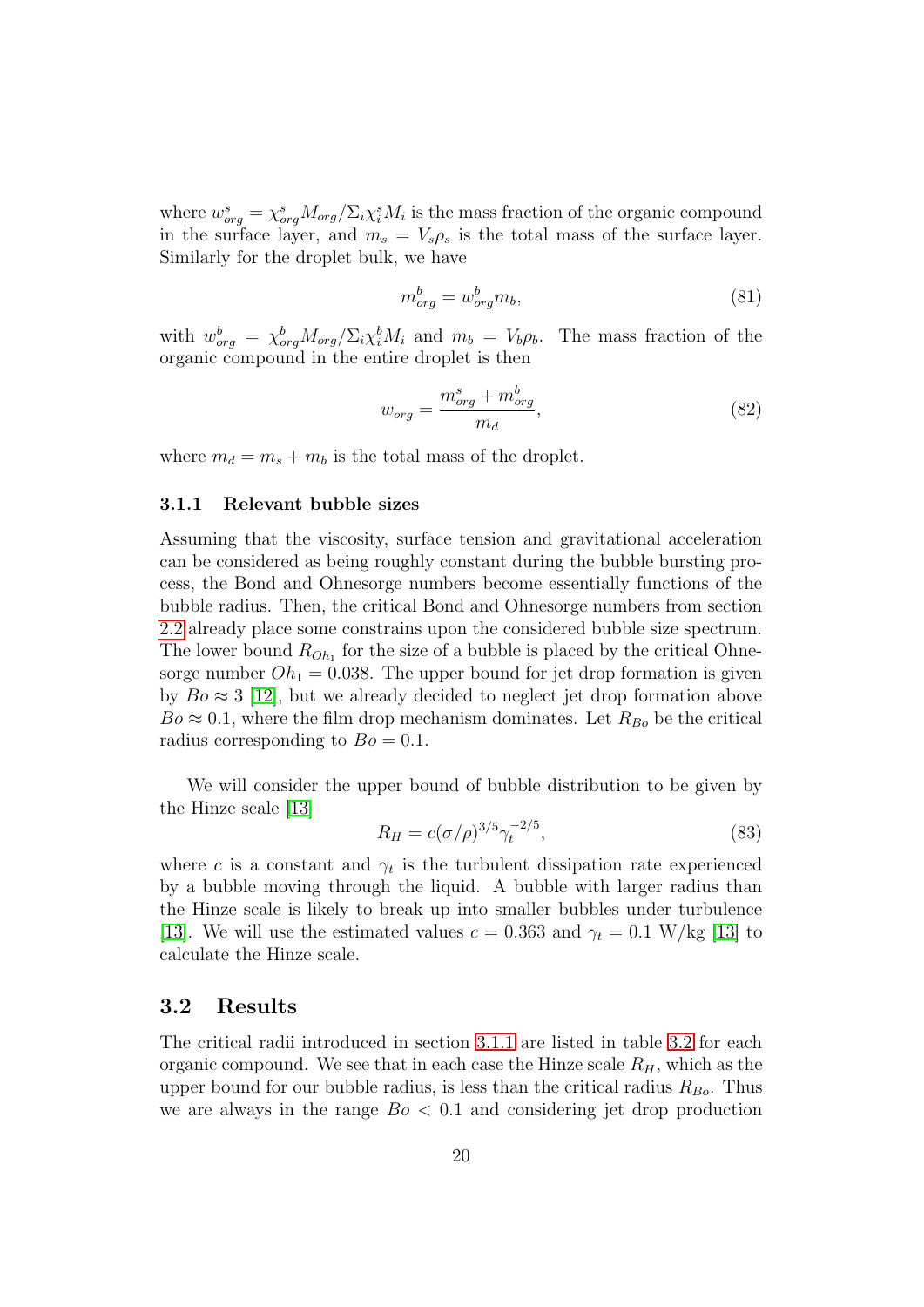only. In figures [5](#page-25-0)[-9](#page-27-0) we have calculated the organic mass percentages from equation [\(82\)](#page-24-2) in the range  $R_{Oh_1} - R_H$ .

Table 1: The critical radii in meters for each organic compound, supersaturated cases in brackets

| Compound               | $R_H$               | $R_{Oh_1}$          | $R_{Bo}$            |
|------------------------|---------------------|---------------------|---------------------|
| Benzyl alcohol         | $1.8 \cdot 10^{-3}$ | $8.3 \cdot 10^{-5}$ | $6.7 \cdot 10^{-3}$ |
| Benzoic acid           | $3.1 \cdot 10^{-3}$ | $3.1 \cdot 10^{-5}$ | $1.0 \cdot 10^{-2}$ |
| <b>SRFA</b>            | $2.3 \cdot 10^{-3}$ | $4.9 \cdot 10^{-5}$ | $8.1 \cdot 10^{-3}$ |
| Phenylalanine          | $3.1 \cdot 10^{-3}$ | $3.3 \cdot 10^{-5}$ | $1.0 \cdot 10^{-2}$ |
| Sodium phenylalanine   | $3.1 \cdot 10^{-3}$ | $4.0 \cdot 10^{-5}$ | $1.0 \cdot 10^{-2}$ |
| (Benzyl alcohol)       | $6.4 \cdot 10^{-4}$ | $5.0 \cdot 10^{-4}$ | $2.8 \cdot 10^{-3}$ |
| (Benzoic acid)         | $3.1 \cdot 10^{-3}$ | $3.3 \cdot 10^{-5}$ | $1.0 \cdot 10^{-2}$ |
| (Phenylalanine)        | $3.0 \cdot 10^{-3}$ | $4.4 \cdot 10^{-5}$ | $1.0 \cdot 10^{-2}$ |
| (Sodium phenylalanine) | $2.9 \cdot 10^{-3}$ | $9.3 \cdot 10^{-5}$ | $1.0 \cdot 10^{-2}$ |



<span id="page-25-0"></span>Figure 5: Mass percentage of SRFA in jet drops as a function of bursting bubble radius. Corresponding jet drop radius range (m):  $5.2 \cdot 10^{-10} - 3.7 \cdot 10^{-4}$ (supersaturated:  $1.2 \cdot 10^{-9} - 2.7 \cdot 10^{-4}$ )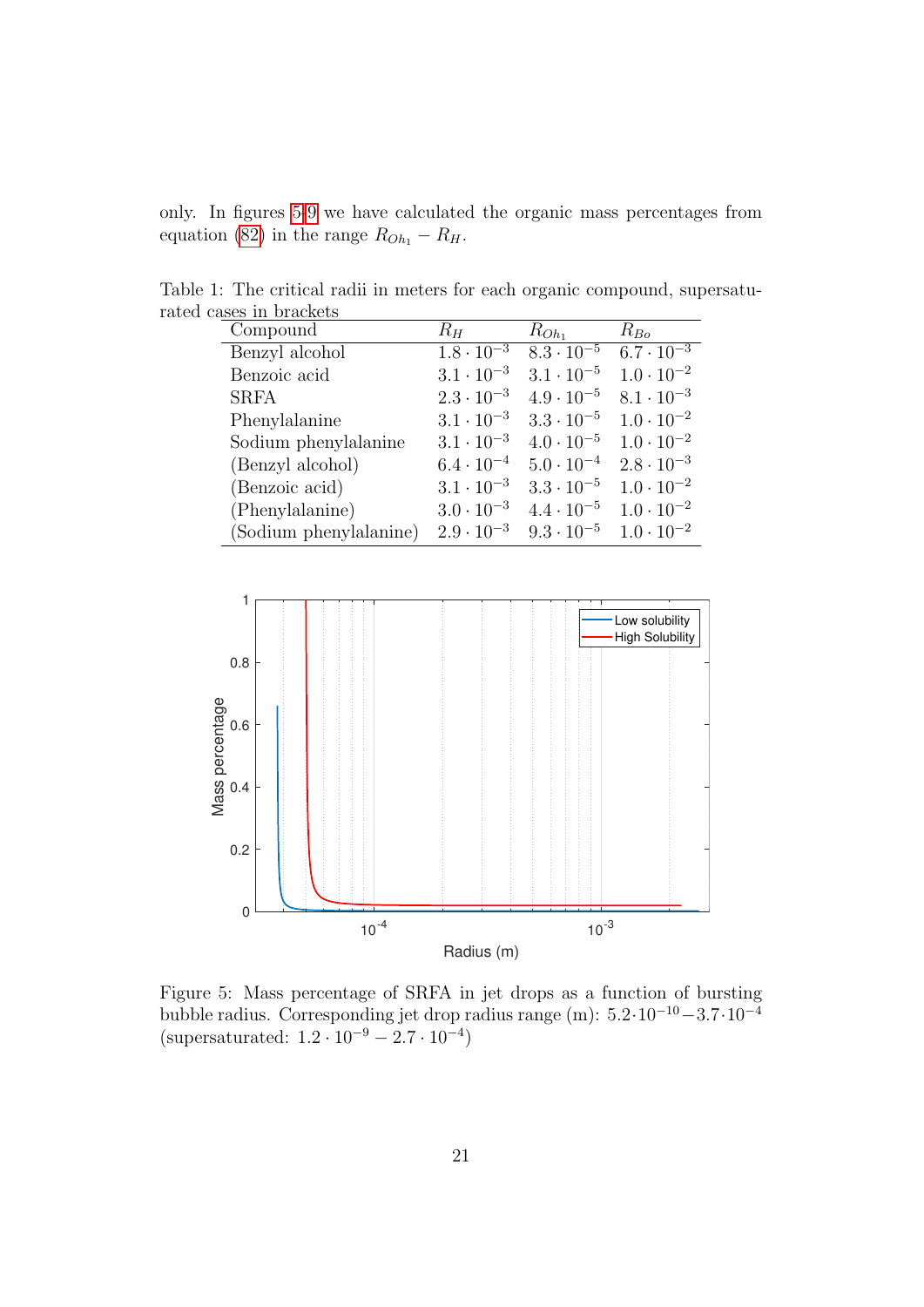

Figure 6: Mass percentage of benzyl alcohol in jet drops as a function of bursting bubble radius. Corresponding jet drop radius range (m): 7.3·10<sup>−</sup><sup>10</sup>−  $1.8 \cdot 10^{-4}$  (supersaturated:  $5.0 \cdot 10^{-9} - 3.4 \cdot 10^{-6}$ )

<span id="page-26-0"></span>

Figure 7: Mass percentage of benzoic acid in jet drops as a function of bursting bubble radius. Corresponding jet drop radius range  $(m)$ : 6.0·10<sup>-10</sup>−  $4.5 \cdot 10^{-4}$  (supersaturated:  $5.8 \cdot 10^{-10} - 4.4 \cdot 10^{-4}$ )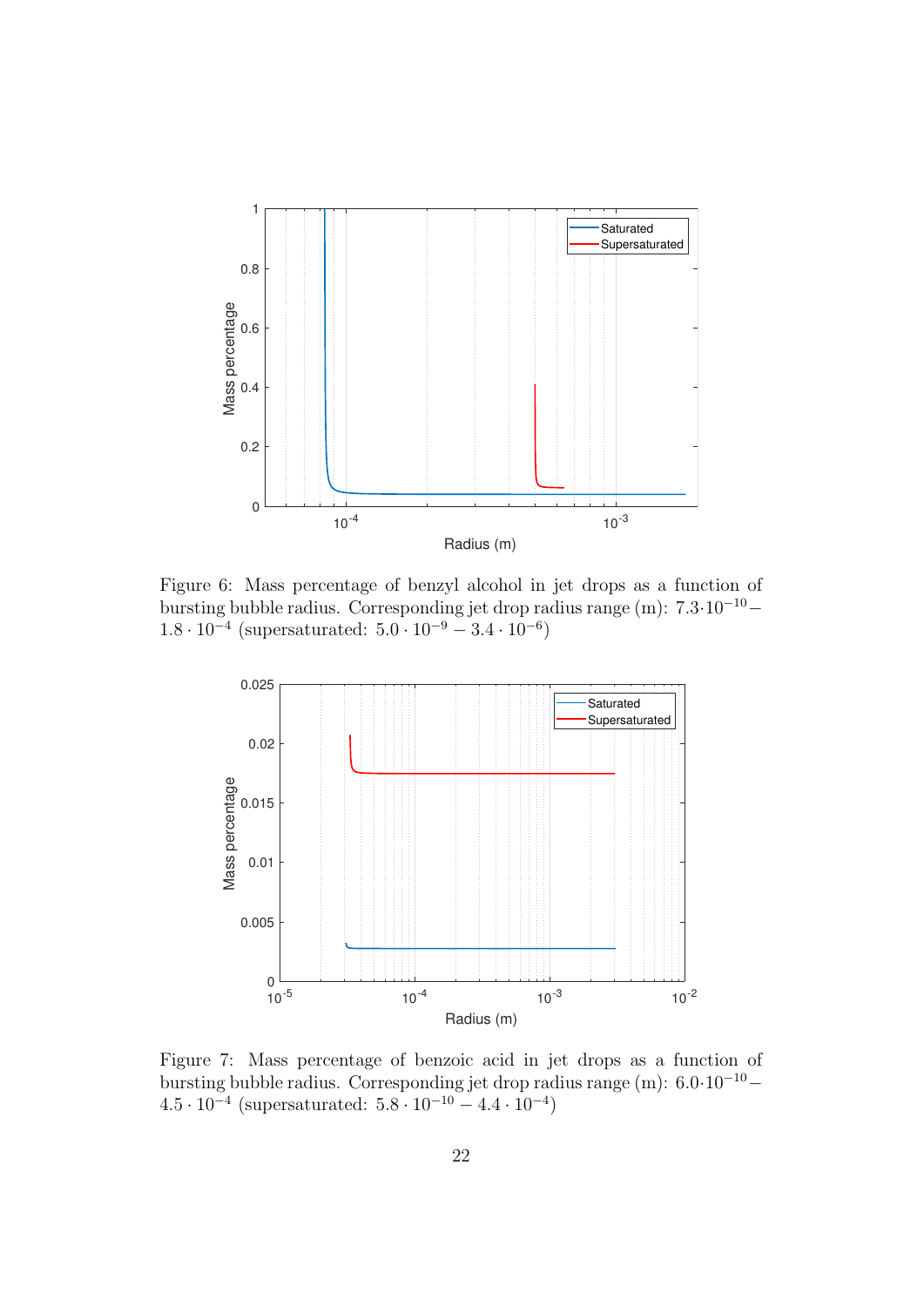

Figure 8: Mass percentage of phenylalanine in jet drops as a function of bursting bubble radius. Corresponding jet drop radius range (m): 4.4·10<sup>−</sup><sup>10</sup>−  $4.4 \cdot 10^{-4}$  (supersaturated:  $4.2 \cdot 10^{-10} - 4.1 \cdot 10^{-4}$ )



<span id="page-27-0"></span>Figure 9: Mass percentage of sodium phenylalanine in jet drops as a function of bursting bubble radius. Corresponding jet drop radius range (m): 6.2 ·  $10^{-10} - 4.2 \cdot 10^{-4}$  (supersaturated:  $4.4 \cdot 10^{-10} - 3.3 \cdot 10^{-4}$ )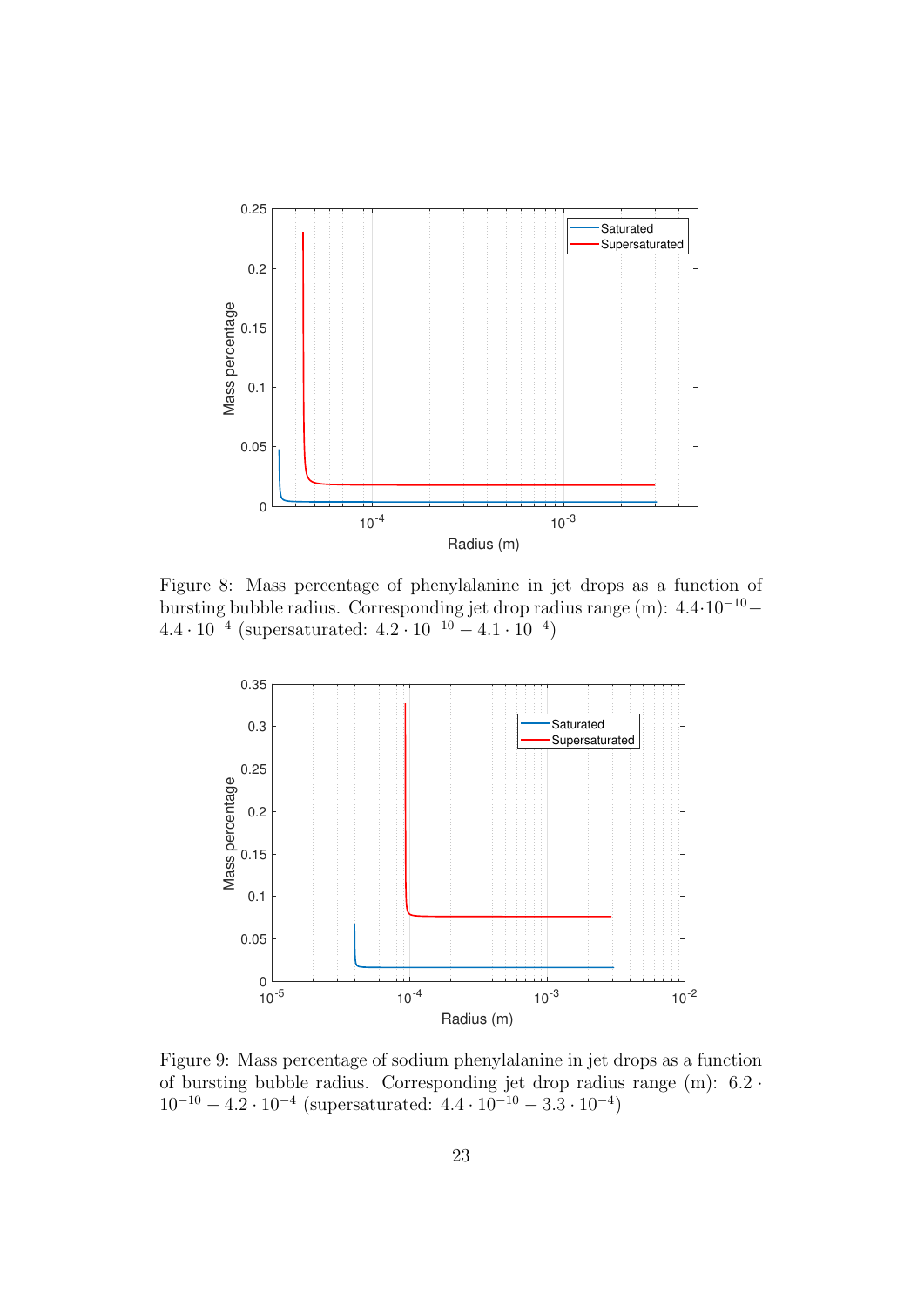In each curve we can identify two regions. In the immediate vicinity of the critical radius  $R_{Oh_1}$ , the organic is enriched compared to the bulk concentration. This is because the jet drop radius becomes comparable to the surface layer thickness, and thus the composition of the entire drop approaches the surface layer composition. This is most clearly seen in figure [6.](#page-26-0) In these cases, when the droplet is composed entirely or mostly of the surface layer, the accuracy of our calculation is determined by the accuracy of the chosen surface layer model, the monolayer model in this work.

The surface mole fraction of benzyl alcohol, as calculated from the monolayer model, is equal to one in both the saturated and supersaturated cases. In the saturated case the drop radius becomes equal to the surface thickness and we have a droplet composed entirely of benzyl alcohol (similar behavior is seen in the high solubility case for SRFA.) In the supersaturated case the surface layer is still entirely benzyl alcohol, but the surface layer thickness has become significantly smaller than the drop radius and we have a mass percentage of roughly 40%.

As the bursting bubble radius increases, the drop composition very quickly becomes nearly equal to the bulk composition, as the surface layer thickness becomes insignificant compared to the size of the jet drop. In light of this behavior, any uncertainties in the value of the Hinze scale due to  $\gamma_t$  become irrelevant, as long as  $R_H \gg R_{Oh_1}$ .

In figures [10](#page-29-0)[-13](#page-30-0) we have calculated four systems, the saturated and supersaturated cases according to table [3,](#page-36-0) at high and low bubble radii, showing the mass percentage of each component in the system.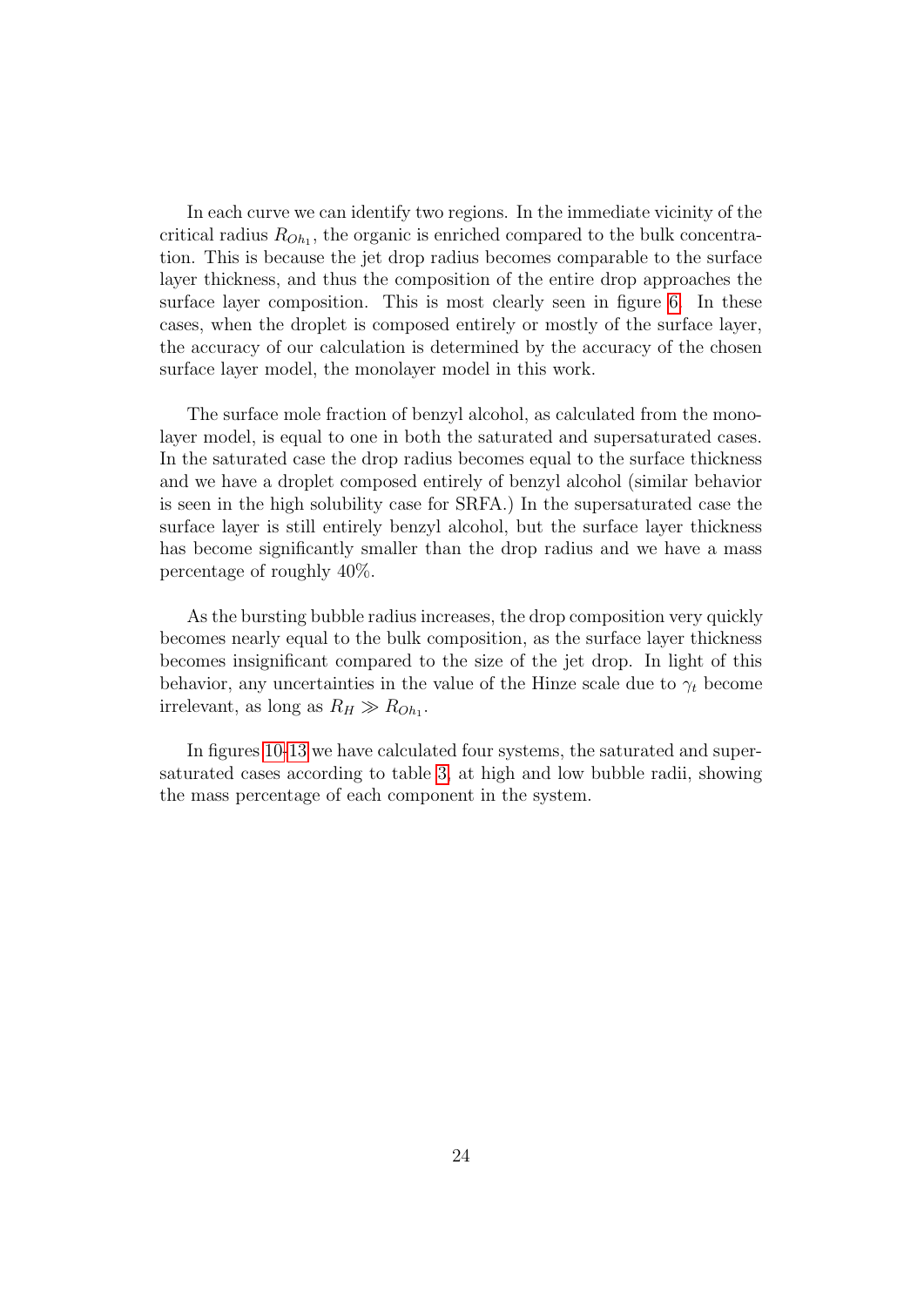

<span id="page-29-0"></span>Figure 10: Saturated system, calculated at the critical radius  $R_{Oh1}$ 



<span id="page-29-1"></span>Figure 11: Supersaturated system, calculated at the critical radius  $\mathcal{R}_{Oh1}$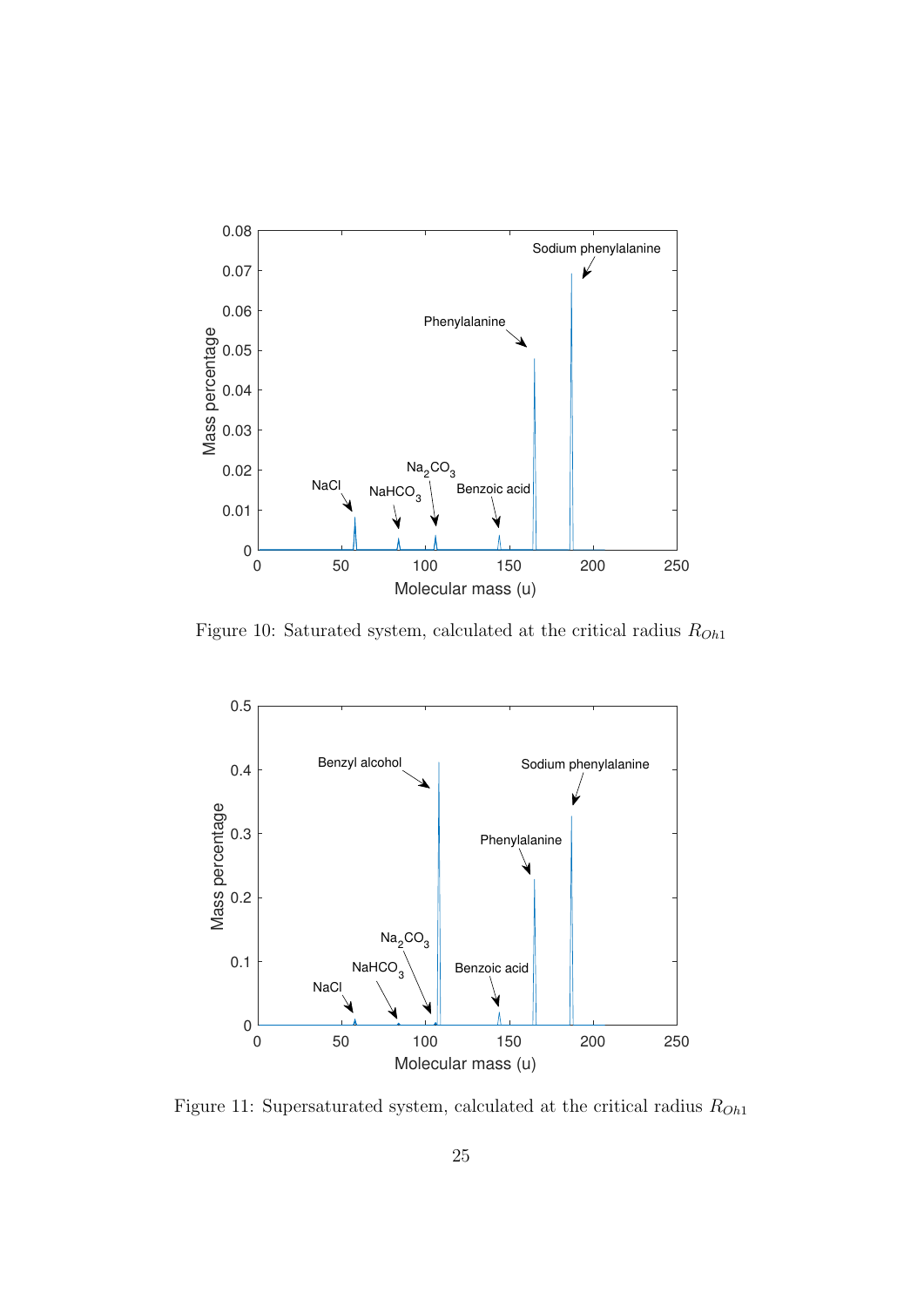

<span id="page-30-1"></span>Figure 12: Saturated system, calculated at the Hinze scale  $R_H$ 



<span id="page-30-0"></span>Figure 13: Supersaturated system, calculated at the Hinze scale  $\mathcal{R}_H$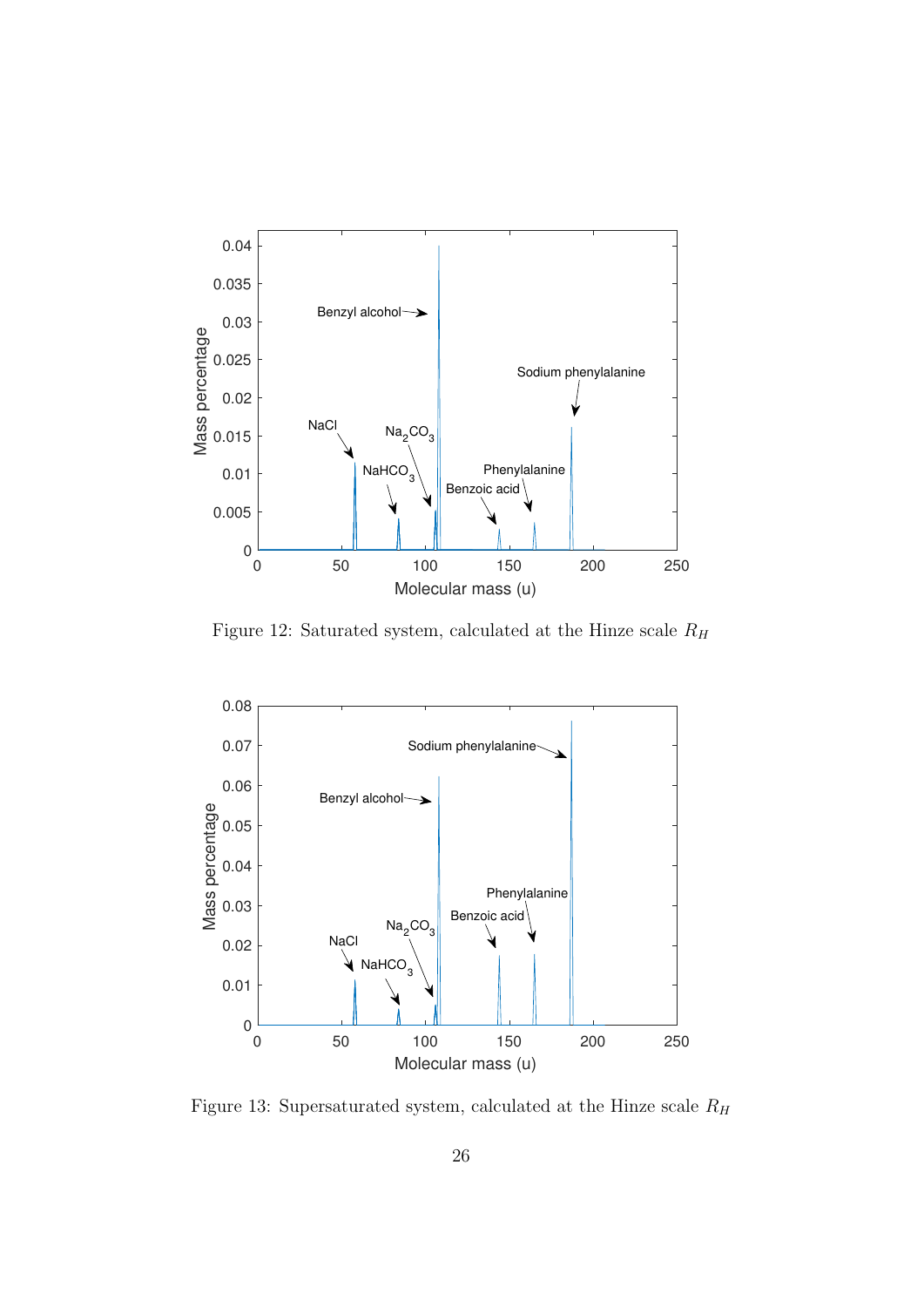The latter two figures are calculated at the Hinze scale, but due to the behavior seen in figures [5-](#page-25-0)[9](#page-27-0) these figures essentially describe droplets with bulk ocean composition and could be produced from any bursting bubble with a radius suitably larger than the critical radius  $R_{Oh_1}$ . Indeed such droplets would be produced by film drops as well, if bubbles larger than the Hinze scale are present. Figures [10](#page-29-0) and [11](#page-29-1) are calculated at the critical radius and should be seen the upper limit for each compound. Benzyl alcohol, whose mass percentage goes to one in the saturated case, is omitted from figure [10.](#page-29-0) The mass percentages of SRFA are 100% and 65% at the critical radius, and 1.9% and 0.2% at the Hinze scale, for the high and low solubility cases respectively.

One should note that the organic compounds are treated separately and do not interact with each other. The figures [10-](#page-29-0)[13](#page-30-0) are combined plots from separate calculations. The salt mass percentages do not vary greatly between different different organic compounds considered, and are layered on top of each other in the figures.

Our calculations describe droplets right after their formation. As the droplets rise to the moon's surface, their water content is liable to change due to condensation from the surrounding vapor [\[2\]](#page-36-2). The total amount of salt and organics in the droplets however should stay the same. In the Cassini measurements, the ratio of the benzene cation peak to the highmass organic cation (HMOC) peaks is roughly 3:1 [\[2\]](#page-36-2). In our calculations this would correspond to the ratio of SRFA to the rest of the organic compounds. The system that best matches this ratio is the one seen in figure [12,](#page-30-1) with  $(w_{NaPhe} + w_{Phe} + w_{BnA} + w_{BnOH})/w_{SRFA} \approx 3.3$ , if one chooses the high solubility estimate for SRFA.

Comparing the sodium peaks to the organic peaks in [\[2\]](#page-36-2), we see that there is roughly twice as much salt in the ice grains than organic compounds. None of our calculated systems contain this much salt compared to the organics. The surface concentrations of the salts as calculated from the monolayer model are roughly 60% of the bulk concentration. This behavior is consistent with experiments [\[14,](#page-37-5) [15\]](#page-37-6). If some of our calculated systems contained high amounts of salts, this discrepancy could be explained by a bubble size spectrum that suitably emphasised those bubble sizes. However, the organic mass percentages are much higher than the salt mass percentages in every system, including the systems calculated at the Hinze scale. Thus, no bubble size spectrum could produce a system of ice grains with overall more salt than organics. This implies that by assuming saturation concentrations in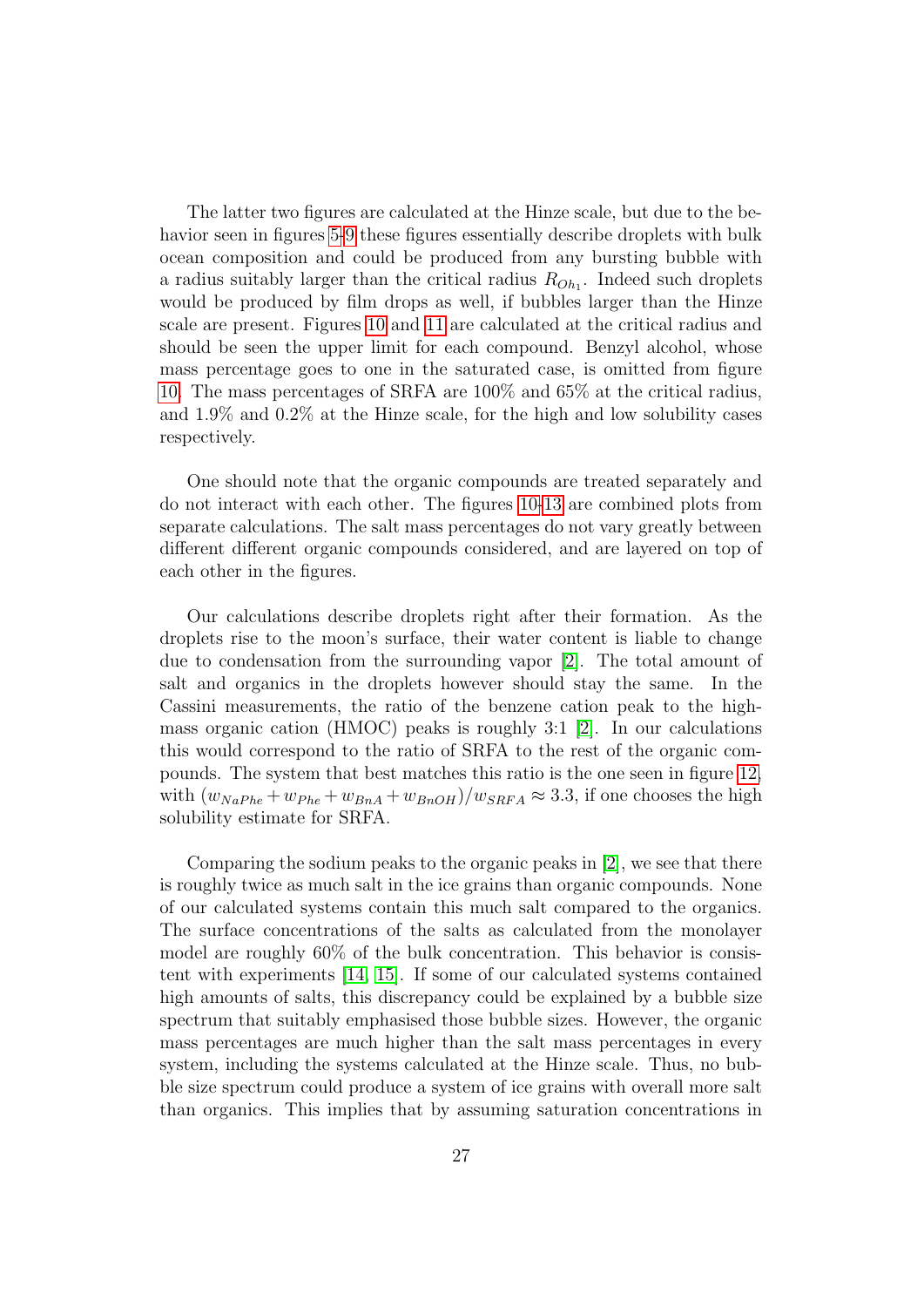the ocean we have introduced too much organic material into the system from the beginning, and the bulk organic concentrations should perhaps be lower than saturation. However, our model neglects any aerosol dynamical processes the droplets might experience as they travel through the plume gas to the surface, which could explain the discrepancy.

## <span id="page-32-0"></span>4 Conclusions

By combining the scaling laws of film and jet drops with a surface monolayer model, we have produced a method for estimating the chemical compositions of bubble bursting aerosols. We have applied this method to Enceladus' plume ice grains which are known to contain organic compounds, but the method has great generality and could be applied to any terrestrial or extraterrestrial system where bubble bursting aerosols might be found. The model predicts the strong enrichment of small droplets containing surface active compounds. The calculated droplets contain lower amounts of salts than organic compounds, in contrast with Cassini measurements.

Characterization of the surface layer is essential to obtaining the composition of a droplet. The calculations could be performed using a different surface layer model than the monolayer model used here. The calculations could be improved by more sophisticated estimates for mixture surface tensions and viscosities, and a better understanding of the ocean water composition. Results are also hindered by a poor knowledge of the bursting bubble size distribution. Future models could account for aerosol dynamics as the droplets travel from the ocean-gas interface to the moon's surface.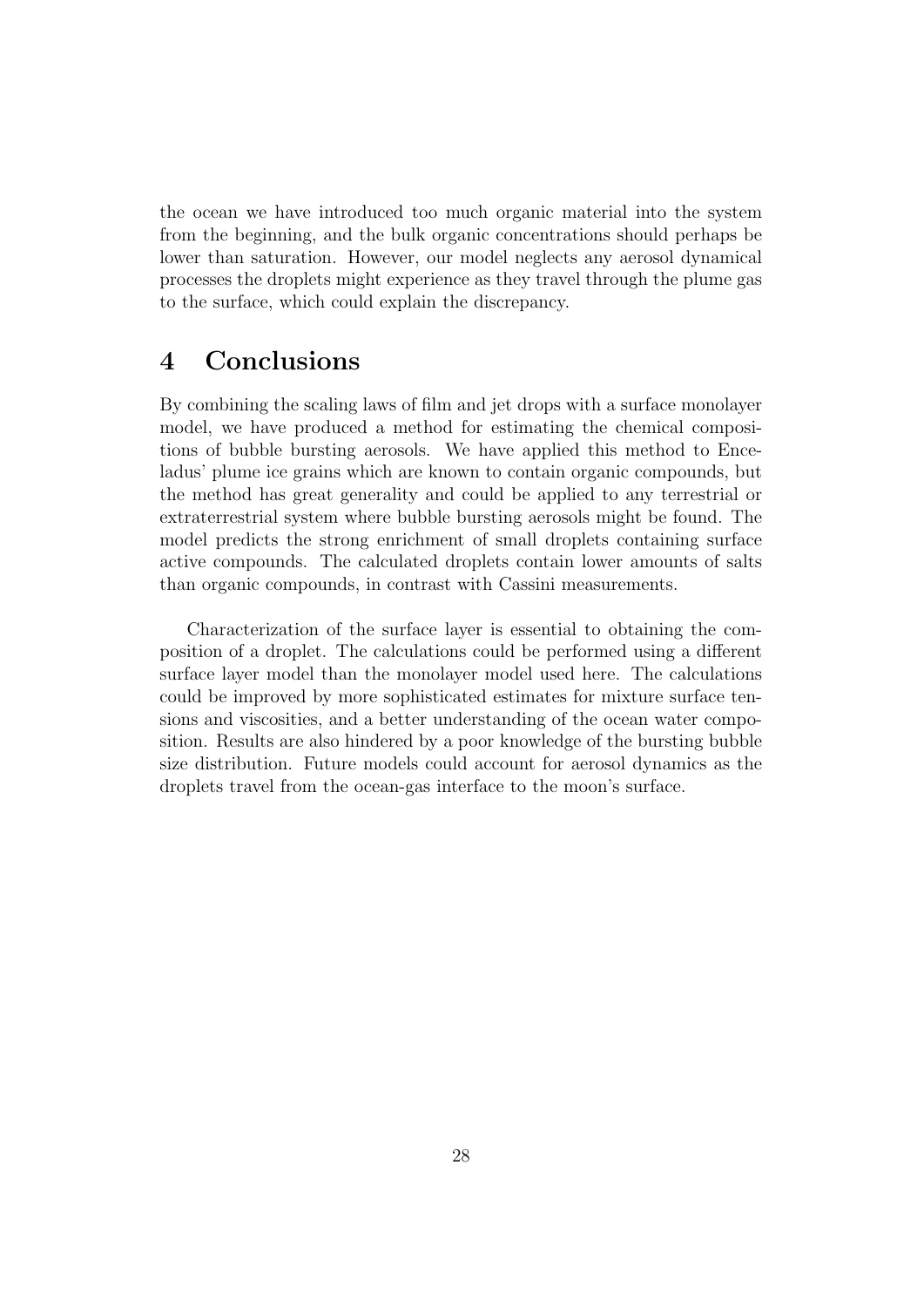# <span id="page-33-0"></span>A Appendix: Surface tensions, viscosities, densities and solubilities

#### Water

The surface tension of water  $(N/m)$  is given by the following equation [\[16\]](#page-37-7)

$$
\sigma_w(T) = 0.2358 \left( \frac{647.096 - T}{647.096} \right)^{1.256} \left( 1 - 0.625 \frac{647.096 - T}{647.096} \right), \tag{84}
$$

in the range  $273 K < T < 380 K$ .

The viscosity of water (mPa s) is given by [\[17\]](#page-37-8)

$$
\mu_w(t) = \frac{t + 243}{0.05594t^2 + 5.2842t + 137.37},\tag{85}
$$

in the range  $0^{\circ}C < t < 150^{\circ}C$ .

The density of water  $(g/cm^3)$  is given by [\[18\]](#page-37-9)

$$
\rho_w(T) = 0.08 \tanh\left(\frac{T - 225}{46.2}\right) + 0.7415 \left(\frac{647.096 - T}{647.096}\right)^{0.33} + 0.32. \tag{86}
$$

## Sodium chloride

The extrapolated surface tension  $(N/m)$  of supercooled NaCl is given by [\[11\]](#page-37-2)

$$
\sigma_{NaCl}(T) = 0.19116 - 0.07188 \cdot 10^{-3} T. \tag{87}
$$

The surface tension of a binary water  $+$  salt mixture is given by [\[11\]](#page-37-2)

<span id="page-33-1"></span>
$$
\sigma = \sigma_w + \chi_s F_{ws}(T),\tag{88}
$$

where  $\chi_s$  is the mole fraction of the salt and

$$
F_{ws}(T) = a + bT.
$$
\n(89)

The surface tension of a mixture of N components is then given by [\[11\]](#page-37-2)

$$
\ln \sigma = \sum_{i}^{N} \chi_i \ln \left( \sigma_i(T) + \sum_{j}^{N} \chi_j F_{ij}(T) \right), \tag{90}
$$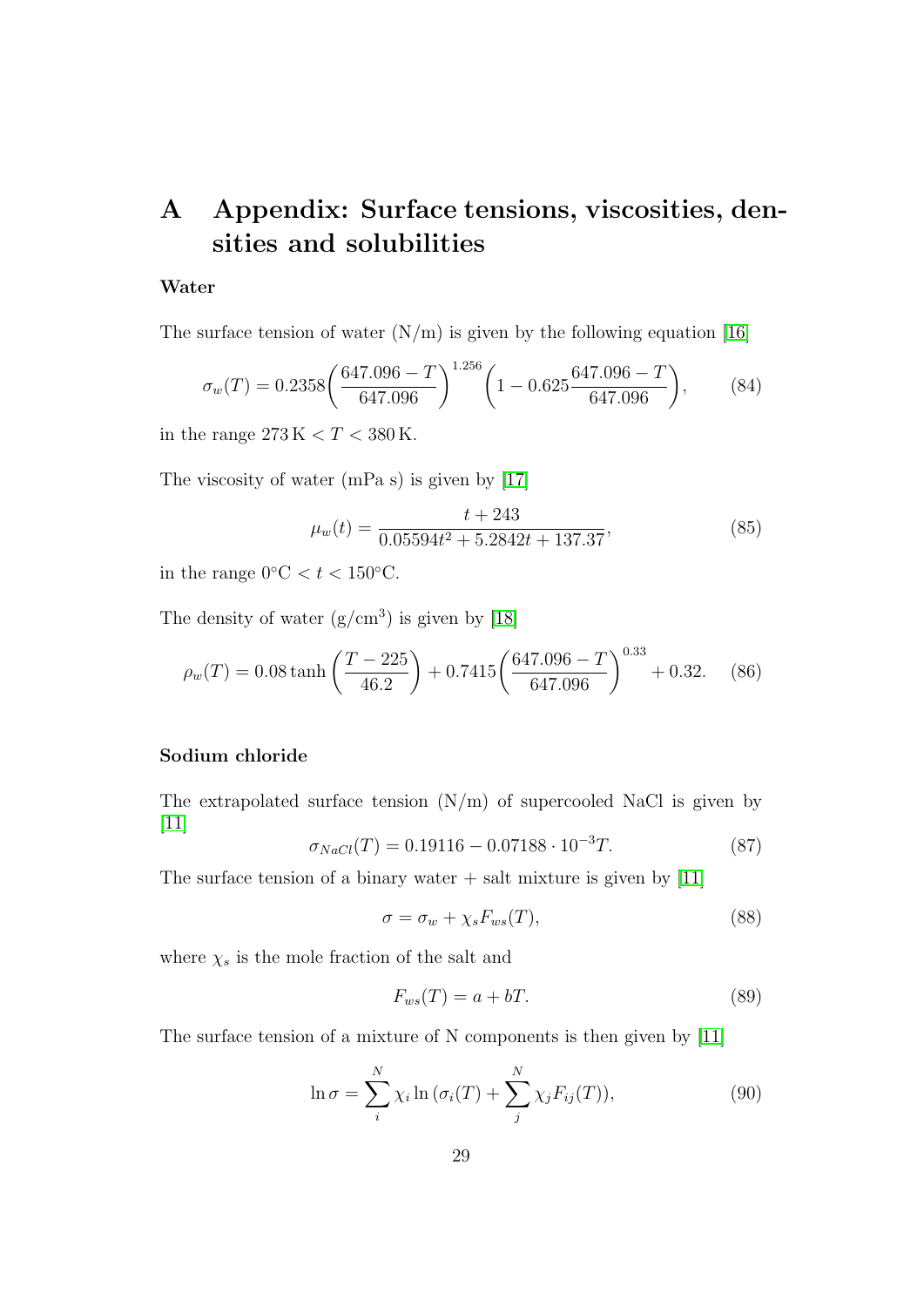which is a modified version of equation [\(72\)](#page-22-2). See table [2](#page-35-0) for the fitting parameters a and b for each compound.

The extrapolated density  $(kg/m^3)$  of liquid NaCl, based on, is given by [\[19\]](#page-37-10)

$$
\rho_{NaCl} = (2.1389 - 0.5426 \cdot 10^{-3} T). \tag{91}
$$

The relative viscosity  $\mu_r = \mu_s/\mu_w$  of NaCl solution is given by Zhang and Han [\[20\]](#page-38-0).

#### Sodium carbonate and sodium bicarbonate

The extrapolated surface tensions of supercooled sodium carbonate and bicarbonate, and their model parameters  $a$  and  $b$  are given by Dutcher et al. [\[11\]](#page-37-2), see Table [2.](#page-35-0)

The densities of supercooled molten sodium carbonate and bicarbonate are extrapolated from the data given by Janz [\[19\]](#page-37-10). The densities of aqueous sodium carbonate and bicarbonate solutions are given by [\[21\]](#page-38-1). The density of a salt water mixture with, sodium chloride, sodium carbonate and sodium bicarbonate is given by the model of Potter and Haas [\[22\]](#page-38-2).

The viscosity (mPa s) of a sodium carbonate and bicarbonate solution is given by the following fit

$$
\mu(t) = 1.8113 - 0.0229t,\tag{92}
$$

made to values provided by [\[23\]](#page-38-3).

#### Organic compounds

The surface tension of pure benzyl alcohol is calculated from a fit given by [\[24\]](#page-38-4). The surface tension of pure benzoic acid is extrapolated from the values given by [\[25\]](#page-38-5).

The Dutcher model parameters are listed in the table below.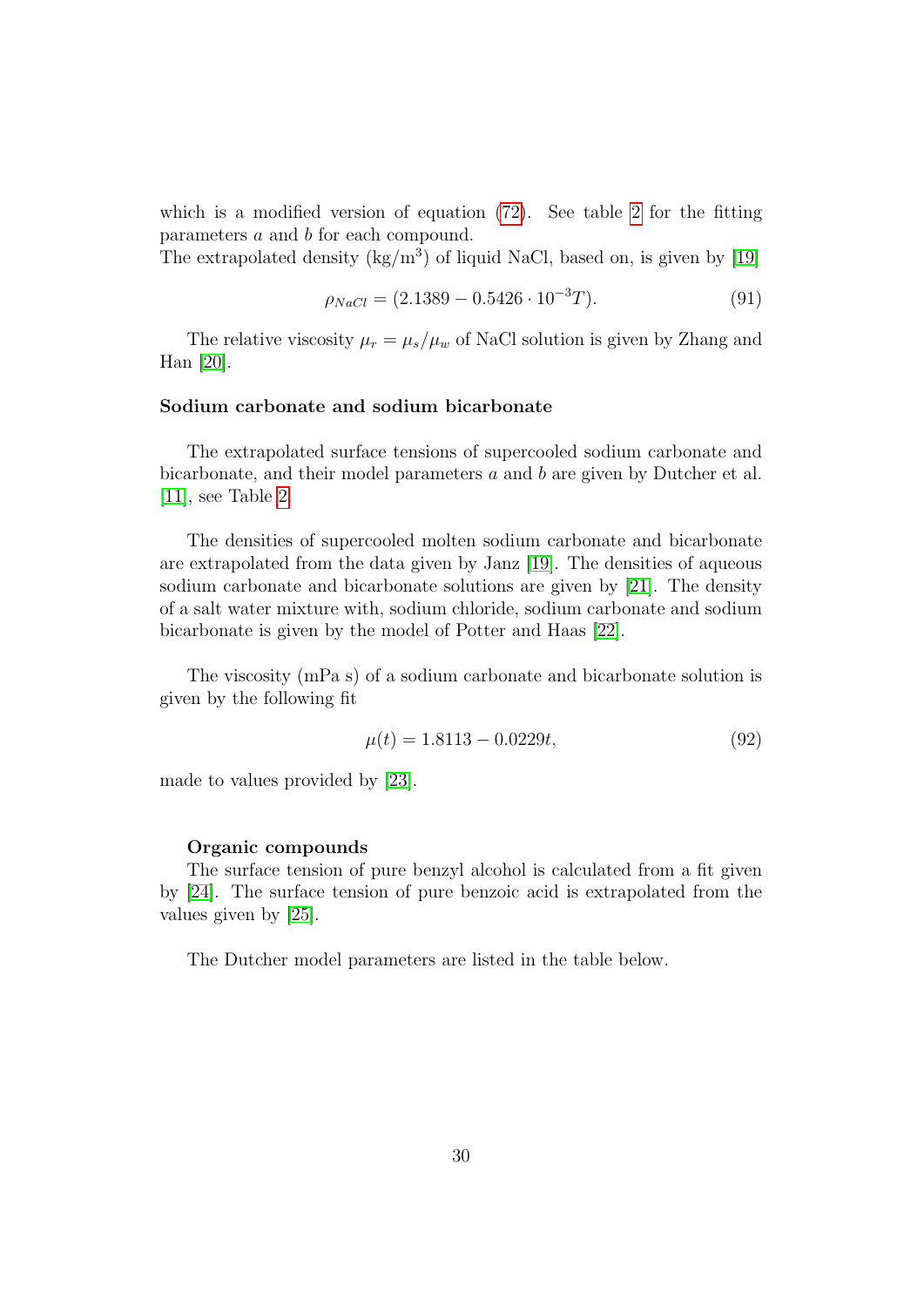<span id="page-35-0"></span>

|                                 | $a (mN m^{-1})$ | b (mN m <sup>-1</sup> K <sup>-1</sup> ) | Source                       |
|---------------------------------|-----------------|-----------------------------------------|------------------------------|
| Benzyl alcohol                  | $-8824.6$       | 8.7                                     | [26]                         |
| Benzoic acid                    | $-267.7$        |                                         | $\left[ 27\right]$           |
| Phenylalanine                   | 988.9           | $-9.4$                                  | [28]                         |
| Sodium phenylalanine            | 693.8           | $-4.6$                                  | [29]                         |
| <b>NaCl</b>                     | 232.5           | $-0.25$                                 | $\vert 11 \vert$             |
| NaHCO <sub>3</sub>              | 46.4            |                                         | $\left\lceil 11\right\rceil$ |
| Na <sub>2</sub> CO <sub>3</sub> | 56.0            |                                         | <sup>11</sup>                |

Table 2: Dutcher model parameters

The surface tensions of pure phenylalanine and sodium phenylalanine are set to 60 mN/m, as an estimate based on their aqueous solutions  $[28, 29]$  $[28, 29]$ . For SRFA, we replace the second term in equation [\(88\)](#page-33-1) with the logarithmic term in the Szyszkowski equation [\[30\]](#page-39-0). The surface tension of pure SRFA is set to 50 mN/m, again as a guess based on the aqueous solution surface tension [\[30\]](#page-39-0).

The viscosity of benzyl alcohol at  $0 °C$  is extrapolated from values given by [\[31\]](#page-39-1). The relative viscosity of benzoic acid is described by [\[32\]](#page-39-2). We assume the relative viscosity of SRFA to be negligible. See [\[33\]](#page-39-3) for the relative viscosity of a fulvic acid, which is seen to be a complicated function of concentration, but with a small value. See [\[34\]](#page-39-4) for the relative viscosity of phenylalanine solutions, which we also use for sodium phenylalanine. We calculate the viscosity of a mixture by first multiplying the viscosity of water with known relative viscosities and then using equation  $(73)$ .

The density of phenylalanine and sodium phenylalanine is estimated to be [1](#page--1-0).227  $g/cm^3$  using E-AIM <sup>1</sup> [\[35,](#page-39-5) [36\]](#page-39-6). The (effective) density of SRFA is 1.5  $g/cm<sup>3</sup>$  [\[37\]](#page-39-7). The density of benzyl alcohol is given by [\[24\]](#page-38-4). The density of benzoic acid is given by [\[38\]](#page-40-0).

The solubility of SRFA in water is 2-3  $g/l$ , further increasing linearly up to 20 g/l as more SRFA is added to the system [\[39\]](#page-40-1). This gives us the high and low solubilities seen in table [3.](#page-36-0) The solubilities of benzoic acid and benzyl alcohol at room temperature are 3.44  $g/1$  [\[31\]](#page-39-1) and 40  $g/1$ [\[40\]](#page-40-2) respectively. Their temperature dependence from 0◦C to 100◦C was estimated using COSMOtherm<sup>[2](#page--1-0)</sup> [\[41,](#page-40-3) [42\]](#page-40-4), giving the values seen in Table [3.](#page-36-0) The solubility of phenylalanine in water is given by [\[43\]](#page-40-5), where phenylalanine is highly dissociated due to the high pH on Enceladus.

<sup>1</sup>http://www.aim.env.uea.ac.uk/aim/aim.php

<sup>2</sup>http://www.cosmologic.de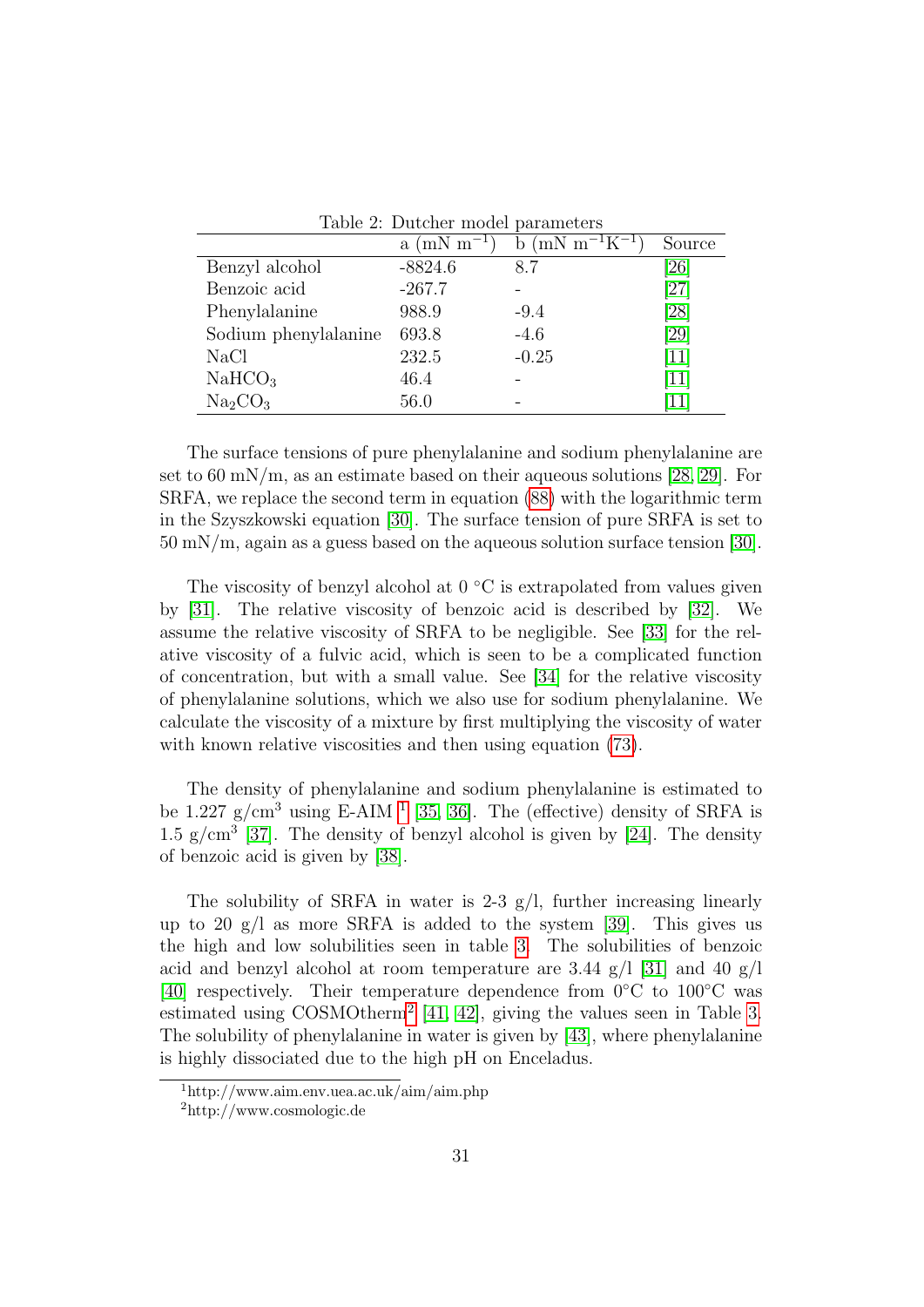| Compound             | 0 °C                | 100 °C |
|----------------------|---------------------|--------|
| Benzyl alcohol       | 0.007               | 0.011  |
| Benzoic acid         | $0.00035$ $0.00225$ |        |
| SRFA (high)          | 0.0006              |        |
| SRFA (low)           | 0.00006             |        |
| Phenylalanine        | 0.0004              | 0.002  |
| Sodium phenylalanine | 0.0016              | 0.008  |

<span id="page-36-0"></span>Table 3: Solubilities of the organic compounds in mole fractions

## References

- <span id="page-36-1"></span>[1] C. R. Glein, J. A. Baross, and J. H. Waite. The pH of Enceladus' ocean. Geochimica et Cosmochimica Acta, 162:202–219, 2015.
- <span id="page-36-2"></span>[2] F. Postberg, N. Khawaja, B. Abel, G. Choblet, C. R. Glein, M. S. Gudipati, B. L. Henderson, H.W. Hsu, S. Kempf, F. Klenner, et al. Macromolecular organic compounds from the depths of Enceladus. Nature, 558(7711):564, 2018.
- <span id="page-36-3"></span>[3] F. Veron. Ocean Spray. Annual Review of Fluid Mechanics, 47(1):507– 538, 2015.
- <span id="page-36-4"></span>[4] H. Lhuissier and E. Villermaux. Bursting bubble aerosols. Journal of Fluid Mechanics, 696:5–44, 2012.
- <span id="page-36-5"></span>[5] A. M. Gañán Calvo. Scaling laws of top jet drop size and speed from bubble bursting including gravity and inviscid limit. Physical Review Fluids, 3:091601, 2018.
- <span id="page-36-6"></span>[6] J. Malila and N. L. Prisle. A Monolayer Partitioning Scheme for Droplets of Surfactant Solutions. Journal of Advances in Modeling Earth Systems, 10(12):3233–3251, 2018.
- <span id="page-36-7"></span>[7] S. Olsztyńska-Janus, M. Komorowska, L. Vrielynck, and N. Dupuy. Vibrational Spectroscopic Study of L-Phenylalanine: Effect of pH. Applied Spectroscopy, 55, 2001.
- <span id="page-36-8"></span>[8] R. A. Jacobson, P. G. Antreasian, J. J. Bordi, K. E. Criddle, R. Ionasescu, J. B. Jones, R. A. Mackenzie, M. C. Meek, D. Parcher, F. J. Pelletier, Jr. W. M. Owen, D. C. Roth, I. M. Roundhill, and J. R. Stauch. The Gravity Field of the Saturnian System from Satellite Observations and Spacecraft Tracking Data. The Astronomical Journal, 132(6):2520–2526, 2006.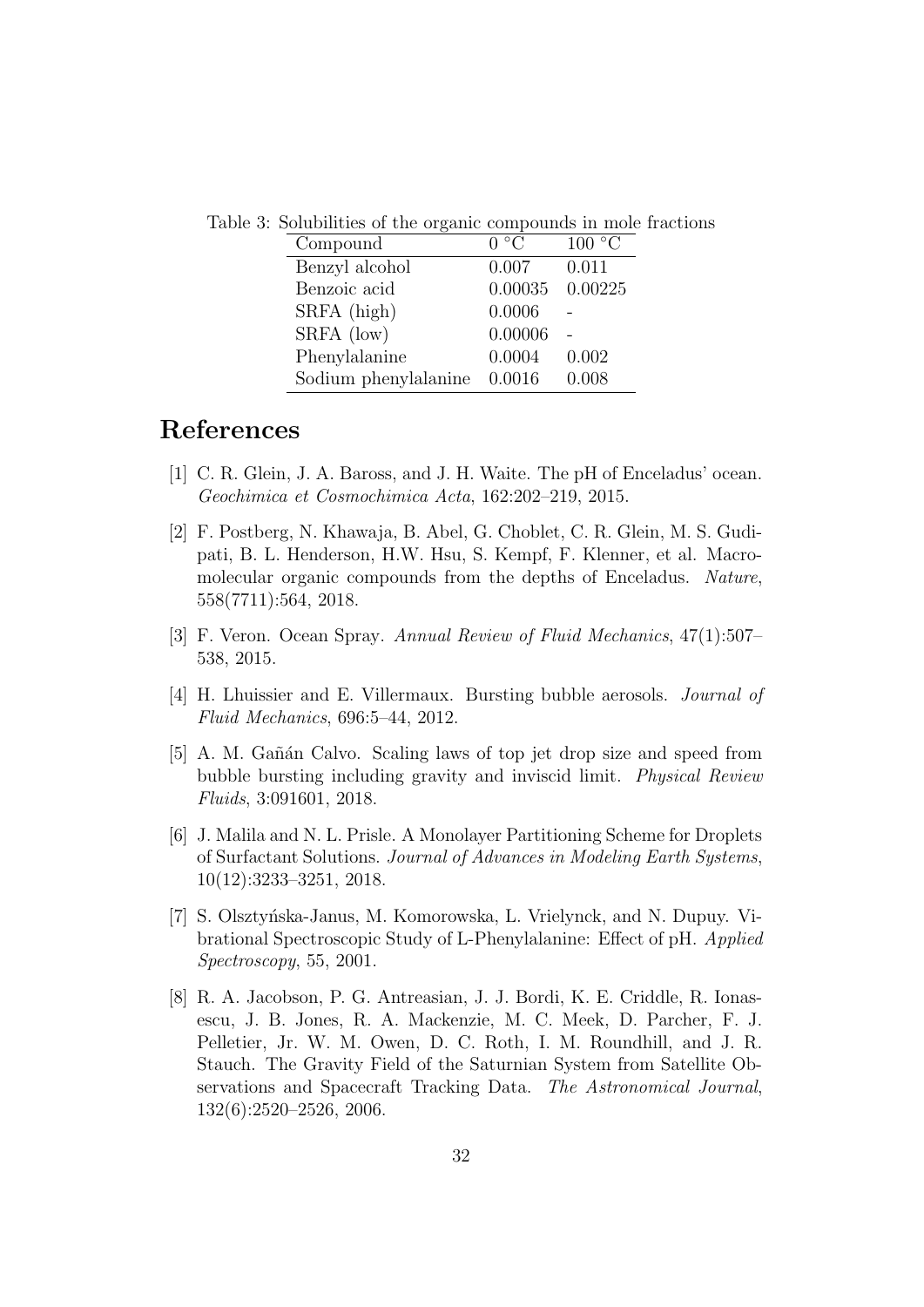- <span id="page-37-0"></span>[9] L. D. Landau and E. M. Lifshitz. Fluid mechanics. Course of theoretical physics. Pergamon Press, Oxford, 1959.
- <span id="page-37-1"></span>[10] C.Y. Lai, J. Eggers, and L. Deike. Bubble Bursting: Universal Cavity and Jet Profiles. Physical Review Letters, 121:144501, 2018.
- <span id="page-37-2"></span>[11] C. S. Dutcher, A. S. Wexler, and S. L. Clegg. Surface Tensions of Inorganic Multicomponent Aqueous Electrolyte Solutions and Melts. The Journal of Physical Chemistry A, 114(46):12216–12230, 2010.
- <span id="page-37-3"></span>[12] P. L. L. Walls, L. Henaux, and J. C. Bird. Jet drops from bursting bubbles: How gravity and viscosity couple to inhibit droplet production. Physical Review E, 92:021002, 2015.
- <span id="page-37-4"></span>[13] C. Garrett, M. Li, and D. Farmer. The Connection between Bubble Size Spectra and Energy Dissipation Rates in the Upper Ocean. Journal of Physical Oceanography, 30(9):2163–2171, 2000.
- <span id="page-37-5"></span>[14] P. Jungwirth and D. J. Tobias. Specific Ion Effects at the Air/Water Interface. Chemical Reviews, 106(4):1259–1281, 2006.
- <span id="page-37-6"></span>[15] W. Hua, X. Chen, and H. C. Allen. Phase-Sensitive Sum Frequency Revealing Accommodation of Bicarbonate Ions, and Charge Separation of Sodium and Carbonate Ions within the Air/Water Interface. The Journal of Physical Chemistry A, 115(23):6233–6238, 2011.
- <span id="page-37-7"></span>[16] V. Holten, D. G. Labetski, and M. E. H. van Dongen. Homogeneous nucleation of water between 200 and 240 K: New wave tube data and estimation of the Tolman length. The Journal of Chemical Physics, 123(10):104505, 2005.
- <span id="page-37-8"></span>[17] M. Laliberté. Model for Calculating the Viscosity of Aqueous Solutions. Journal of Chemical & Engineering Data,  $52(2):321-335$ , 2007.
- <span id="page-37-9"></span>[18] J. Wölk and R. Strey. Homogeneous Nucleation of  $H_2O$  and  $D_2O$  in Comparison: The Isotope Effect. The Journal of Physical Chemistry B, 105(47):11683–11701, 2001.
- <span id="page-37-10"></span>[19] G.J. Janz. Thermodynamic and Transport Properties for Molten Salts: Correlation Equations for Critically Evaluated Density, Surface Tension, Electrical Conductance, and Viscosity Data. Number v. 17 in Journal of physical and chemical reference data. American Chemical Society and the American Institute of Physics, 1988.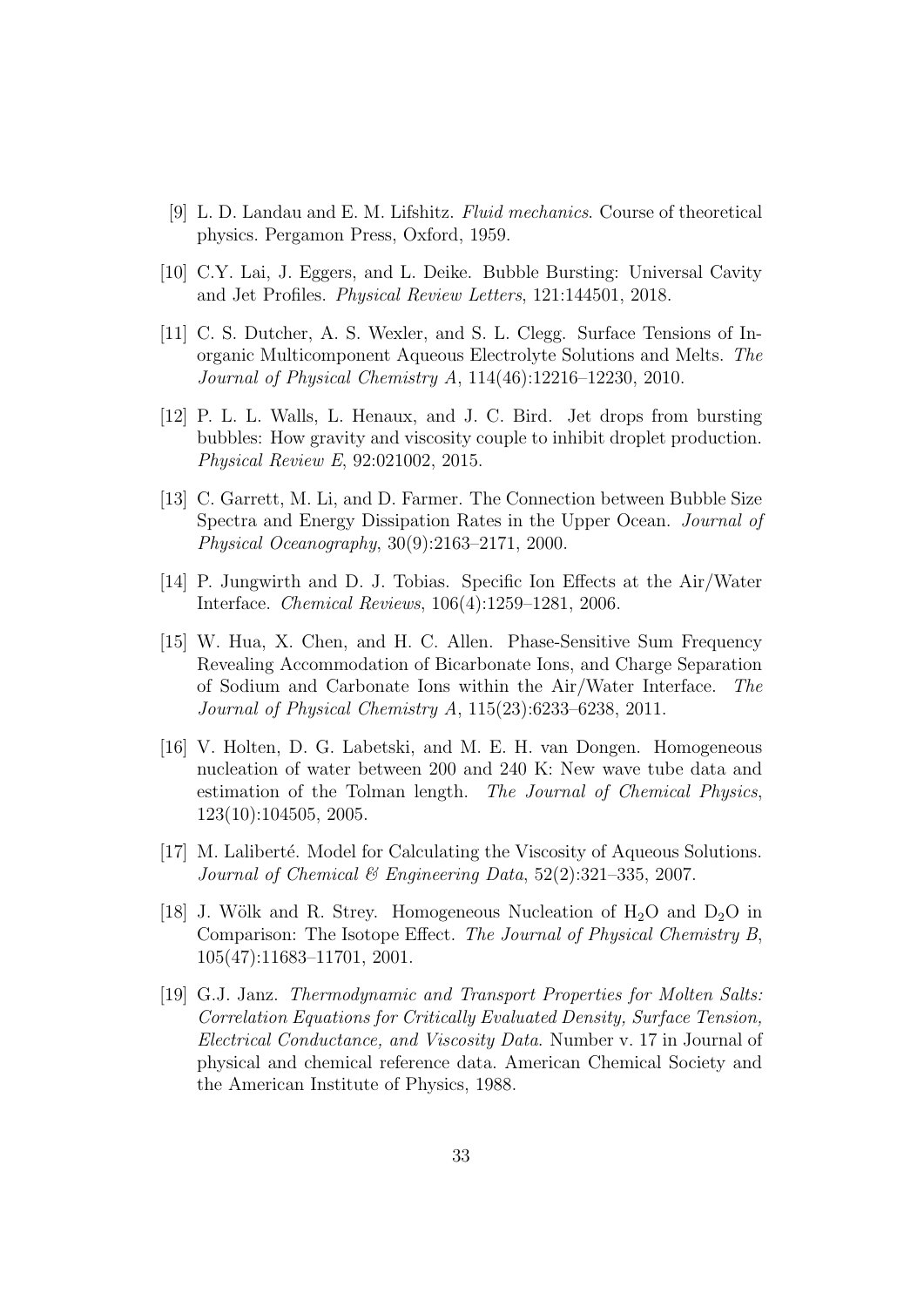- <span id="page-38-0"></span>[20] Zhang and Han. Viscosity and Density of Water + Sodium Chloride  $+$  Potassium Chloride Solutions at 298.15 K. Journal of Chemical  $\mathcal{B}$ Engineering Data, 41(3):516–520, 1996.
- <span id="page-38-1"></span>[21] J. P. Hershey, S Sotolongo, and F. J. Millero. Densities and compressibilities of aqueous sodium carbonate and bicarbonate from 0◦ to 45◦ C. Journal of Solution Chemistry, 12(4):233–254, 1983.
- <span id="page-38-2"></span>[22] Potter R. W., II and Haas J. L., Jr. Models for calculating density and vapor pressure of geothermal brines. Journal of Research of the U. S. Geological Survey, 6:247–257, 1978.
- <span id="page-38-3"></span>[23] G. Vázquez, E. Alvarez, and J. M. Navaza. Density, Viscosity, and Surface Tension of Sodium Carbonate + Sodium Bicarbonate Buffer Solutions in the Presence of Glycerine, Glucose, and Sucrose from 25 to 40 °C. Journal of Chemical & Engineering Data,  $43(2):128-132$ , 1998.
- <span id="page-38-4"></span>[24] K.D. Chen, Y.F. Lin, and C.H. Tu. Densities, Viscosities, Refractive Indexes, and Surface Tensions for Mixtures of Ethanol, Benzyl Acetate, and Benzyl Alcohol. Journal of Chemical  $\mathcal B$  Engineering Data, 57(4):1118–1127, 2012.
- <span id="page-38-5"></span>[25] F. D. Snell, editor. Encyclopedia of industrial chemical analysis. Vol. 7, Benzene to brewery products. Interscience Publishers, New York (N.Y.), 1968.
- <span id="page-38-6"></span>[26] J. Glinski, G. Chavepeyer, and J.K. Platten. Surface properties of dilute aqueous solutions of cyclohexyl and benzyl alcohols and amines. New journal of chemistry, 19(11):1165–1170, 1995.
- <span id="page-38-7"></span>[27] B. Minofar, P. Jungwirth, M. R. Das, W. Kunz, and S. Mahiuddin. Propensity of formate, acetate, benzoate, and phenolate for the aqueous solution/vapor interface: Surface tension measurements and molecular dynamics simulations. The Journal of Physical Chemistry C, 111(23):8242–8247, 2007.
- <span id="page-38-8"></span>[28] A. Chandra, V. Patidar, M. Singh, and R Kale. Physicochemical and friccohesity study of glycine, L-alanine and L-phenylalanine with aqueous methyltrioctylammonium and cetylpyridinium chloride from  $T =$ (293.15 to 308.15) K. The Journal of Chemical Thermodynamics, 65:18– 28, 2013.
- <span id="page-38-9"></span>[29] S. Garg, Dr Mohd Shariff, M. Shaikh, B. Lal, S. Ahmed, and N. Faiqa. Surface Tension and Derived Surface Thermodynamic Properties of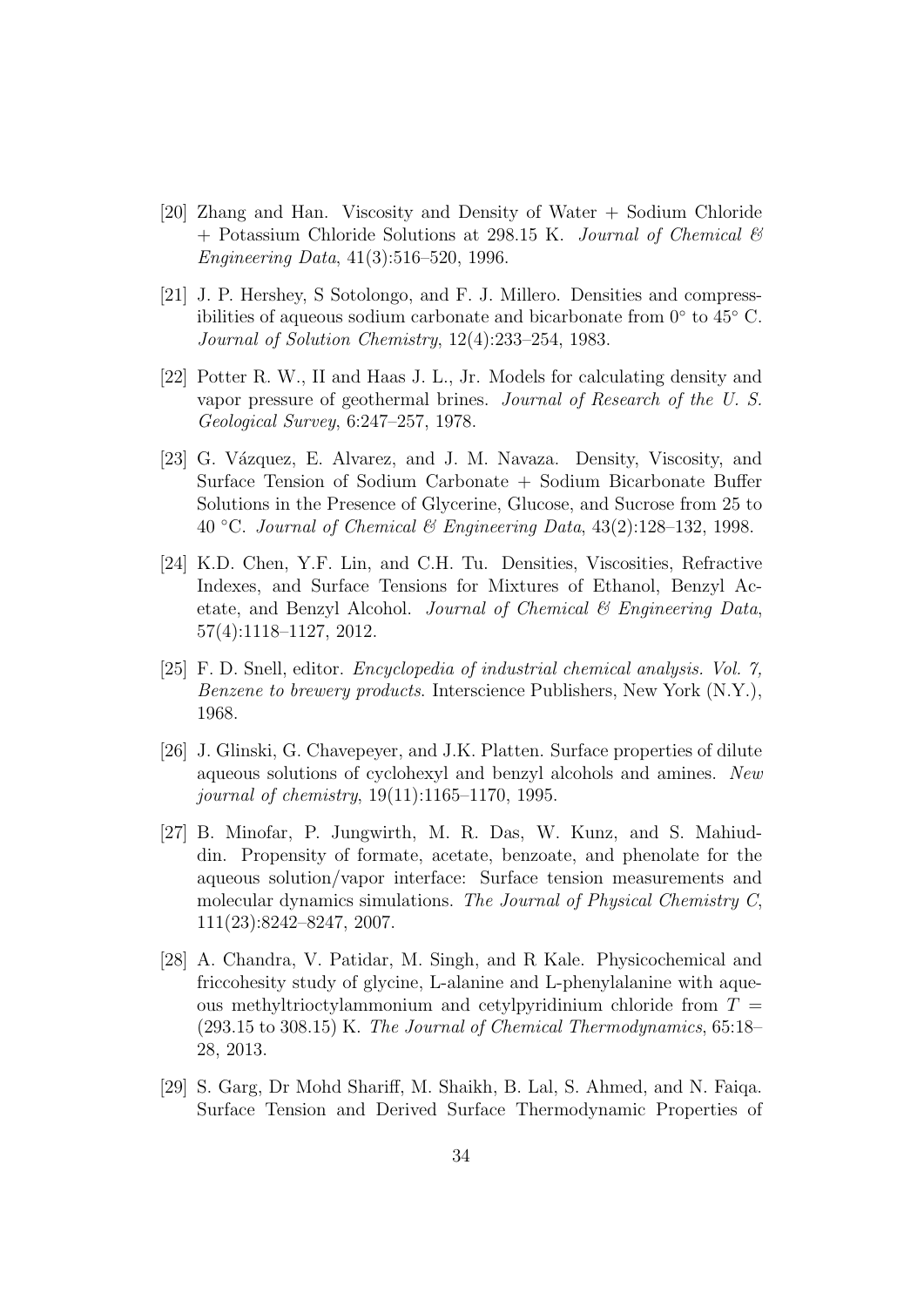Aqueous Sodium Salt of L-Phenylalanine. Indian Journal of Science and Technology, 9, 2016.

- <span id="page-39-0"></span>[30] E. Aumann, L.M. Hildemann, and A. Tabazadeh. Measuring and modeling the composition and temperature-dependence of surface tension for organic solutions. Atmospheric Environment,  $44(3):329 - 337, 2010$ .
- <span id="page-39-1"></span>[31] J. R. Rumble, editor. CRC Handbook of Chemistry and Physics, 99th Edition (Internet Version 2018). CRC Press/Taylor & Francis, Boca Raton, FL.
- <span id="page-39-2"></span>[32] P.K. Mandal, D.K. Chatterjee, B.K. Seal, and A.S. Basu. Viscosity behavior of benzoic acid and benzoate ion in aqueous solution. Journal of Solution Chemistry, 7(1):57–62, 1978.
- <span id="page-39-3"></span>[33] F. Rey, M.A. Ferreira, P. Facal, and A.A.S.C. Machado. Effect of concentration, pH, and ionic strength on the viscosity of solutions of a soil fulvic acid. *Canadian Journal of Chemistry*, 74(3):295–299, 1996.
- <span id="page-39-4"></span>[34] Riyazuddeen and S. Afrin. Viscosities of l-Phenylalanine, l-Leucine, l-Glutamic Acid, or l-Proline + 2.0 mol·dm<sup>−</sup><sup>3</sup> Aqueous NaCl or 2.0 mol·dm<sup>-3</sup> Aqueous NaNO<sub>3</sub> Solutions at  $T = (298.15 \text{ to } 328.15) \text{ K}$ . Journal of Chemical & Engineering Data,  $55(9)$ : 3282-3285, 2010.
- <span id="page-39-5"></span>[35] S. L. Clegg and A. S. Wexler. Densities and Apparent Molar Volumes of Atmospherically Important Electrolyte Solutions. 1. The Solutes  $H_2SO_4$ ,  $HNO<sub>3</sub>$ , HCl, Na<sub>2</sub>SO<sub>4</sub>, NaNO<sub>3</sub>, NaCl, (NH<sub>4</sub>)<sub>2</sub>SO<sub>4</sub>, NH<sub>4</sub>NO<sub>3</sub>, and NH<sub>4</sub>Cl from 0 to 50 ◦C, Including Extrapolations to Very Low Temperature and to the Pure Liquid State, and NaHSO<sub>4</sub>, NaOH, and NH<sub>3</sub> at 25 °C. The Journal of Physical Chemistry A, 115(15):3393–3460, 2011.
- <span id="page-39-6"></span>[36] S. L. Clegg and A. S. Wexler. Densities and Apparent Molar Volumes of Atmospherically Important Electrolyte Solutions. 2. The system H<sup>+</sup> - HSO<sub>4</sub><sup>-</sup> - SO<sup>2</sup><sup>-</sup> - H<sub>2</sub>O from 0 - 3 mol kg<sup>-1</sup> as a function of temperature and H<sup>+</sup> - NH<sub>4</sub>+ - HSO<sub>4</sub>− - SO<sup>2</sup><sup>−</sup> - H<sub>2</sub>O from 0 - 6 mol kg<sup>-1</sup> at 25 °C using a Pitzer ion interation model, and  $\rm NH_4HSO_4$  -  $\rm H_2O$  and  $(\rm NH_4)_3H(\rm SO_4)_2$ - H<sub>2</sub>O over the entire concentration range. The Journal of Physical Chemistry A, 115(15):3461–3474, 2011.
- <span id="page-39-7"></span>[37] E. Dinar, T. F. Mentel, and Y. Rudich. The density of humic acids and humic like substances (HULIS) from fresh and aged wood burning and pollution aerosol particles. Atmospheric Chemistry and Physics, 6(12):5213–5224, 2006.